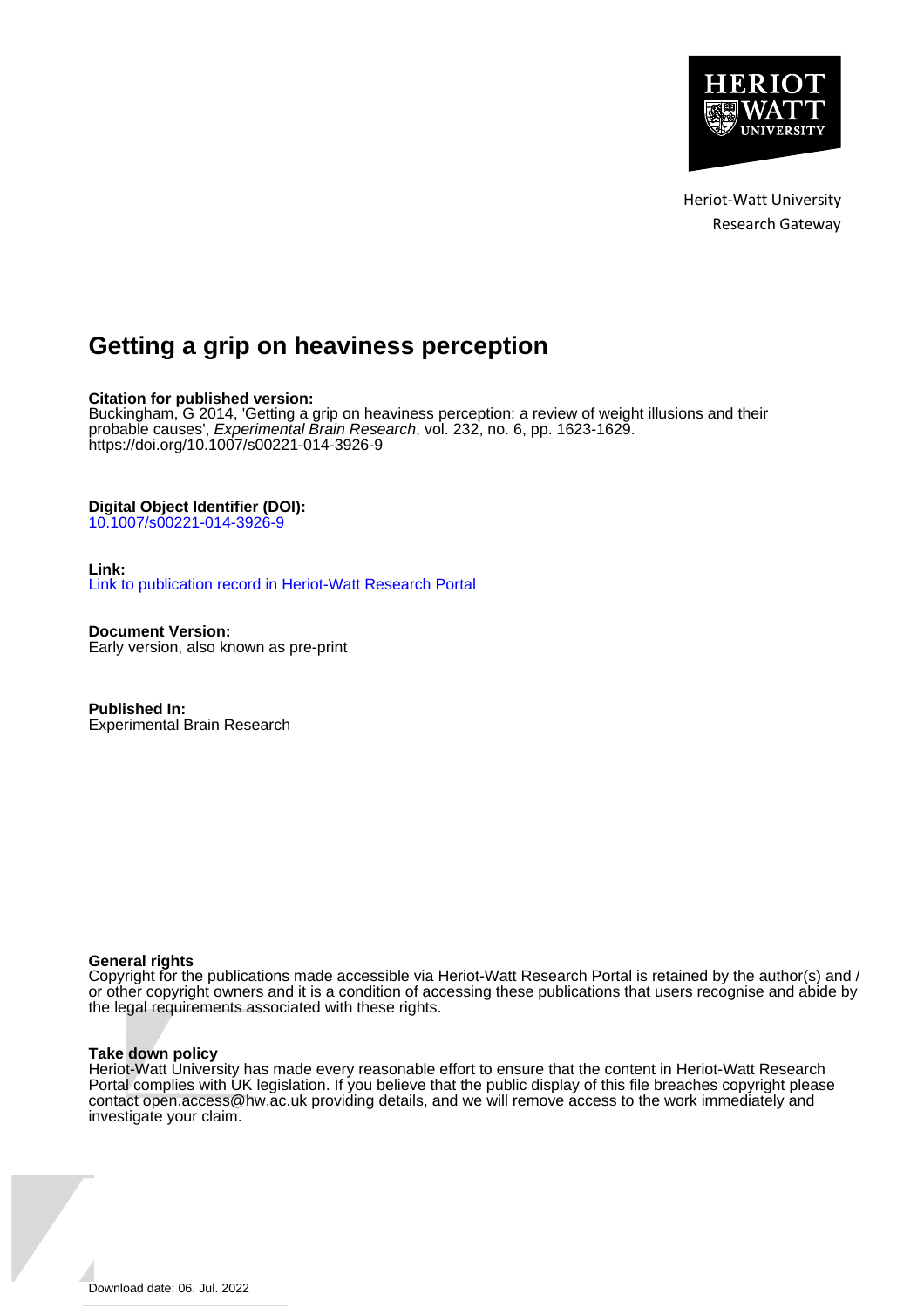**Experimental Brain Research**



# **Getting a grip on heaviness perception: A review of weight illusions and their probable causes**

| Journal:                      | Experimental Brain Research                                                                                    |
|-------------------------------|----------------------------------------------------------------------------------------------------------------|
|                               | Manuscript ID:   EBR-13-0576.R1                                                                                |
| Manuscript Type:              | Mini-Review                                                                                                    |
| Date Submitted by the Author: | n/a                                                                                                            |
| Complete List of Authors:     | Buckingham, Gavin; Heriot-Watt University, Psychology                                                          |
| Keywords:                     | size-weight illusion, material-weight illusion, object lifting, grip force,<br>weight perception, expectations |
|                               |                                                                                                                |

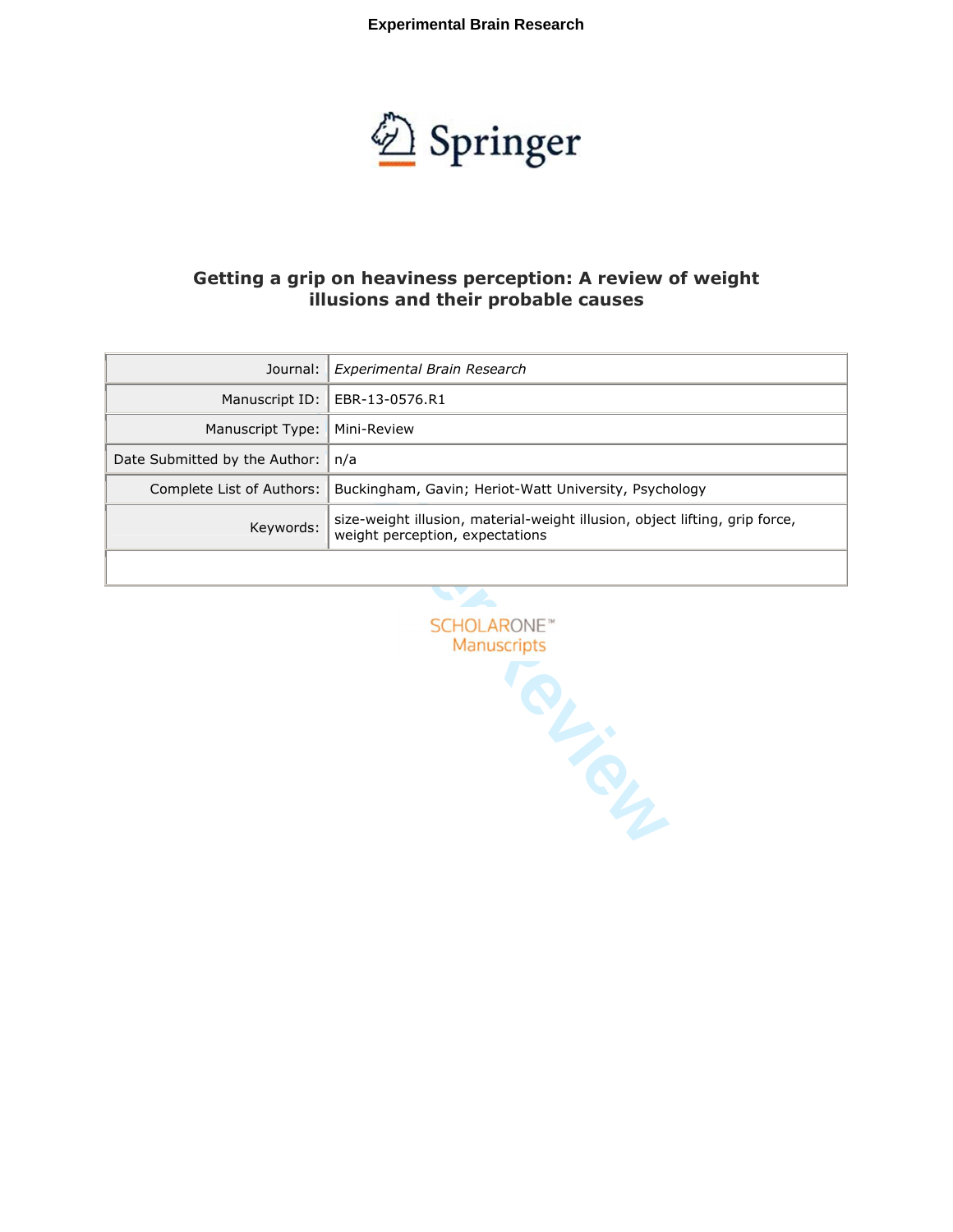$\mathbf{1}$  $\overline{2}$ 

# Getting a grip on heaviness perception: A review of weight illusions and their probable causes

Gavin Buckingham

Department of Psychology

School of Life Sciences

Heriot-Watt University

Edinburgh, UK

**For Periety**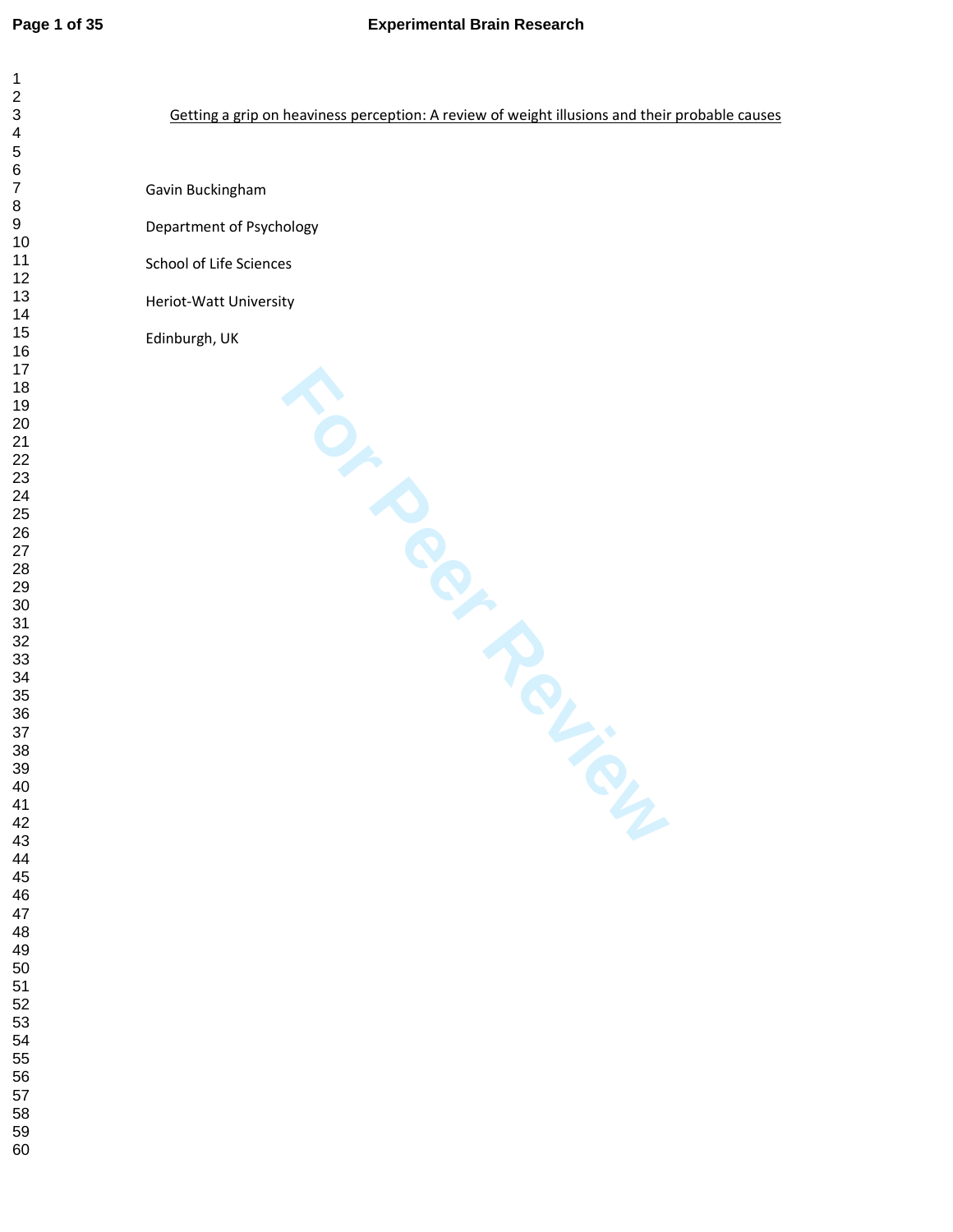#### Abstract

Weight illusions – where one object feels heavier than an identically-weighted counterpart – have been the focus of many recent scientific investigations. The most famous of these illusions is the 'size-weight illusion', where a small object feels heavier than an identically-weighted, but otherwise similar-looking, larger object. There are, however, a variety of similar illusions which can be induced by varying other stimulus properties, such as surface material, temperature, colour, and even shape. Despite well over 100 years of research, there is little consensus about the mechanisms underpinning these illusions. In this review, I will first provide an overview of the weight illusions which have been described. I will then outline the dominant theories which have emerged over the past decade for why we consistently misperceive the weights of objects which vary in size, with a particular focus on the role of lifters' expectations of heaviness. Finally, I will discuss the magnitude of the various weight illusions, and suggest how this largely-overlooked facet of the topic might resolve some of the debates surrounding the cause of these misperceptions of heaviness.

Keywords: size-weight illusion, material-weight illusion, object lifting, grip force, weight perception, expectations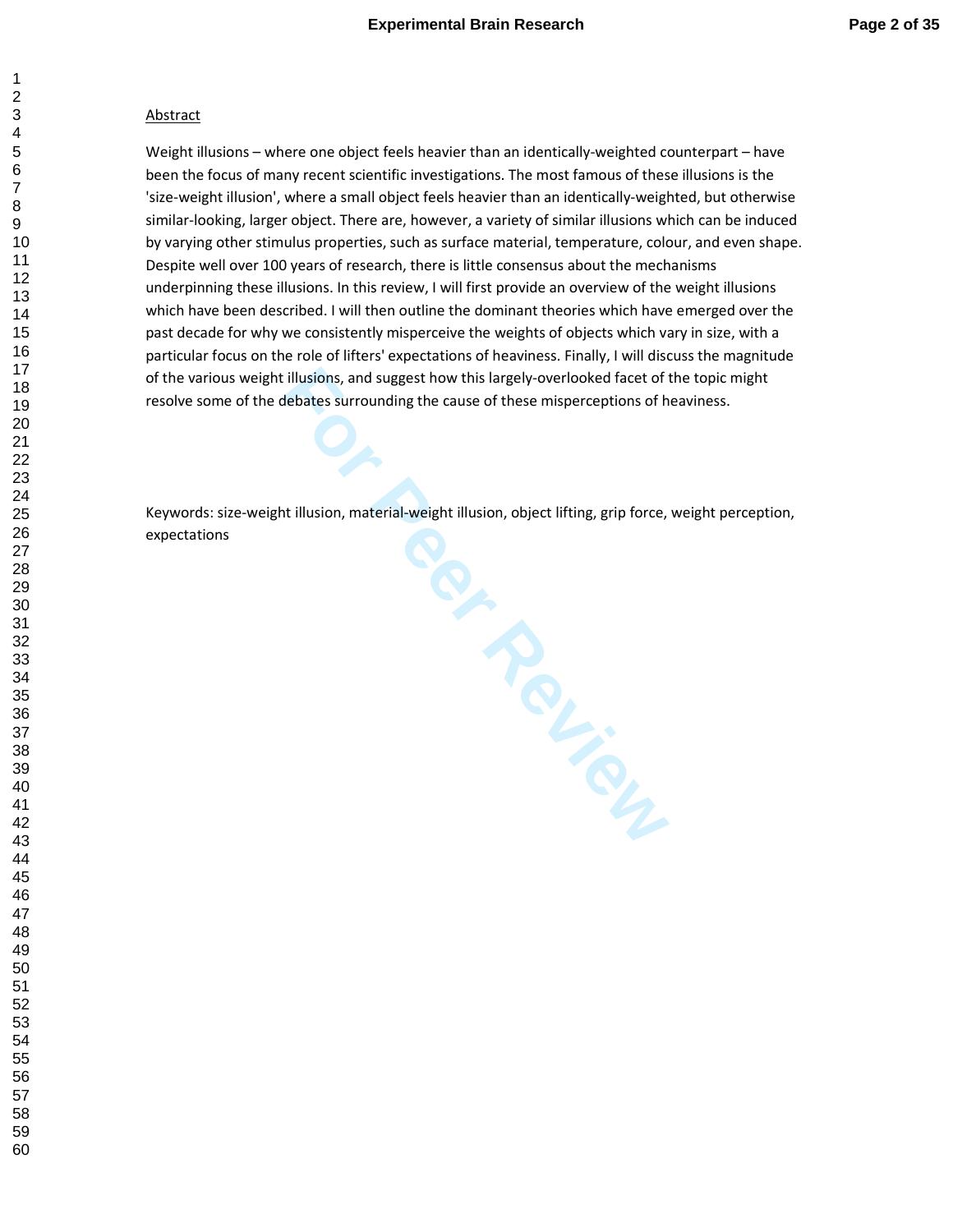$\mathbf{1}$ 

# **Page 3 of 35 Experimental Brain Research**

Some of the earliest illusions to be formally described are illusions of heaviness, where objects subjectively feel lighter or heavier than they actually are. These are most compellingly demonstrated in situations where identically-weighted objects are made to feel as if they weigh different amounts from one another. This article is intended to provide a brief overview of the weight illusions which have been described since the late 1800s, and provide an up-to-date commentary on the possible causes of the size-weight illusion. This article is not intended to be a review of the history of weight illusion research, and the interested reader can read comprehensive historical treatments from other authors (Ross 1969; Murray et al. 1999; Nicolas et al. 2012).

## 1.1 - A brief taxonomy of weight illusions

start this review is with the famous 'size-weight illusion' (SV<br>of of all the illusions of heaviness. The SWI occurs when smal<br>identical masses. When these identically-weighted objects as<br>bly feels heavier than the larger The obvious place to start this review is with the famous 'size-weight illusion' (SWI), which is by far the most well-studied of all the illusions of heaviness. The SWI occurs when small and large objects are adjusted to have identical masses. When these identically-weighted objects are lifted, the smaller object invariably feels heavier than the larger object (Charpentier 1891). The illusion is cognitively impenetrable, meaning that the illusion is equivalent even if you are told the objects weigh the same amount as one another (Flournoy 1894).. It can be induced with haptic feedback of the size differences (i.e., perceiving the objects' sizes with your sense of touch alone) or visual feedback of the size differences (i.e., lifting the differently-sized objects with a handle attached to the top surface). Lifting per se isn't even required to experience the illusion – a misperception of mass can be generated by gently pushing different-sized objects which are dangling from strings (Plaisier and Smeets 2012). The SWI is experienced by children as young as two years old (Robinson 1964; Pick and Pick 1967) and, interestingly, the magnitude of the illusion appears to diminish throughout childhood ((Gordon et al. 1992). The SWI does not diminish with repeated experiences or interactions with the illusion-inducing objects, and recent neuroimaging research suggests that its neural locus is in the left ventral premotor cortex (Chouinard et al. 2009).

The next-most famous illusion of heaviness is the 'material-weight illusion' (MWI). As the name suggests, the illusion is induced though variations in the surface material, rather than the size, of identically-weighted objects. In this case, objects which appear to be made from a heavy-looking material, such as metal, will feel slightly lighter than identically-weighted objects which appear to be made from a low density material, such as polystyrene (Wolfe 1898; Seashore 1899; Harshfield and DeHardt 1970; Buckingham et al. 2009). Ellis and Lederman (1999) demonstrated that this illusion could be evoked without actually touching the objects' surfaces, indicating that the effect must stem participants' learned associations between material properties and object weight rather than peripheral factors such as differences in the friction of the different materials (see also Buckingham et al. 2011). However, the effect is at its most impressive when the lifter is allowed haptic feedback (with or without visual feedback) of the material properties, suggesting some these expectations may combine in an additive way with peripheral factors.

There exists a category of weight illusions which can be understood entirely as learned, top-down, effects. Ellis and Lederman (1998) created an illusion based on golfers' expertise with similarlooking, but (in the real world) much lighter, practice golf balls. When the practice golf balls were adjusted to weigh the same amount as the real golf balls, expert golfers judged the altered practice balls as feeling heavier than the real golf balls. Non-golfers, who had no prior expectations regarding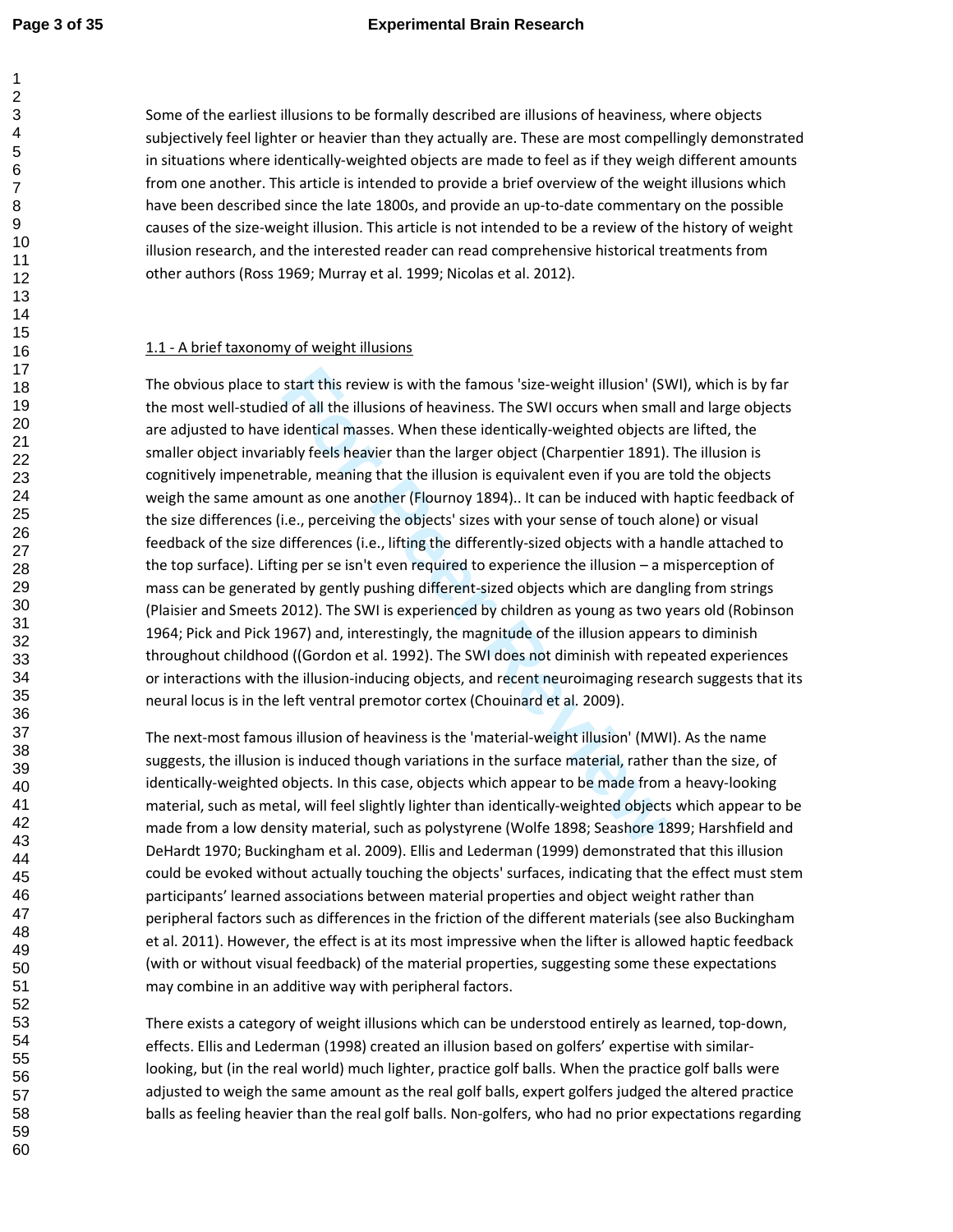the weight of practice golf balls, did not experience this illusion, detecting no differences in weight between the identically-weighted real and practice balls. More surprisingly, Dijker (2008) demonstrated that the SWI can be enhanced with social cues, such that female dolls feel far heavier than one would expect them to in comparison to larger male dolls (relative to the SWI generated with a variety of cans which had similar volume and mass relationships to the dolls). As this effect disappeared participants lifted these dolls with their eyes closed, this weight illusion presumably reflected participants' expectations that females will weigh less than males. There has even been recent evidence that embodiment-style effects can cause differences in how heavy objects feel when they are lifted. Schneider et al. (2011) demonstrated that, when casually told by an experimenter that a book is important (in a scholarly sense), subjects judged it as feeling up to one third heavier than individuals who were given no information about the importance of the book. Interestingly this effect did not appear to be mediated by participants' expectations about how valuable the book was, which led the authors to conclude that the effect represents the embodiment of an abstract linkage between the concepts of mass and importance. It does, however, remain an open question as to whether these effects may be mediated by the perceived volume of the books, which would seem to be an equally plausible mechanism (i.e., more important books might contain more information and thus be larger).

External more the metallation of the metallation of the control of the creation of the creation of the authors to conclude that the effect represes by the led the authors to conclude that the effect represes bostract linka Finally, there are several less well-known weight illusions which appear to be conceptually related to the MWI. The brightness-weight illusion describes an effect whereby light-coloured objects feel slightly heavier than darker objects (De Camp 1917) –an effect mediated by individuals' expectations that dark-coloured objects will be heavier than light-coloured objects (Walker et al. 2010). The shape-weight illusion (Dresslar 1894), was originally described as differences in the perceived weight of flat sheets of lead as a function of their 2-dimensional shape, with more compact shapes feeling heavier than less compact shapes. This rather vague description has been somewhat clarified, with recent research indicating that there are large individual differences in how the 3-dimensional shape of objects (i.e., whether they are spheres, cubes, and tetrahedrons) can affect weight perception (Kahrimanovic et al. 2011), suggesting the shape-weight illusion is due to individuals' prior experiences with objects of these shapes rather than invariant conservation-style errors of a particular shape's volume. The final illusion in this vein was described in 1846 by Weber (translated by Ross and Murray 1996), who noted that an object's temperature will affect its weight, such that a cold coin placed on the forehead of a supine individual will feel heavier than the same coin at room temperature – the so-called 'Silver Thaler illusion' (more commonly known as the 'temperatureweight illusion').

#### 1.2 – Proposed causes of weight illusions

The weight illusions outlined above not involving manipulations of size (e.g., Buckingham et al. 2011; Dijker 2008; Ellis and Lederman 1998) are thought to be caused by violated expectations: when lifters expect something to be heavy it feels comparatively light when it is lifted, and vice versa (Ross 1969). The contrastive nature of this perceptual effect is in itself interesting because many illusory effects have been described in terms of Bayesian-style integration, where priors are combined with sensory input to form the percept (see Ernst 2009 for a brief overview in the context of the SWI). Weight illusions, on the other hand, have been termed as 'anti-Bayesian' (Brayanov and Smith 2010)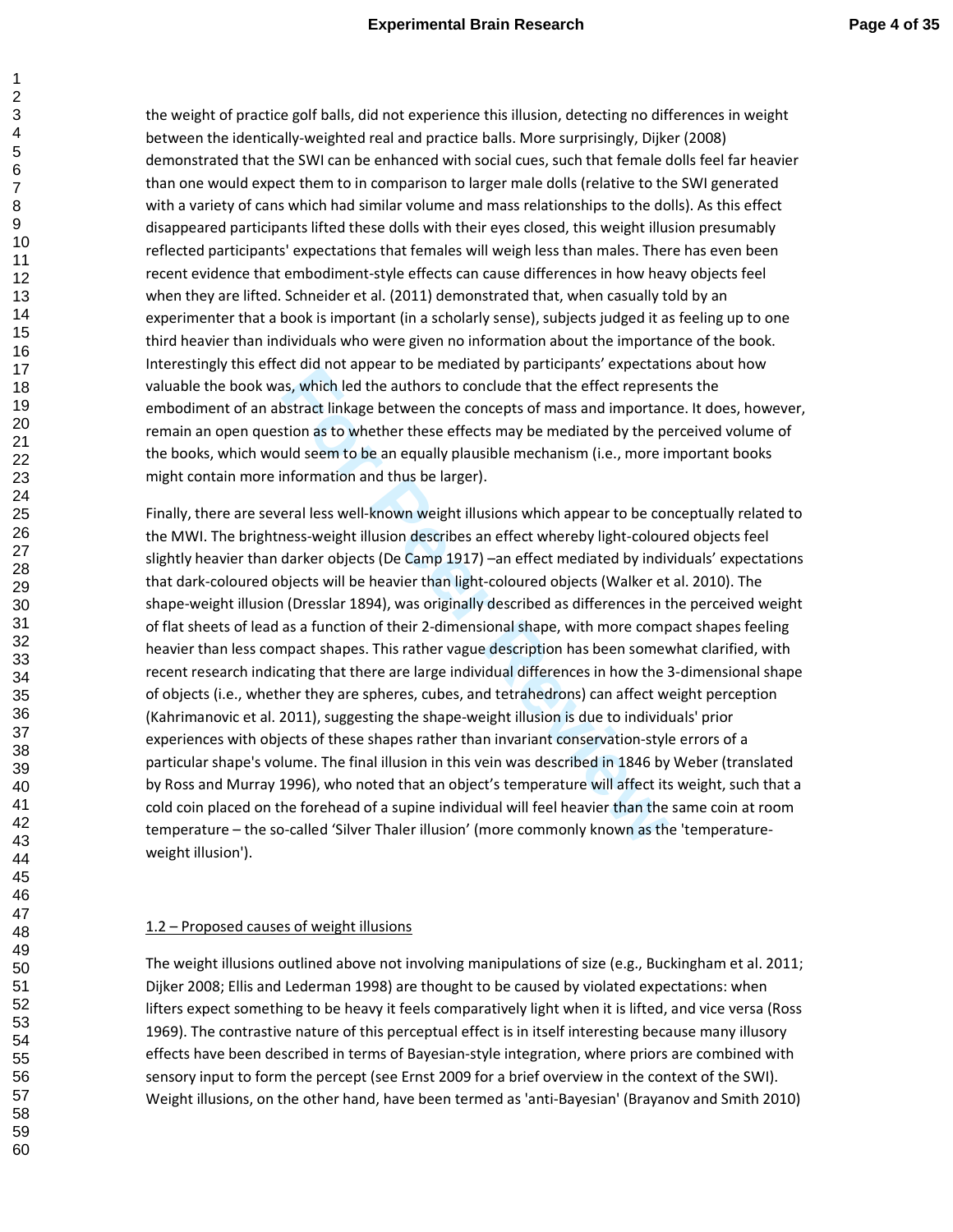$\mathbf 1$ 

# **Page 5 of 35 Experimental Brain Research**

due to the way that sensory input appears to reflect an opposition, rather than an integration, with the expectations (i.e., the perceptual priors). These effects, it has been suggested, represent a unique way that our perceptual system deals with outliers in the statistics of the environment (such as what a particular material should weigh, see Baugh et al. 2012). It is not difficult to imagine that the ability to detect and tag an unusually-weighted object could be a useful skill in an evolutionary context in allowing an individual to predict, for example, if a fruit is not yet ripe or if a piece of firewood is too damp to be flammable. There is, however, far less consensus in the literature about whether this top-down view can account for the SWI, for which several competing hypotheses exist.

#### *1.2.1 - Sensorimotor hypothesis*

blanation for the SWI came in the form of a sensorimotor m<br>redictive way in which our fingertip forces are parameterise<br>bberts 1976). When lifting the large object in a SWI-inducing<br>y be lifted with a higher rate of force A promising early explanation for the SWI came in the form of a sensorimotor mismatch hypothesis, stemming from the predictive way in which our fingertip forces are parameterised when lifting objects (Davis and Roberts 1976). When lifting the large object in a SWI-inducing pair for the first time, it will invariably be lifted with a higher rate of force than the smaller object. Critically, this also means that the large object will be lifted with a higher rate of force than necessary and the small object will be lifted with a suboptimal (lower) rate of force, causing opposing mismatches between efference and afferance. The opposite direction of these mismatches between expectation and action for the small and large objects would lead to the inevitable percept that the small objects outweigh the large objects. These sensorimotor 'errors' appear to be a viable cause for the illusion during initial lifts of the SWI-inducing objects, where individuals do indeed overestimate the force requirements of lifting the large object and underestimate the force requirements of lifting the small object (Gordon et al. 1991). This hypothesis is compatible with a range of well-established peripheral effects which can impact an individual's perception of how heavy an object feels, such as muscle fatigue (Jones and Hunter 1983; Burgess and Jones 1997), tactile sensitivity (Gandevia et al. 1980), gripping force (Flanagan et al. 1995), and even the fingers used to lift (Flanagan and Bandomir 2000). However, in a well-cited study Flanagan and Beltzner (2000) showed that the illusion is not dependant on these peripheral effects. In their study, when lifting SWI-inducing objects over multiple trials, individuals rapidly adapted their fingertip forces from the expectation-driven overestimations and underestimations to the actual (and identical) weights of the illusion-inducing objects over the course of a few lifts. In other words, a lifter's fingertip force errors will be rapidly corrected with practice, but their perceptual illusion remains strong and stable. This independence of the lifting errors from the perceptual illusion suggests that the SWI is unlikely to have a sensorimotor origin (see also Grandy and Westwood 2006; Mon-Williams and Murray 2000).

#### *1.2.2 - Bottom-up hypotheses*

In contrast of the efference-driven sensorimotor hypothesis, bottom-up explanations describe several different (although not mutually exclusive) hypothetical mechanisms where a lifter directly perceives an ecologically-relevant variable, related to the relationship between volume and mass, which they mistakenly interpret as heaviness.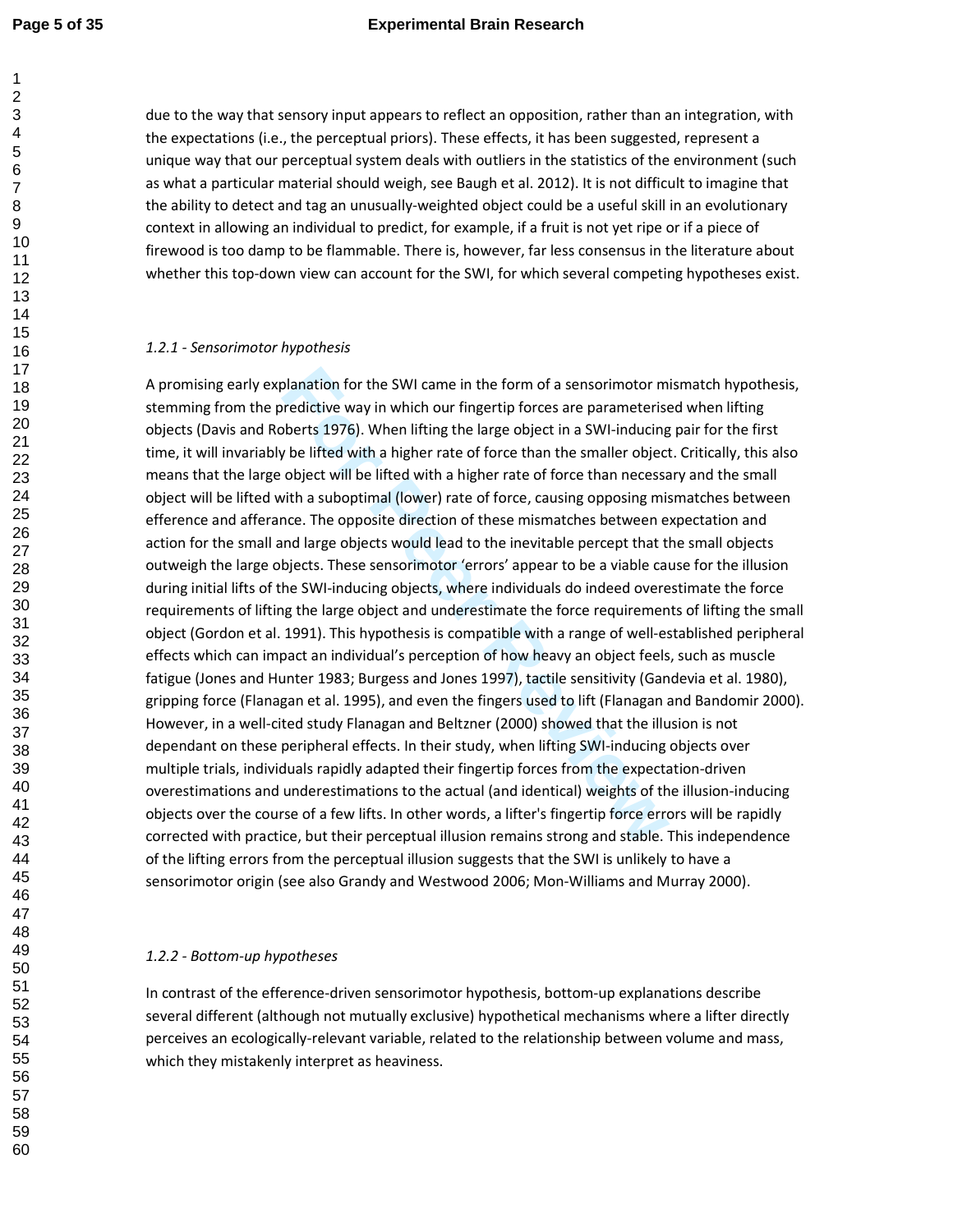The simplest form of this bottom-up argument suggests that lifters perceive an object's density (a small object is, by definition, more dense than an equally-weighted large object), which they erroneously report as its weight (Ross and Di Lollo 1970; Stevens and Rubin 1970). Thus, because perceived weight and physical density seem to have a strong positive relationship, individuals may be unable to readily disentangle one from the other. This idea is analogous to common naïve physics misunderstandings, such as the common belief that objects of different weight will fall at different speeds (Kozhevnikov and Hegarty 2001).

known as affordances), rather than abstract physical propercological vein tend to focus on properties which are overtly<br>ects will typically have a different centre of mass than small<br>eight, Amazeen and Turvey (1996) demons While this explanation is, on the face of it, plausible, it is unclear why we would accurately experience one physical dimensions (e.g., density) all the while inaccurately experiencing other clearly related physical dimensions (e.g., weight). This problem has been addressed by Gibson (1979), who proposed that we only perceive items in the environment in terms of their actionrelevant properties (known as affordances), rather than abstract physical properties. Bottom-up explanations in this ecological vein tend to focus on properties which are overtly relevant for action. Noting that large objects will typically have a different centre of mass than smaller objects, regardless of their weight, Amazeen and Turvey (1996) demonstrated that altering the mass distribution of hammer-like rods had a much larger effect on the perceived heaviness than altering the mass itself. This finding suggests that our ability to detect an object's rotational inertia while being wielded (i.e., the property of inertia tensor) may underpin the haptic SWI. This explanation, however, does not appear to explain the effects that visual size information can have on perceptions of heaviness. Furthermore, it is worth noting that even if weight illusions can be induced through variations in rotational inertia, it is far from clear whether this is the way this effect is naturally obtained.

In a similar action-driven vein, Zhu and Bingham (2011) examined participant's judgements for the diameter they could throw the furthest for a sphere of a given weight and noted that these judgements were well-matched to judgements of the perceived weight of spheres which varied in mass and volume. They concluded that, rather than a being a misperception of heaviness, the SWI is a consequence of our perceptual expertise in selecting, based on the relationship between mass and volume, which object from a set could be thrown the furthest – the property of 'throwability'. It is worth noting that this explanation gives no insight into the physical nature of the low-level variable which is perceived in the stead of an object's mass. However, a follow-up study examining throwing and weight illusions demonstrated that alterations to a sphere's centres of mass (i.e., manipulating their rotational inertia) does not affect throwability judgements or weight judgements for the different volume and mass relationships (Zhu et al. 2013), suggesting that the rotational effects described by Amazeen and Turvey (1996) are not be applicable to the classic hand-held SWI.

#### *1.2.3 - Top-down hypothesis*

The top-down explanation of the SWI takes a very different conceptual approach from bottom-up, ecological explanations. Here, instead of directly perceiving a variable which is consciously understood as weight, the percept of an illusory weight difference comes about through a combination of prior experience with current sensory input. In the case of the SWI, an individual's conscious perception of how heavy the objects feel reflects a contrast to their expectations of how heavy the large and small objects should be in relation to one another. It is worth noting that this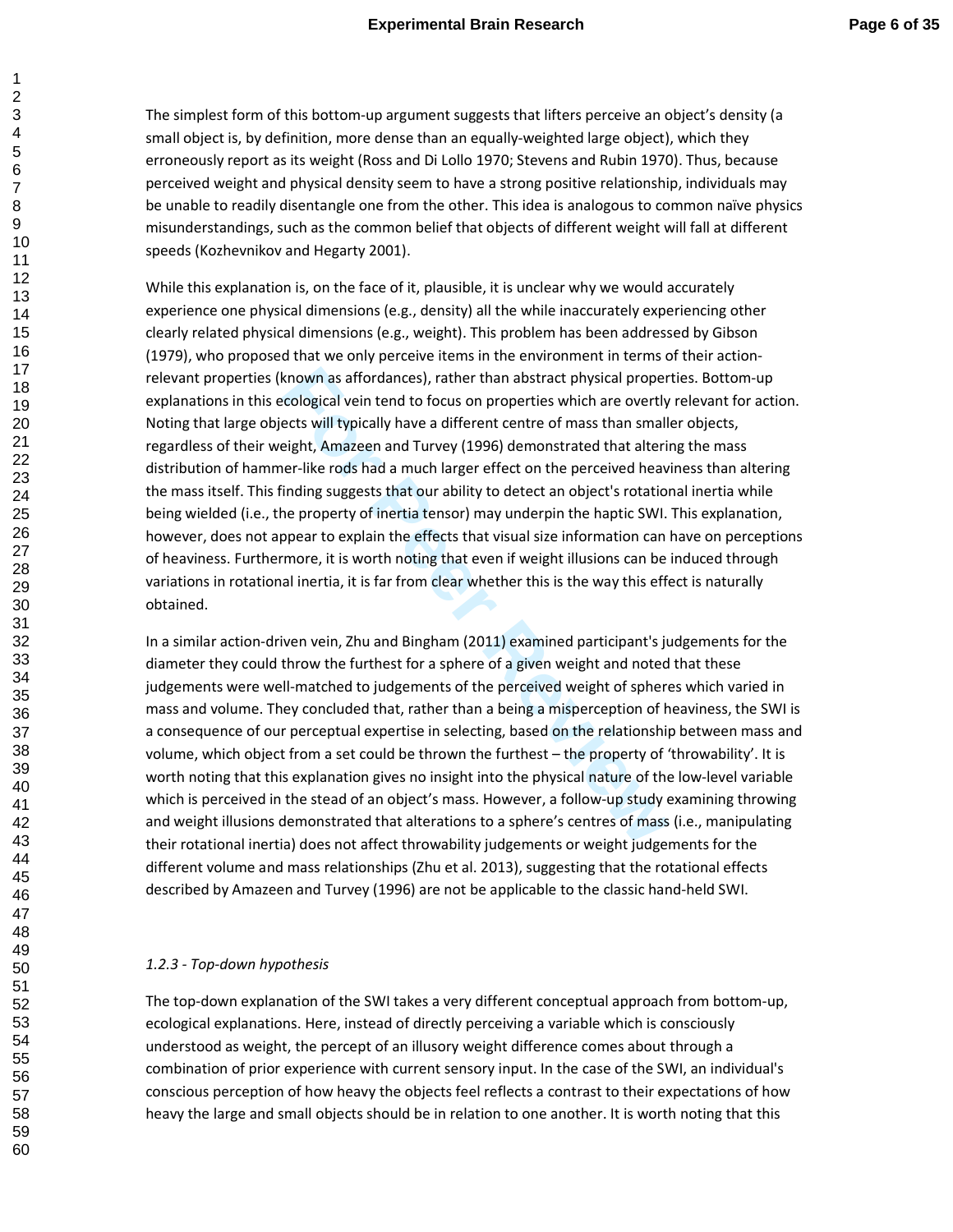# **Page 7 of 35 Experimental Brain Research**

60

variant of top-down, contrastive effect is not necessarily the same as the explanation outlined above for the MWI. In the SWI, the contrast can arise purely as a relational contrast with the other object(s) in the set; a short-term expectation for the object lifted  $2^{nd}$  in relation to the larger or smaller object lifted beforehand. The importance of this short-term, relational expectation is emphasised by the fact that many SWI paradigms use stimuli that do not have a clear visual cue to density (i.e., the material from which they are made is not readily identifiable). The MWI, on the other hand, reflects a contrast to long term prior expectations (i.e., that the heavy-feeling polystyrene is heavier than all other polystyrene objects which the lifter has encountered), and the visual identity of each object is obviously emphasised. Whether this distinction is a meaningful one to the perceptual system remains unclear, and needs further empirical investigation.

drive our subsequent perceptual experience (Flanagan et al<br>aants repeatedly lifted sets of objects which had an inverted<br>larger the object in a set, the lower its mass), in order to alt<br>tricipants were then invited to judg Recent work has provided a compelling demonstration of how statistical regularities in the objects we interact with can drive our subsequent perceptual experience (Flanagan et al. 2008). In several experiments, participants repeatedly lifted sets of objects which had an inverted size-weight relationship (i.e., the larger the object in a set, the lower its mass), in order to alter their prior expectations. The participants were then invited to judge the weight of similar-looking large and small objects which weighed the same amount as one another, in order to see if they experienced the usual SWI. Subjects who were given a relatively small amount of experience with the inversedensity objects (lifting them just over 1000 times in a single session) experienced a slightly smaller than-normal SWI; the small object felt only moderately heavier than the large object. A second group, who lifted the inverse-density objects 1000 times a day for three consecutive days, did not experience the SWI at all – the identically-weighted large and small objects felt as if they weighed the same amount. Finally, and most convincingly, subjects who experienced the inverse density objects over a period of 11 days before lifting the identically-weighted objects reported that the large object felt substantially heavier than its identically-weighted smaller counterpart – an inverted version of the SWI. This study was the first to show a direct link between prior experience and subsequent weight perception in the context of weight illusions, providing the strongest rejection yet of bottom-up theories of weight illusions.

More evidence for the representational basis of the SWI comes from a recent study which demonstrated that the SWI can be evoked in a single, unchanging, object by priming a lifter's expectations of what they are about to lift (Buckingham and Goodale 2010a). Subjects in this task were shown a large, small, or medium cube before having their visual feedback removed. Then, unbeknownst to the subjects, the previewed cube was taken away and replaced by the mediumsized cube, which subjects lifted on every single trial with their vision blocked. Subjects experienced a robust SWI - when they saw the small cube in the preview phase, the medium-sized cube that they lifted felt substantially heavier than it felt after they had previewed the large cube. This study is also particularly difficult to reconcile with bottom-up theories of the SWI, as the perceptual illusion could not have been caused by anything other than participants' expectations of what they were about to lift, as the physical properties of the object they lifted did not change from trial to trial.

#### 1.3 – Different types of expectations

In the SWI, the illusion-causing expectations about how heavy the object will be in relation to one another are built up across a lifetime of experiencing the regular positive correlation between size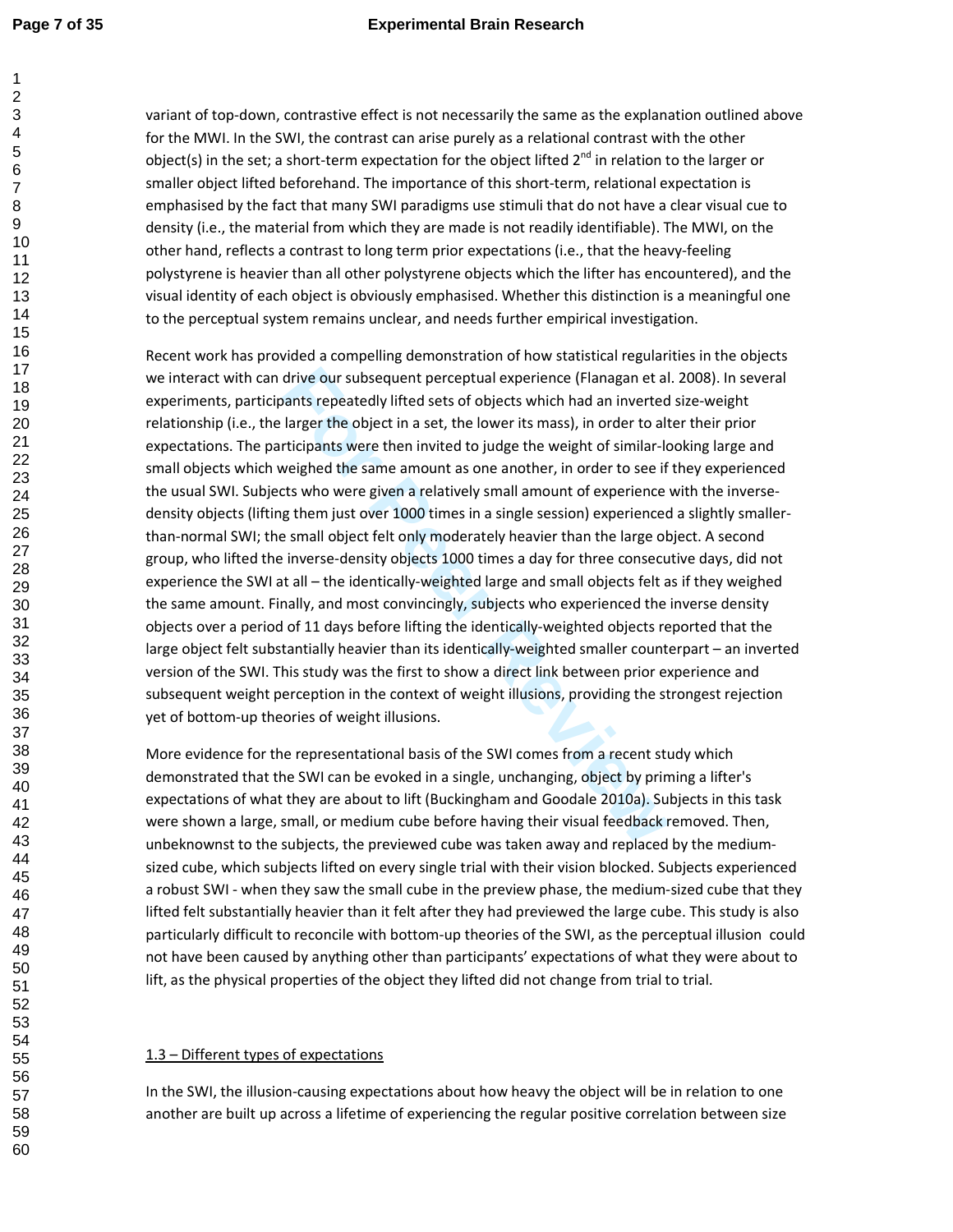and weight with objects in the world. We repeatedly encounter objects with a positive size-weight association, leading us to expect (sensibly) that large objects will outweigh small objects (because, on average, they will). This statistical regularity leads individuals to predict that the large object will outweigh the small object. As outlined above, the illusion-inducing expectation is not the one that drives sensorimotor prediction; perception of the SWI appears to be unrelated to grip and load force rates on a given trial (Flanagan and Beltzner 2000). Furthermore, this expectation isn't even one which an individual could readily articulate; after picking up the lighter-than-expected large cube in a standard SWI experiment only once, the lifter will readily report that they don't expect the large cube to be particularly heavy. But nevertheless, the SWI does not get smaller with repeated lifts of the illusion-inducing stimuli. This observation has led many scientists to conclude that expectations are unlikely to play a role in the SWI. However, an alternative explanation is that there are multiple types of expectation, all of which play a role in various sensorimotor processes.

gests that there may, in fact, be three separate expectations<br>gests that there may, in fact, be three separate expectations<br>en we lift objects. First, measured simply by asking individua<br>e, there are expectations which inf Recent evidence suggests that there may, in fact, be three separate expectations/representations which play a role when we lift objects. First, measured simply by asking individuals how heavy they expect an object to be, there are expectations which inform our conscious understanding of how heavy something should be. These expectations appear to be highly specific to material properties and the situational context of the lift. Second, by measuring fingertip forces, there are independent expectations which drive our sensorimotor prediction, which rapidly and precisely adjust on a trialto-trial basis. The final expectations which come in to play are apparent when we judge the weights of objects and experience the SWI. Recent evidence indicates that this illusion-causing expectation does not appear to be specific to particular families of objects, unlike the sensorimotor prediction or conscious expectations of heaviness. Buckingham and Goodale (2013) investigated the magnitude of the SWI in various materials, noting that the illusion induced by large and small metal cubes was the same magnitude as the illusion induced by large and small polystyrene cubes. If the conscious expectations drove the illusion, subjects would have experienced a large SWI with the metal cubes, which they expected to have a far greater density than the polystyrene cubes. Thus, the representation which drives the SWI is not only independent from sensorimotor performance and/or expectation, but is also distinct from participants' cognitive understanding of the weight differences and density. It is important to note that, in the majority of situations in the real world, these various expectations are well-aligned. It is only in experimentally-contrived situations, such as when lifting illusion-inducing stimuli, that these expectations can be dissociated from one another.

# 1.4 - Strength of illusions

Expectation-driven contrast effects appear to explain the MWI and other classes of top-down weight illusions (e.g., Ellis and Lederman 1998; Dijker 2008). However, it is less clear whether expectations can fully account for the SWI. There are, in fact, several perspectives from which the SWI seems to be qualitatively different from other weight illusions. Most notably, the SWI is by far the most powerful weight illusion which has been documented. Although it is difficult to systematically compare the magnitude of the various weight illusions across laboratories, studies which have examined the visual size and material weight illusions using identical protocols and well-matched stimuli (700g cubes, lifted with a precision grip by handle on their top surface - Buckingham et al.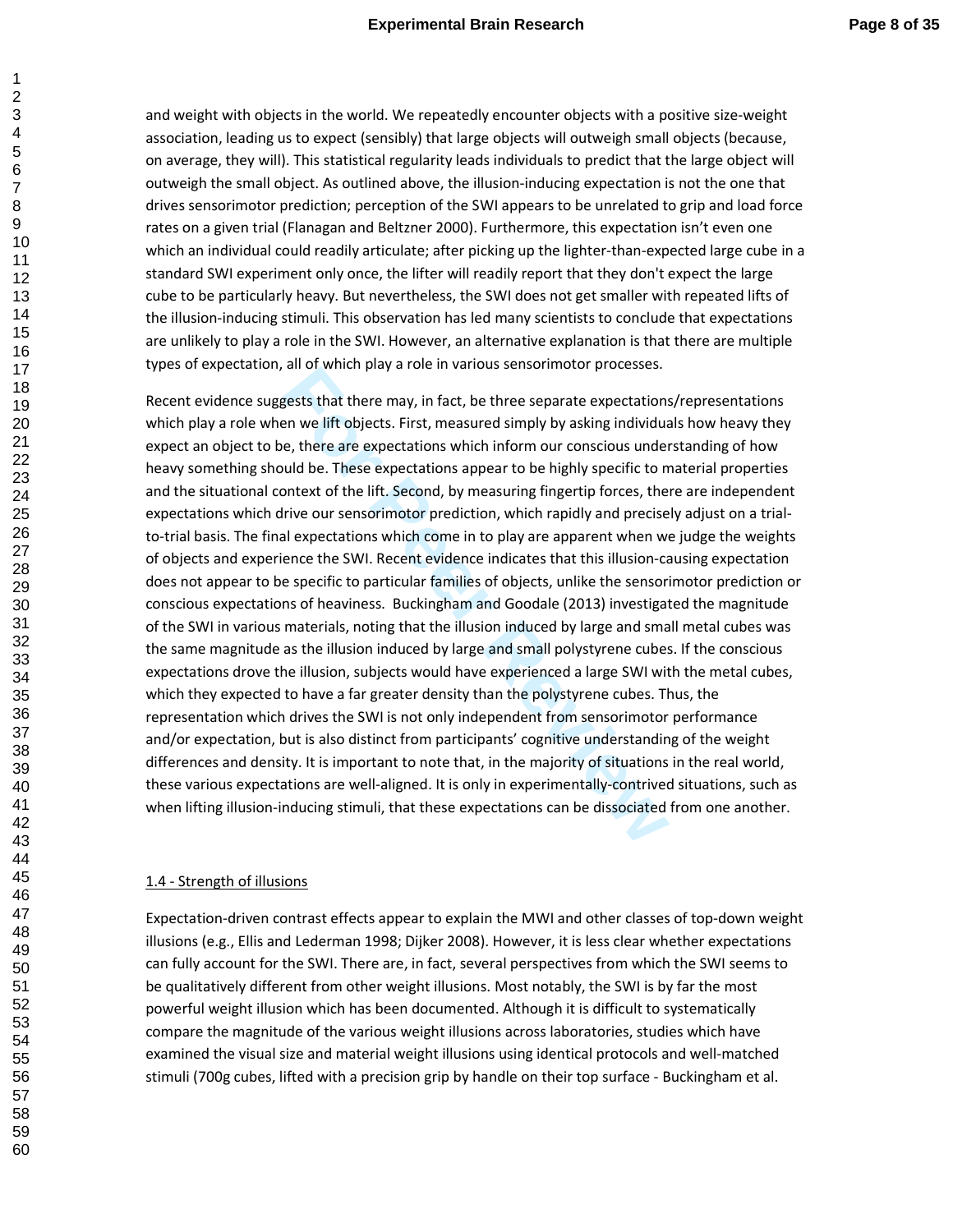$\mathbf 1$ 

# **Page 9 of 35 Experimental Brain Research**

2009; Buckingham and Goodale 2013; Buckingham and Goodale 2010b) show the SWI to be approximately three times the size of the MWI.

There are also wide variations in the magnitude of the SWI, depending on the experimental protocol used to induce it. For one, the SWI is markedly reduced in the experiments which have provided the strongest evidence for expectations causing the misperception of weight (summarised in Section 1.2.3). The variant of the SWI induced in a single object by priming participants' expectations is only half the size of the normal SWI induced by lifting three objects with full vision (Buckingham and Goodale 2010a). Similarly, the magnitude of the inverted SWI (Flanagan et al. 2008) was less than half the size of the normal, un-inverted, SWI. Critically, the magnitude of the inverted illusion never became as strong as the un-inverted SWI, remaining stunted for a further 22 days of experiencing the inverted objects, suggesting there are limits to the plasticity of the SWI. As the studies which provide the strongest evidence for the role of expectations inducing the SWI show reducedmagnitude illusions, it is clear that the illusion-inducing expectations outlined in Section 1.3 cannot alone account for the 'full' experience of the SWI.

t evidence for the role of expectations inducing the SWI shot it is clear that the illusion-inducing expectations outlined in "full" experience of the SWI.<br> **For Some time that the haptic SWI is substantially larger than** It has been known for some time that the haptic SWI is substantially larger than the visual SWI, and providing concurrent visual and haptic feedback does little to increase the illusion's strength over the haptic-only illusion (Ellis and Lederman 1993). As we are skilled at detecting variations in rotational inertia through haptics (Amazeen and Turvey 1996), it is possible that the fullest SWI comes about through a combination of top-down (i.e., expectation-driven) and bottom-up (i.e., ecological) effects. As outlined above, the top-down effects appear to account for about half of the illusion, presumably leaving various bottom-up effects to contribute to the remainder of the illusory differences in weight when they are permitted. The strength of these bottom-up effects likely vary as a function of the type of actions participants use to judge the weights of the objects in an experiment (i.e., precision-grip lifting, cupping and lifting the object in one's hand, or jiggling the object to sense it's torques). Thus, the smaller illusion experienced by participants in the singleobject SWI study (Buckingham and Goodale 2010a) can be taken to reflect the lack of differences in bottom-up stimulus properties seen in usual, multi-object, SWI studies. Similarly, the consistently smaller magnitude of the inverted SWI (Flanagan et al. 2008) may stem from placing the top-down expectations and the bottom-up differences between the stimuli in opposition to one another. It is not yet clear which bottom-up factors may contribute most to the sense of heaviness, although it likely that this is dependent on dynamics of the lifting task and constrained by the shape of the object being lifted (Amazeen and Turvey 1996; Zhu et al. 2013).

In addition to the magnitude of the illusion, future work might benefit from studying the resilience of the illusion under various contexts. To date, only the SWI has been examined in this light, and has been shown to be remarkably robust to change, with thousands of trials over multiple days required to change the magnitude of the effect. Presumably this degree of resilience reflects some aspect of how the prior information (i.e., expectations of heaviness) associated with size cues are encoded and utilized by the sensorimotor system. It remains to be seen whether expectations derived from material or other more cognitive cues are similarly resilient to change.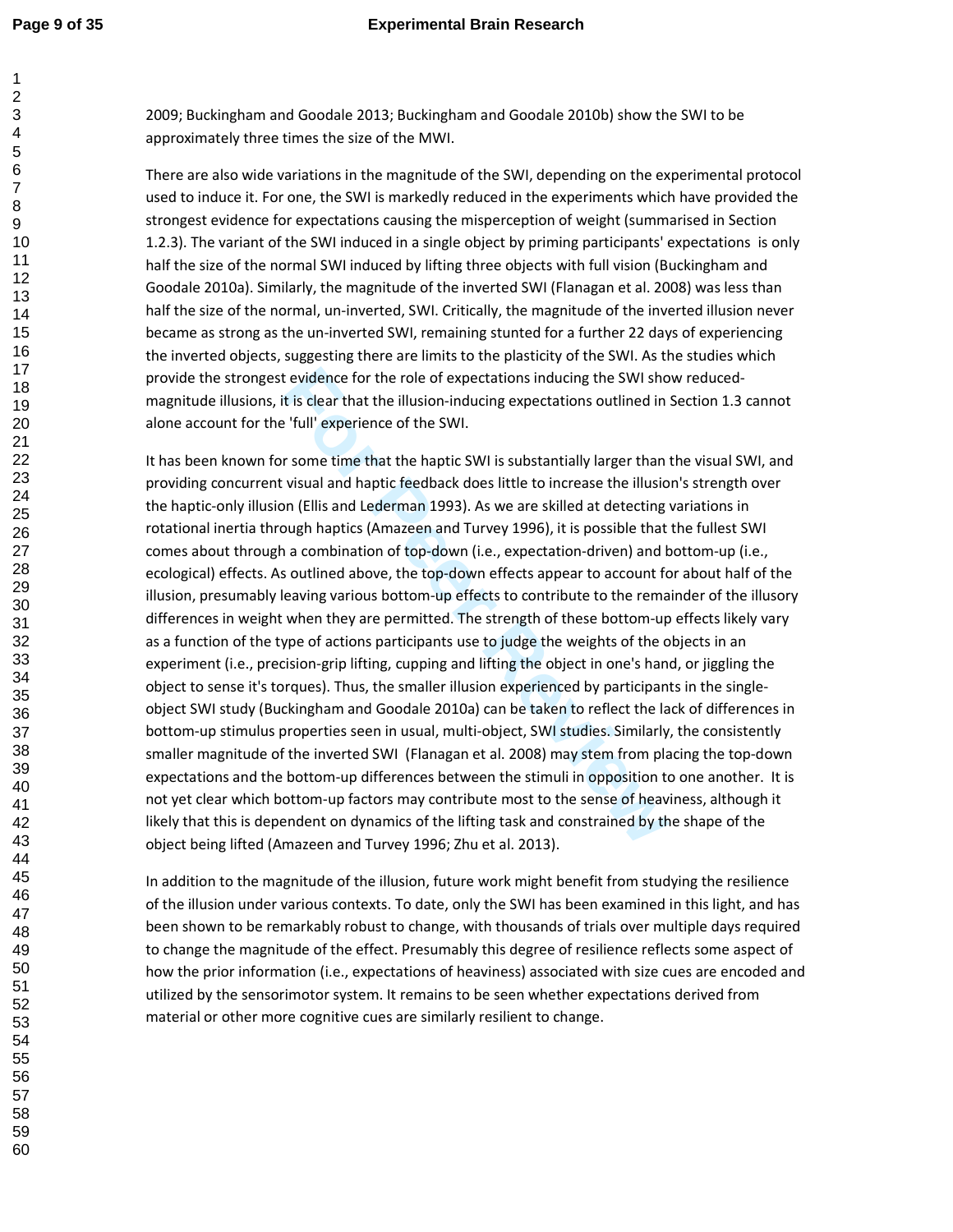# 1.5 - Summary

Taken together, the literature presented in this review suggests that, in isolation, none of the dominant hypotheses surrounding weight illusions can fully account for the SWI. However, it is likely that a combination of top-down (i.e., expectations of heaviness) and bottom-up (e.g., rotational inertia) effects can explain the illusory misperception of heaviness. Future work should aim to determine the nature of the bottom-up influences in weight perception as a function of the lifting task, in addition to identifying how these bottom-up effects interact with top-down expectations across the various types of weight illusion.

For Per Review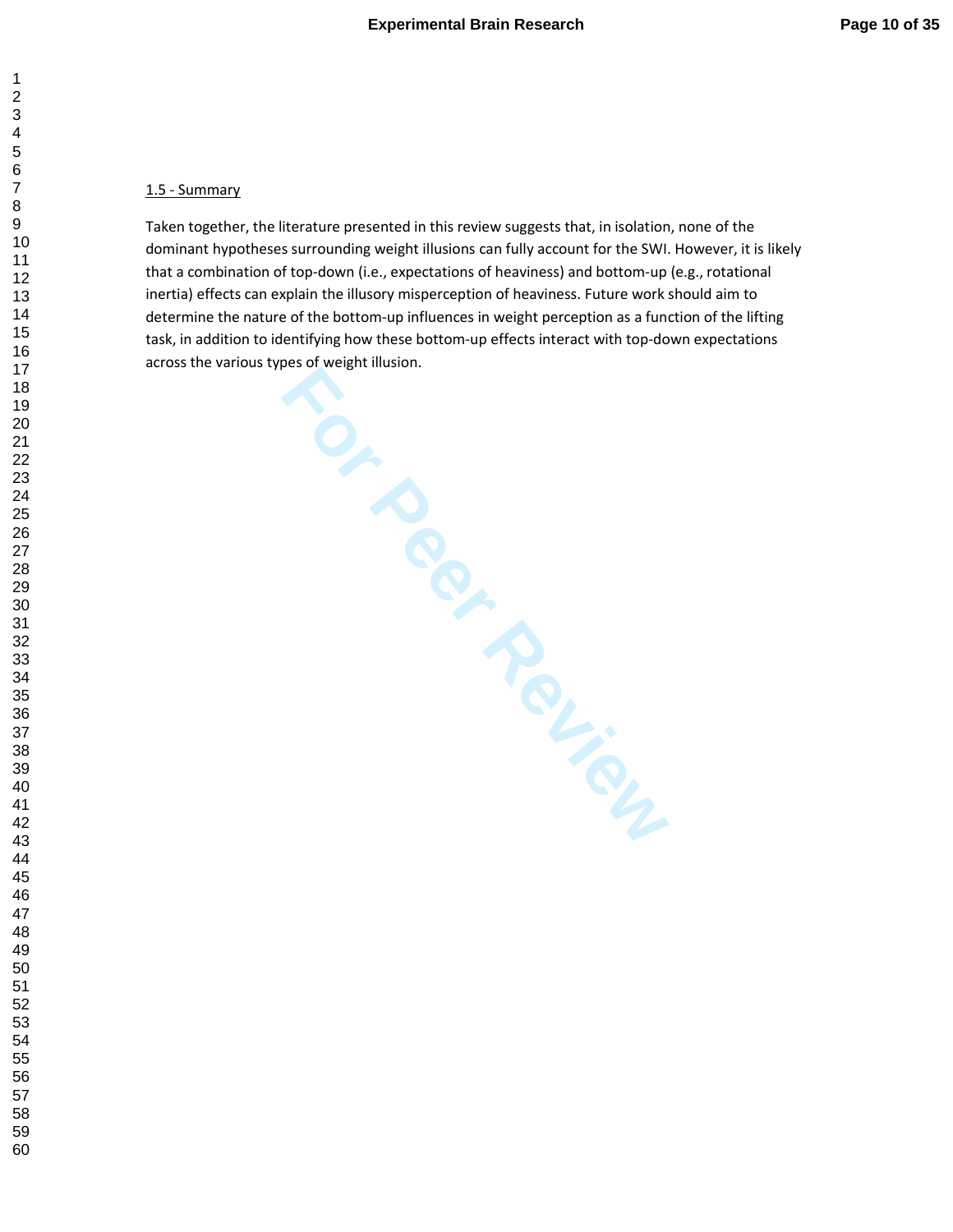# Acknowledgements

The author would like to thank P. Dimitriou, L. van Eimeren, and two anonymous reviewers for their helpful comments on earlier drafts of this manuscript.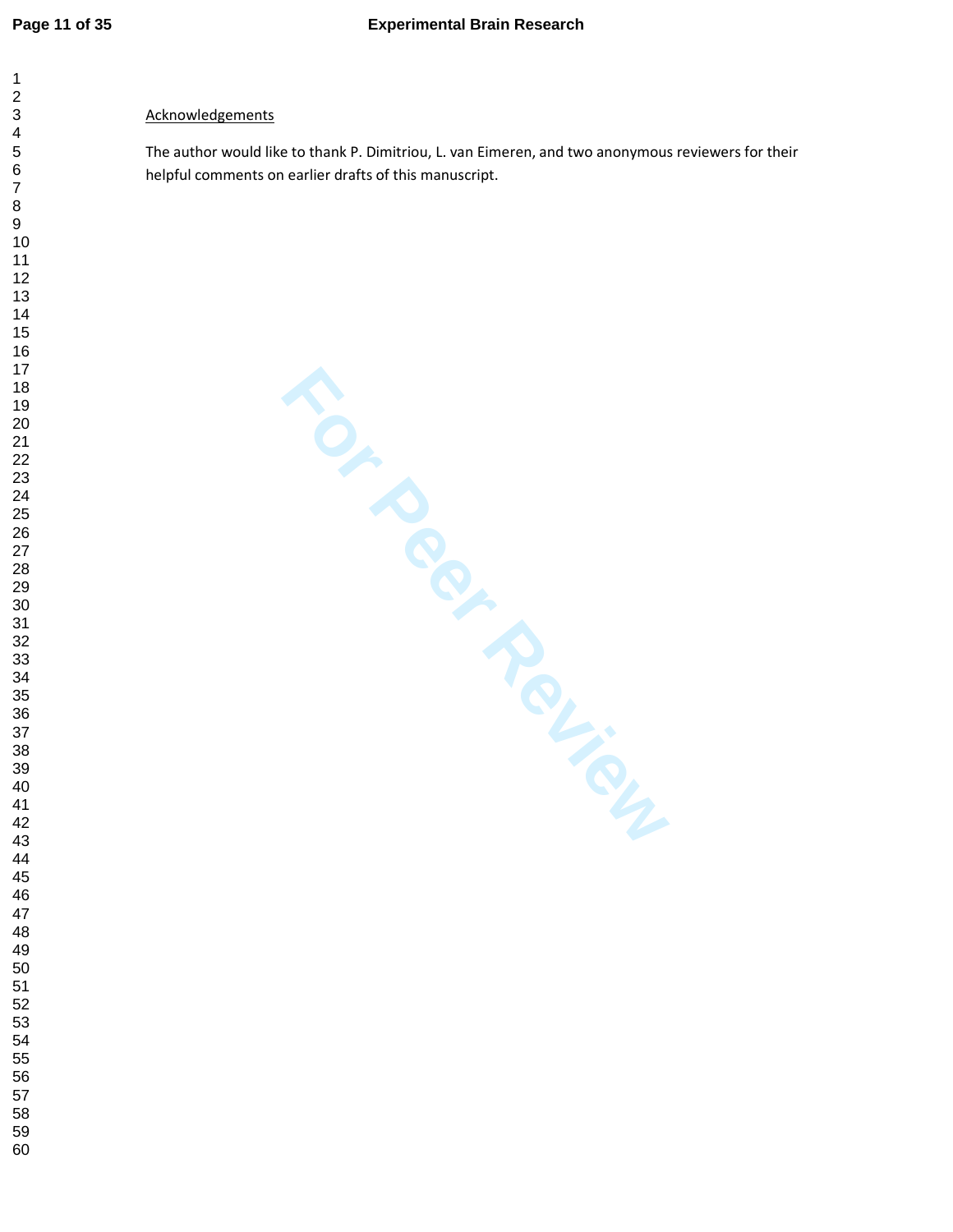- Amazeen EL, Turvey M (1996) Weight perception and the haptic size–weight illusion are functions of the inertia tensor. Journal of Experimental Psychology: Human Perception and Performance 22:213–232. doi: 10.1037/0096-1523.22.1.213
- Baugh LA, Kao M, Johansson RS, Flanagan JR (2012) Material Evidence- Interaction of Well-Learned Priors and Sensorimotor Memory When Lifting Objects. J Neurophysiol. doi: 10.1152/jn.00263.2012
- Brayanov JB, Smith MA (2010) Bayesian and "Anti-Bayesian" Biases in Sensory Integration for Action and Perception in the Size–Weight Illusion. J Neurophysiol 103:1518–1531. doi: 10.1152/jn.00814.2009
- Buckingham G, Cant JS, Goodale MA (2009) Living in A Material World: How Visual Cues to Material Properties Affect the Way That We Lift Objects and Perceive Their Weight. Journal of Neurophysiology 102:3111–3118. doi: 10.1152/jn.00515.2009
- Buckingham G, Goodale MA (2010a) Lifting without Seeing: The Role of Vision in Perceiving and Acting upon the Size Weight Illusion. PLoS ONE 5:e9709. doi: 10.1371/journal.pone.0009709
- Free the Way That We Eric Upletas and Free Fictor Fictor<br>
For Peer Fictor Theorem (1991)<br>
The Size Weight Illusion. PLoS ONE 5:e9709. doi: 10.1371/jot<br>
ale MA (2010a) Lifting without Seeing: The Role of Vision in<br>
the Size Buckingham G, Goodale MA (2013) Size Matters: A Single Representation Underlies Our Perceptions of Heaviness in the Size-Weight Illusion. PLoS ONE 8:e54709. doi: 10.1371/journal.pone.0054709
- Buckingham G, Goodale MA (2010b) The influence of competing perceptual and motor priors in the context of the size–weight illusion. Experimental Brain Research 205:283–288. doi: 10.1007/s00221-010-2353-9
- Buckingham G, Ranger NS, Goodale MA (2011) The material–weight illusion induced by expectations alone. Attention, Perception, & Psychophysics 73:36–41. doi: 10.3758/s13414-010-0007-4
- Burgess PR, Jones LF (1997) Perceptions of effort and heaviness during fatigue and during the sizeweight illusion. Somatosens Mot Res 14:189–202.
- De Camp JE (1917) The influence of color on apparent weight. A preliminary study. Journal of Experimental Psychology 2:347–370. doi: 10.1037/h0075903
- Charpentier A (1891) Analyse expérimentale quelques éléments de la sensation de poids. Archives de Physiologie Normales et Pathologiques 3:122–135.
- Chouinard P, Large M, Chang E, Goodale M (2009) Dissociable neural mechanisms for determining the perceived heaviness of objects and the predicted weight of objects during lifting: An fMRI investigation of the size–weight illusion. NeuroImage 44:200–212. doi: 10.1016/j.neuroimage.2008.08.023
- Davis C., Roberts W (1976) Lifting movements in the size-weight illusion. Perception & Psychophysics 20:33–36.
- Dijker AJM (2008) Why Barbie feels heavier than Ken: The influence of size-based expectancies and social cues on the illusory perception of weight. Cognition 106:1109–1125.
- Dresslar FB (1894) Studies in the Psychology of Touch. The American Journal of Psychology 6:313– 368. doi: 10.2307/1411644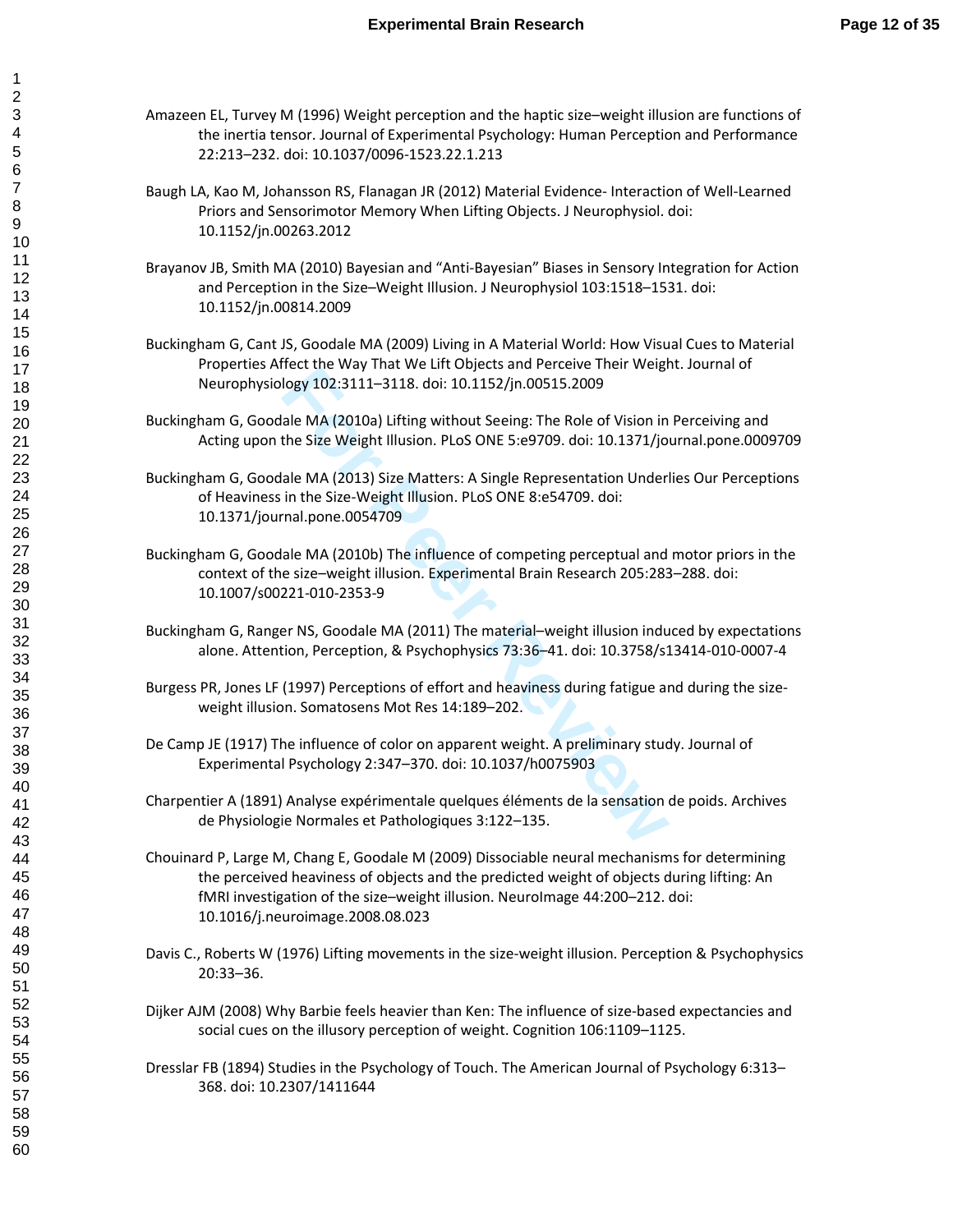123456789

 $\mathbf{1}$  $\overline{2}$  $\overline{3}$  $\overline{\mathbf{4}}$  $\overline{5}$  $\,6$  $\overline{\mathbf{7}}$  $\bf 8$  $\boldsymbol{9}$ 

| Ellis RR, Lederman SJ (1999) The material-weight illusion revisited. Percept Psychophys 61:1564-<br>1576.                                                                                                         |
|-------------------------------------------------------------------------------------------------------------------------------------------------------------------------------------------------------------------|
| Ellis RR, Lederman SJ (1998) The golf-ball illusion: evidence for top-down processing in weight<br>perception. Perception 27:193-201.                                                                             |
| Ellis RR, Lederman SJ (1993) The role of haptic versus visual volume cues in the size-weight illusion.<br>Percept Psychophys 53:315-324.                                                                          |
| Ernst MO (2009) Perceptual learning: inverting the size-weight illusion. Curr Biol 19:R23-25. doi:<br>10.1016/j.cub.2008.10.039                                                                                   |
| Flanagan JR, Bandomir CA (2000) Coming to grips with weight perception: effects of grasp<br>configuration on perceived heaviness. Percept Psychophys 62:1204-1219.                                                |
| Flanagan JR, Beltzner MA (2000) Independence of perceptual and sensorimotor predictions in the<br>size-weight illusion. Nat Neurosci 3:737-741. doi: 10.1038/76701                                                |
| Flanagan JR, Bittner JP, Johansson RS (2008) Experience can change distinct size-weight priors<br>engaged in lifting objects and judging their weights. Curr Biol 18:1742-1747. doi:<br>10.1016/j.cub.2008.09.042 |
| Flanagan JR, Wing AM, Allison S, Spenceley A (1995) Effects of surface texture on weight perception<br>when lifting objects with a precision grip. Percept Psychophys 57:282-290.                                 |
| Flournoy T (1894) De l'influence de la perception visuelle des corps sur leur poids apparent. Annee<br>Psychologique 1:198-200.                                                                                   |
| Gandevia SC, McCloskey DI, Potter EK (1980) Alterations in perceived heaviness during digital<br>anaesthesia. J Physiol 306:365-375.                                                                              |
| Gibson JJ (1979) The Ecological approach to visual perception. Lawrence Erlbaum Associates,<br>Hillsdale (N.J.)                                                                                                   |
| Gordon AM, Forssberg H, Johansson RS, et al. (1992) Development of human precision grip. III.<br>Integration of visual size cues during the programming of isometric forces. Exp Brain Res<br>90:399-403.         |
| Gordon AM, Forssberg H, Johansson RS, Westling G (1991) Visual size cues in the programming of<br>manipulative forces during precision grip. Exp Brain Res 83:477-482.                                            |
| Grandy MS, Westwood DA (2006) Opposite Perceptual and Sensorimotor Responses to a Size-<br>Weight Illusion. J Neurophysiol 95:3887-3892. doi: 10.1152/jn.00851.2005                                               |
| Harshfield S., DeHardt D. (1970) Weight judgment as a function of apparent density of objects.<br>Psychonomic Science 20:365-366.                                                                                 |
| Jones LA, Hunter IW (1983) Effect of fatigue on force sensation. Exp Neurol 81:640-650.                                                                                                                           |
| Kahrimanovic M, Bergmann Tiest W, Kappers A (2011) Characterization of the Haptic Shape-Weight<br>Illusion with 3D Objects. IEEE Transactions on Haptics 4:316 -320. doi: 10.1109/TOH.2011.22                     |
|                                                                                                                                                                                                                   |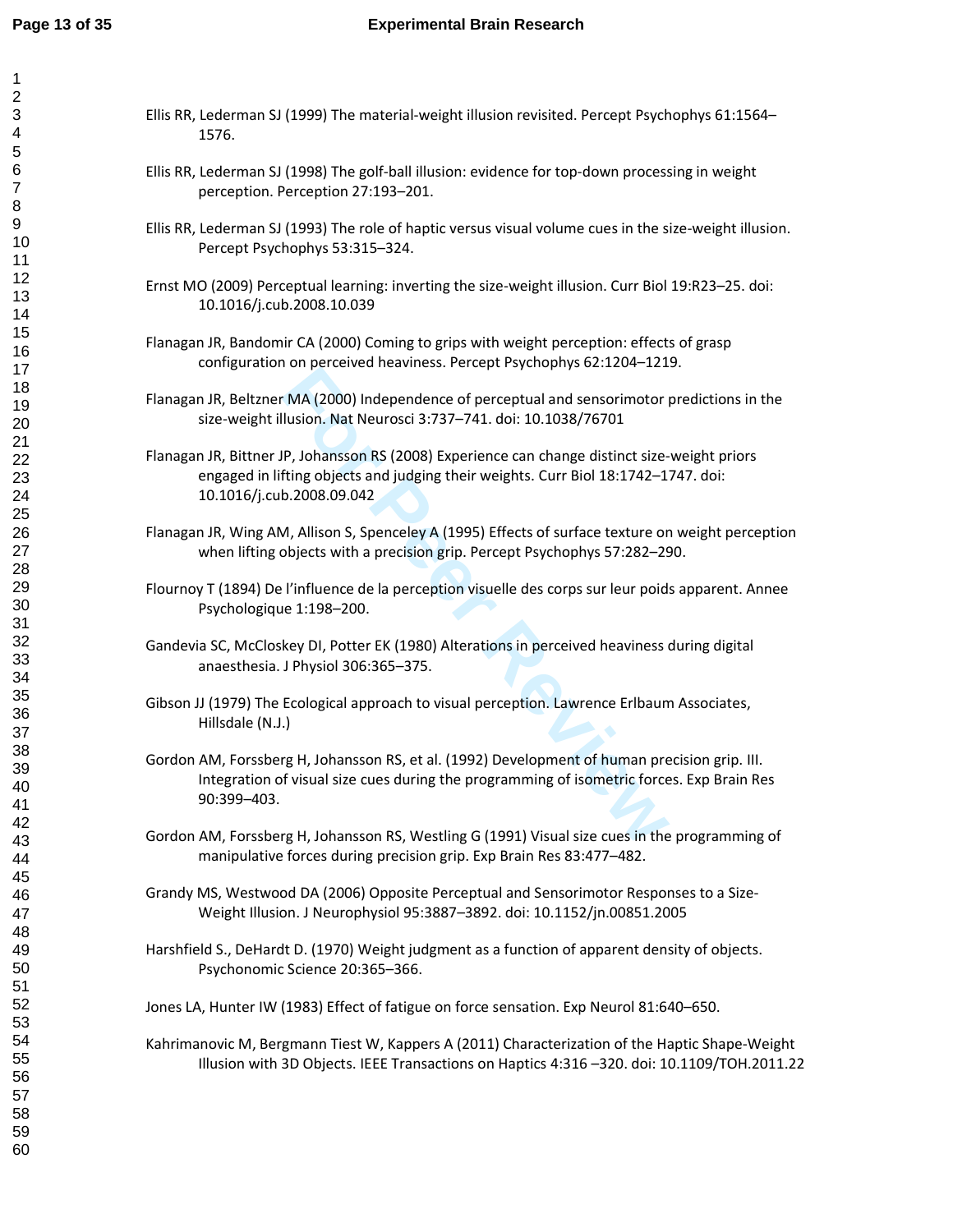- Kozhevnikov M, Hegarty M (2001) Impetus beliefs as default heuristics: dissociation between explicit and implicit knowledge about motion. Psychon Bull Rev 8:439–453.
- Mon-Williams M, Murray AH (2000) The size of the visual size cue used for programming manipulative forces during precision grip. Experimental Brain Research 135:405–410.
- Murray DJ, Ellis RR, Bandomir CA, Ross HE (1999) Charpentier (1891) on the size-weight illusion. Percept Psychophys 61:1681–1685.
- Nicolas S, Ross HE, Murray DJ (2012) Charpentier's papers of 1886 and 1891 on weight perception and the size-weight illusion. Percept Mot Skills 115:120–141.
- Pick HL, Pick AD (1967) A developmental and analytic study of the size-weight illusion. Journal of Experimental Child Psychology 5:362–371. doi: 10.1016/0022-0965(67)90064-1
- Plaisier MA, Smeets JBJ (2012) Mass Is All That Matters in the Size–Weight Illusion. PLoS ONE 7:e42518. doi: 10.1371/journal.pone.0042518
- Robinson HB (1964) An Experimental Examination of the Size-Weight Illusion in Young Children. Child Development 35:91. doi: 10.2307/1126574
- Ross HE (1969) When is a weight not illusory? Q J Exp Psychol 21:346–355. doi: 10.1080/14640746908400230
- Ross J, Di Lollo V (1970) Differences in heaviness in relation to density and weight. Perception & Psychophysics 7:161–162. doi: 10.3758/BF03208648
- **For Personally Process** Process Protection and Bize-Weight Illusion<br>
ii: 10.1371/journal.pone.0042518<br>
An Experimental Examination of the Size-Weight Illusion in Y<br>
135:91. doi: 10.2307/1126574<br>
is a weight not illusory? Schneider IK, Rutjens BT, Jostmann NB, Lakens D (2011) Weighty Matters: Importance Literally Feels Heavy. Social Psychological and Personality Science 2:474–478. doi: 10.1177/1948550610397895
- Seashore CE (1899) Some psychological statistics II. The material weight illusion. U Iowa Stud Psychol 36–46.
- Stevens JC, Rubin LL (1970) Psychophysical scales of apparent heaviness and the size-weight illusion. Perception & Psychophysics 8:225–230. doi: 10.3758/BF03210210
- Walker P, Francis BJ, Walker L (2010) The Brightness-Weight Illusion. Experimental Psychology 57:462–469. doi: 10.1027/1618-3169/a000057
- Weber EH (1996) E.H. Weber on the Tactile Senses. Erlbaum (UK) Taylor & Francis
- Wolfe H (1898) Some effects of size on judgments of weight. Psychological Review 5:25–54. doi: 10.1037/h0073342
- Zhu Q, Bingham GP (2011) Human readiness to throw: the size–weight illusion is not an illusion when picking the best objects to throw. Evolution and Human Behavior 32:288–293. doi: 10.1016/j.evolhumbehav.2010.11.005
- Zhu Q, Shockley K, Riley MA, et al. (2013) Felt heaviness is used to perceive the affordance for throwing but rotational inertia does not affect either. Exp Brain Res 224:221–231. doi: 10.1007/s00221-012-3301-7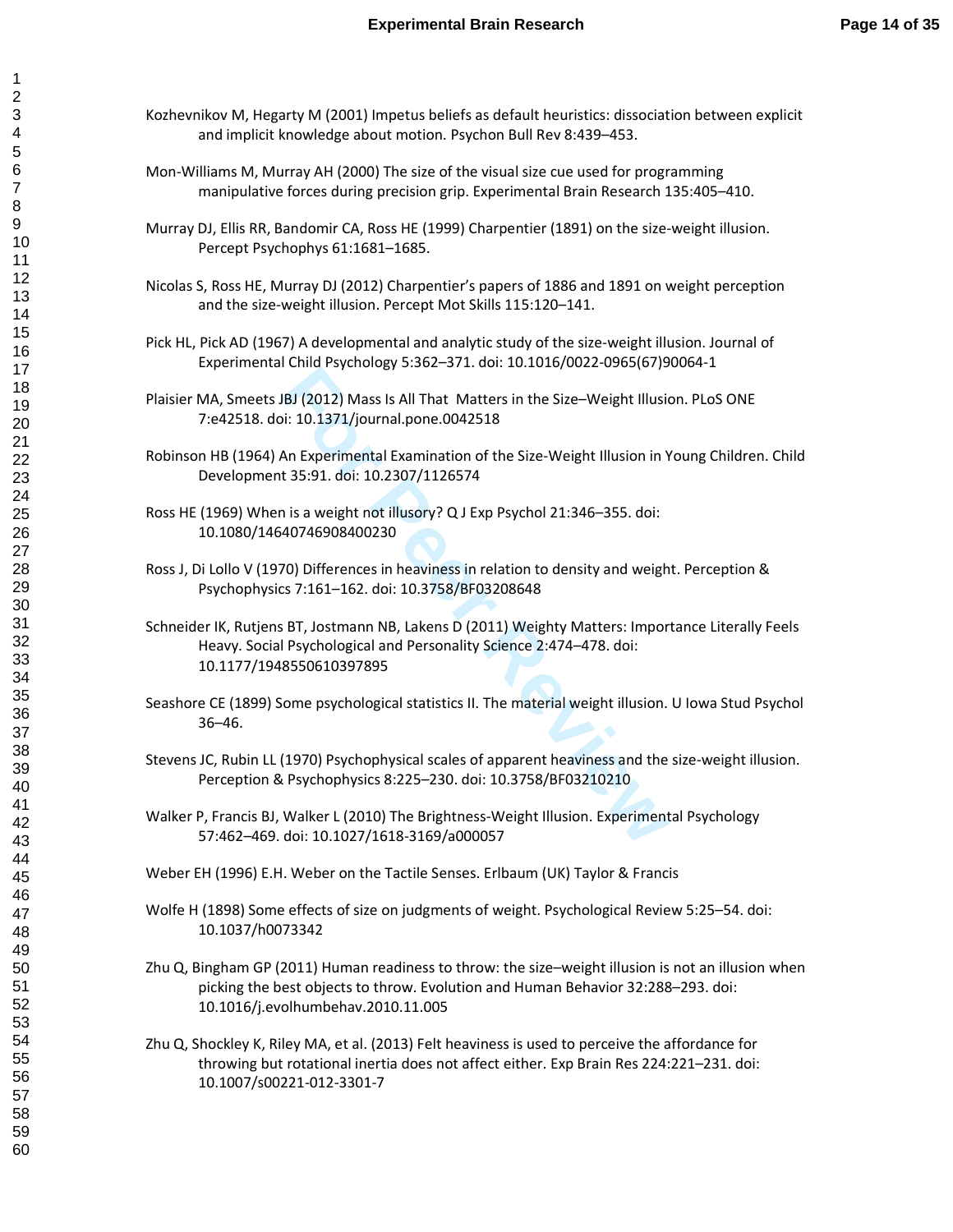

- 
-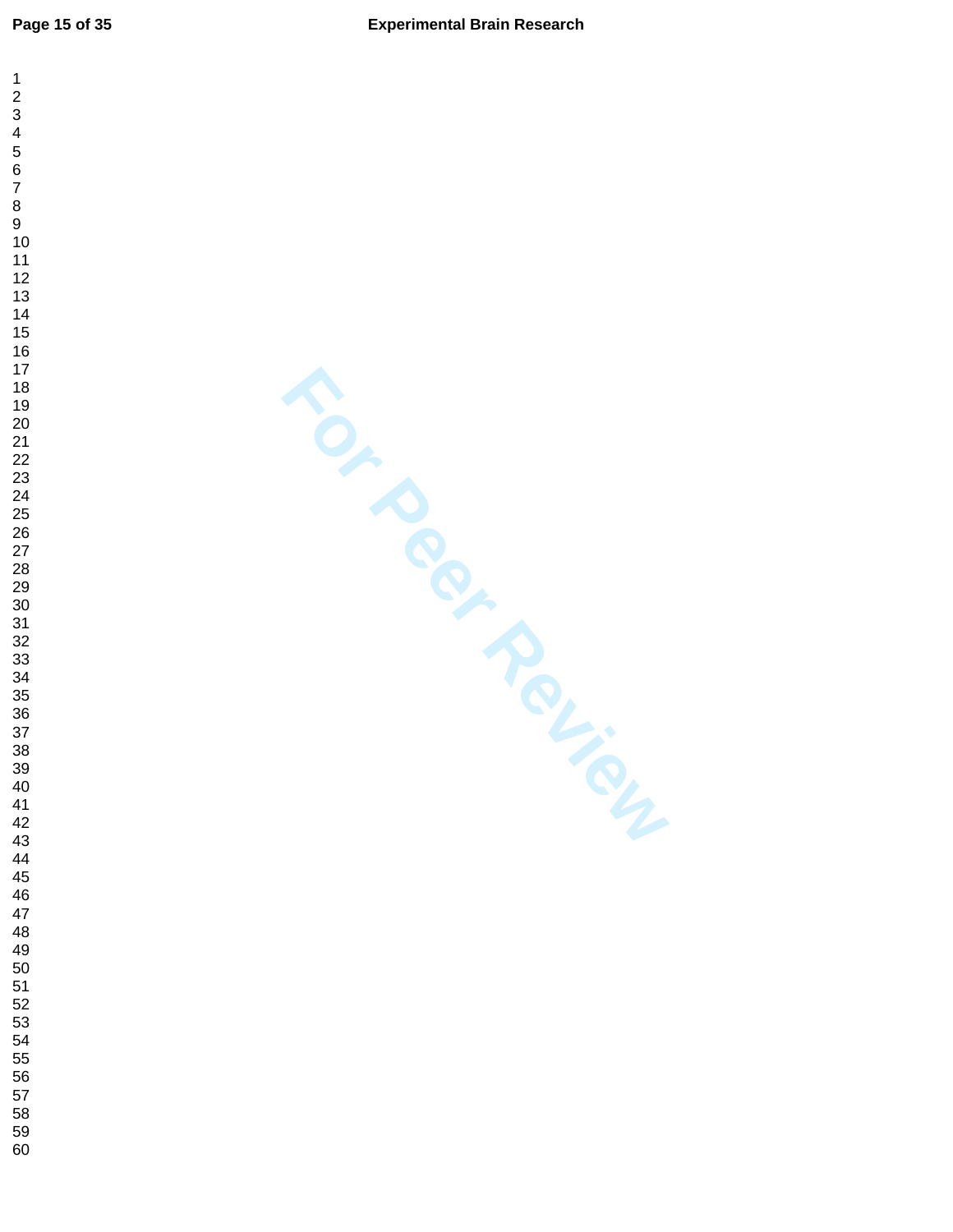**FOR PROVICA** Getting a grip on heaviness perception: A review of weight illusions and their probable causes

- Gavin Buckingham
- Department of Psychology
- School of Life Sciences
- Heriot-Watt University
- Edinburgh, UK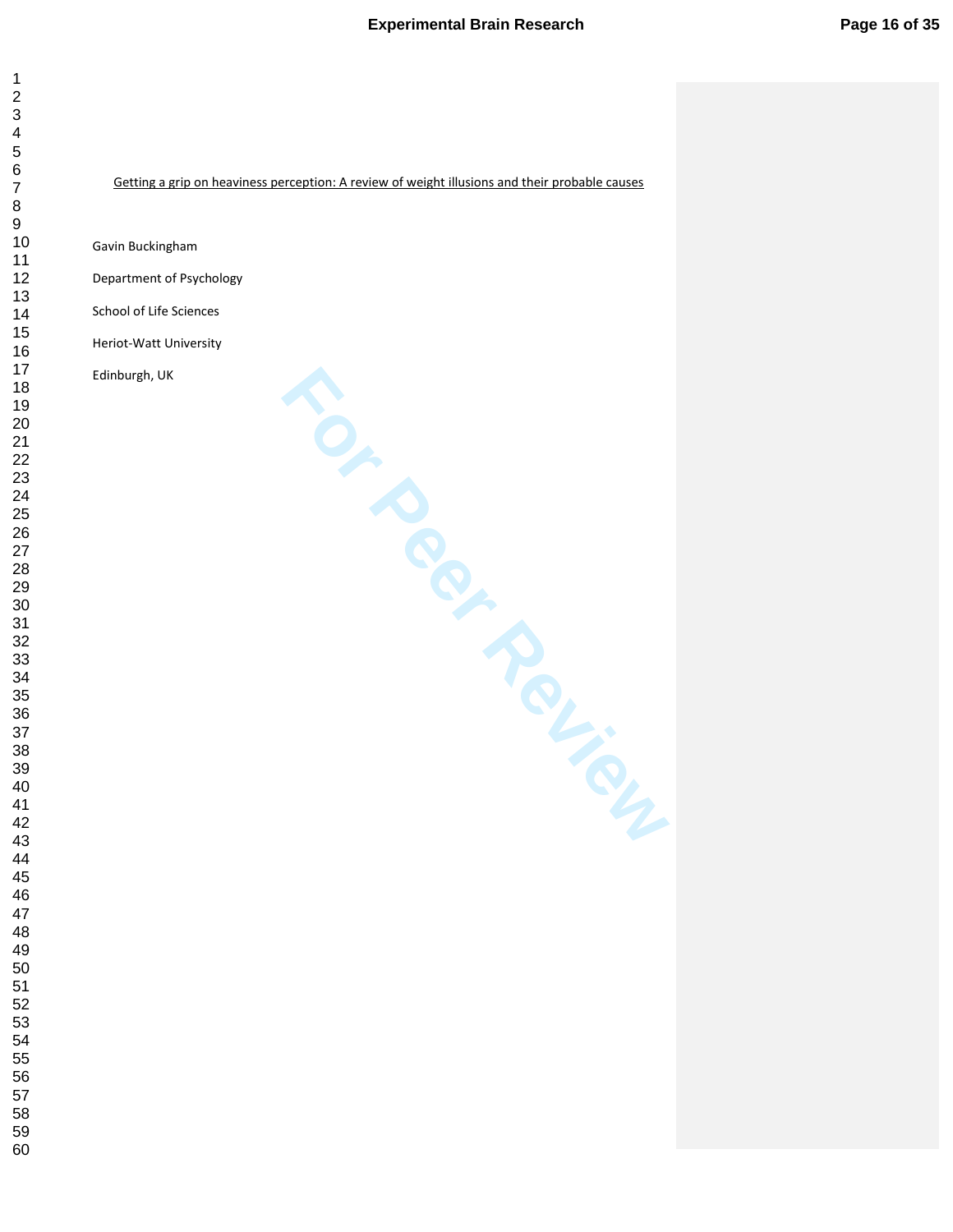$\mathbf{1}$  $\overline{2}$ 

#### **Abstract**

Weight illusions – where one object feels heavier than an identically-weighted counterpart – have been the focus of many recent scientific investigations. The most famous of these illusions is the 'size-weight illusion', where a small object feels heavier than an identically-weighted, but otherwise similar-looking, larger object. There are, however, a variety of similar illusions which can be induced by varying other stimulus properties, such as surface material, temperature, colour, and even shape. Despite well over 100 years of research, there is little consensus about the mechanisms underpinning these illusions. In this review, I will first provide an overview of the weight illusions which have been described. I will then outline the dominant theories which have emerged over the past decade for why we consistently misperceive the weights of objects which vary in size, with a particular focus on the role of lifters' expectations of heaviness. Finally, I will discuss the magnitude of the various weight illusions, and suggest how this largely-overlooked facet of the topic might resolve some of the debates surrounding the cause of these misperceptions of heaviness.

Keywords: size-weight illusion, material-weight illusion, object lifting, grip force, weight perception, expectations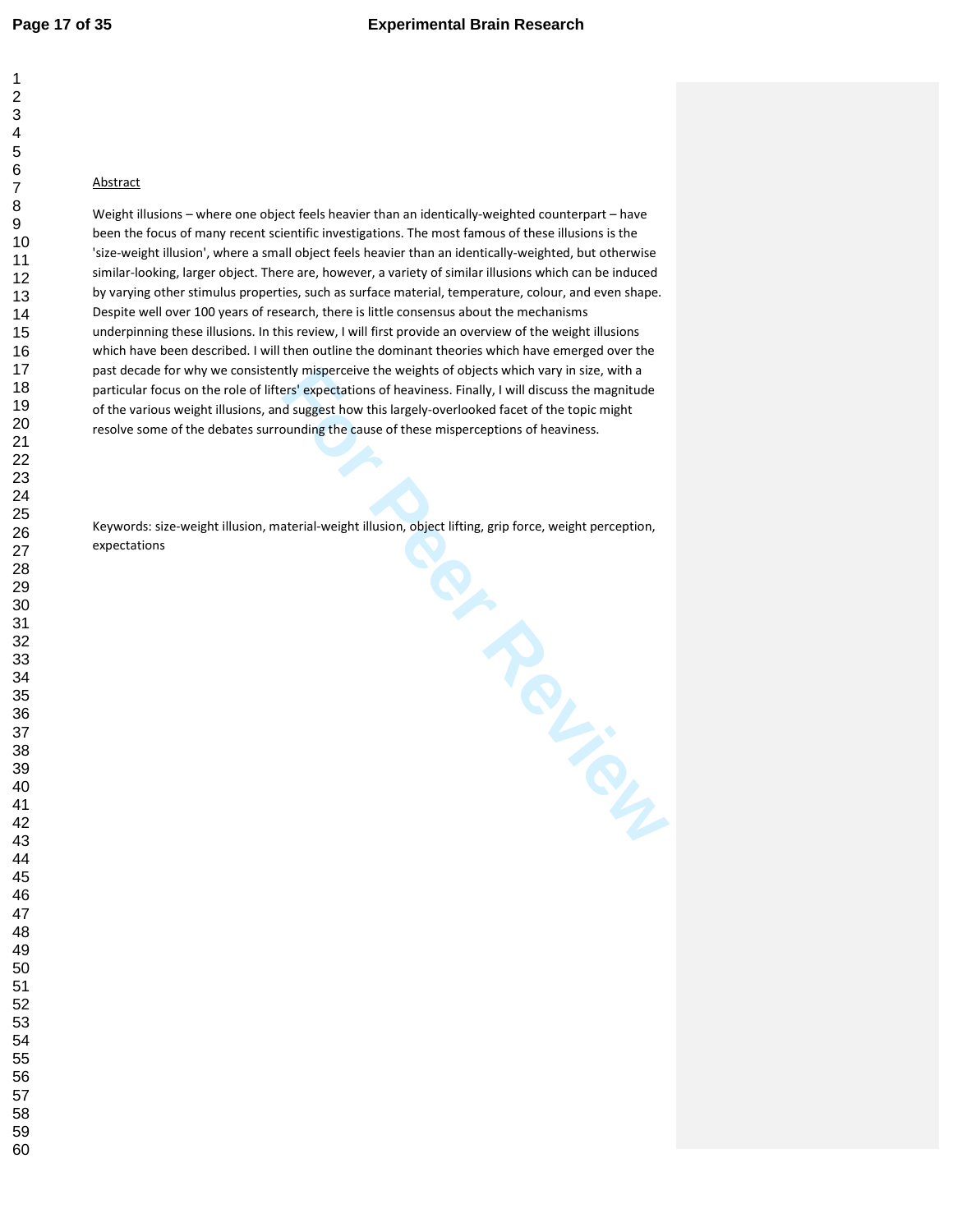Some of the earliest illusions to be formally described are illusions of heaviness, where objects subjectively feel lighter or heavier than they actually are. These are most compellingly demonstrated in situations where identically-weighted objects are made to feel as if they weigh different amounts from one another. This article is intended to provide a brief overview of the weight illusions which have been described since the late 1800s, and provide an up-to-date commentary on the possible causes of the size-weight illusion. This article is not intended to be a review of the history of weight illusion research, and the interested reader can read comprehensive historical treatments from other authors (Ross 1969; Murray et al. 1999; Nicolas et al. 2012) (Murray et al. 1999; Nicolas et 2012; Ross 1969).

#### 1.1 - A brief taxonomy of weight illusions

**Illusions**<br> **For the Source Computer Control** is the through since weight illusion' (SWI), which is by far<br>
signos of heaviness. The SWI occurs when small and large objects<br>
sses. When these identically-weighted objects a The obvious place to start this review is with the famous 'size-weight illusion' (SWI), which is by far the most well-studied of all the illusions of heaviness. The SWI occurs when small and large objects are adjusted to have identical masses. When these identically-weighted objects are lifted, the smaller object invariably feels heavier than the larger object (Charpentier 1891). This effect is easy to induce – placing a brick inside a small cardboard box will make it feel heavier than the same brick inside a large cardboard box. The illusion is also cognitively impenetrable, meaning that (i.e., the the illusion is equivalent even if you are told the objects weigh the same amount as one another -<br>(Flournoy 1894).. It can be induced with haptic feedback of the size differences (i.e., perceiving the objects' sizes with your sense of touch alone) or visual feedback of the size differences (i.e., lifting the differently-sized objects with a handle attached to the top surface). Lifting per se isn't even required to experience the illusion – a misperception of mass can be generated by gently pushing different-sized objects which are dangling from strings (Plaisier and Smeets 2012). The SWI is experienced by children as young as two years old (Robinson 1964; Pick and Pick 1967) and, interestingly, the magnitude of the illusion appears to diminish throughout childhood ((Gordon et al. 1992)Pick and Pick 1967). The SWI does not diminish with repeated experiences or interactions with the illusion-inducing objects, and recent neuroimaging research suggests that its neural locus is in the left ventral premotor cortex (Chouinard et al. 2009).

The next-most famous illusion of heaviness is the 'material-weight illusion' (MWI). As the name suggests, the illusion is induced though variations in the surface material, rather than the size, of identically-weighted objects. In this case, objects which appear to be made from a heavy-looking material, such as metal, will feel slightly lighter than identically-weighted objects which appear to be made from a low density material, such as polystyrene (Wolfe 1898; Seashore 1899; Harshfield and DeHardt 1970; Buckingham et al. 2009)(Buckingham et al. 2009; Harshfield and DeHardt 1970; Seashore 1899; Wolfe 1898). Ellis and Lederman (1999) demonstrated that this illusion could be evoked without actually touching the objects' surfaces, indicating that the effect must stem participants' learned associations between material properties and object weight rather than peripheral factors such as differences in the friction of the different materials (see also Buckingham et al. 2011). However, the effect is at its most impressive when the lifter is allowed haptic feedback (with or without visual feedback) of the material properties, suggesting some these expectations may combine in an additive way with peripheral factors.

#### **Formatted:** Font: Calibri **Formatted:** Font: +Body (Calibri)

**Field Code Changed**

**Field Code Changed**

**Field Code Changed**

| <b>Field Code Changed</b>        |
|----------------------------------|
| Formatted: Font: Calibri         |
| <b>Field Code Changed</b>        |
| <b>Field Code Changed</b>        |
| Formatted: Font: Calibri         |
| Formatted: Font: +Body (Calibri) |
| <b>Field Code Changed</b>        |

| - Field Code Changed             |
|----------------------------------|
| Formatted: Font: Calibri         |
| Formatted: Font: +Body (Calibri) |
| <b>Field Code Changed</b>        |
|                                  |

**Field Code Changed**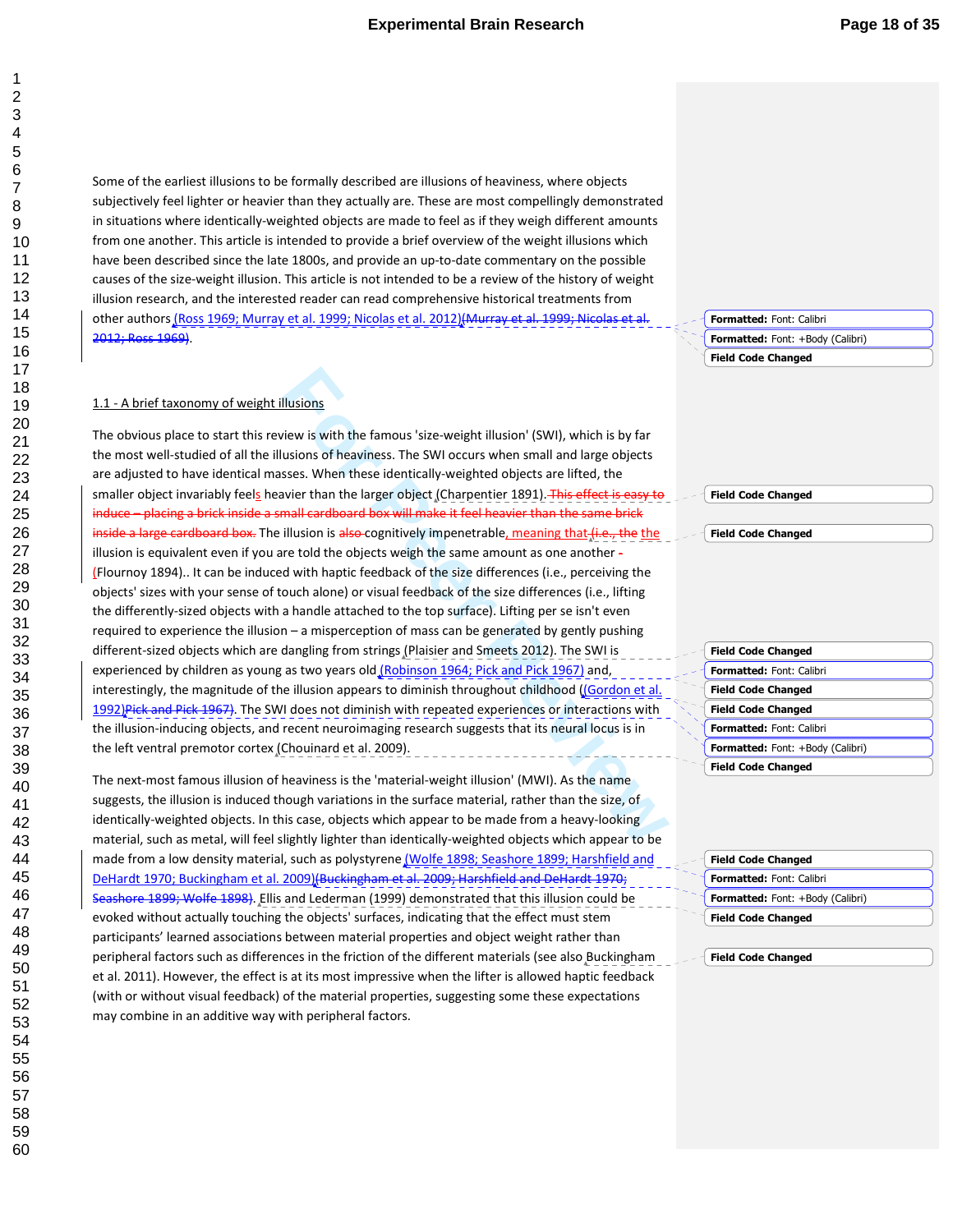$\mathbf{1}$ 

# **Page 19 of 35 Experimental Brain Research**

60

ese dolls with their eyes closed, this weight illusion presumably<br>in that females will weigh less than males. There has even been<br>t-style effects can cause differences in how heavy objects feel<br>al. (2011) demonstrated that There exists a category of weight illusions which can be understood entirely as learned, top-down, effects. Ellis and Lederman (1998) created an illusion based on golfers' expertise with similarlooking, but (in the real world) much lighter, practice golf balls. When the practice golf balls were adjusted to weigh the same amount as the real golf balls, expert golfers judged the altered practice balls as feeling heavier than the real golf balls. Non-golfers, who had no prior expectations regarding the weight of practice golf balls, did not experience this illusion, detecting no differences in weight between the identically-weighted real and practice balls. More surprisingly, Dijker (2008) demonstrated that the SWI can be enhanced with social cues, such that female dolls feel far heavier than one would expect them to in comparison to larger male dolls (relative to the SWI generated with a variety of cans which had similar volume and mass relationships to the dolls). As this effect disappeared participants lifted these dolls with their eyes closed, this weight illusion presumably reflected participants' expectations that females will weigh less than males. There has even been recent evidence that embodiment-style effects can cause differences in how heavy objects feel when they are lifted. Schneider et al. (2011) demonstrated that, when casually told by an experimenter that a book is important (in a scholarly sense), subjects judged it as feeling up to one third heavier than individuals who were given no information about the importance of the book. Interestingly this effect did not appear to be mediated by participants' expectations about how valuable the book was, which led the authors to conclude that the effect represents the embodiment of an abstract linkage between the concepts of mass and importance. It does, however, remain an open question as to whether these effects may be mediated by the perceived volume of the books, which would seem to be an equally plausible mechanism (i.e., more important books might contain more information and thus be larger).

Finally, there are several less well-known weight illusions which appear to be conceptually related to the MWI. The brightness-weight illusion describes an effect whereby light-coloured objects feel slightly heavier than darker objects (De Camp 1917) –an effect mediated by individuals' expectations that dark-coloured objects will be heavier than light-coloured objects (Walker et al. 2010). The shape-weight illusion (Dresslar 1894), was originally described as differences in the perceived weight of flat sheets of lead as a function of their 2-dimensional shape, with more compact shapes feeling heavier than less compact shapes. This rather vague description has been somewhat clarified, with recent research indicating that there are large individual differences in how the 3-dimensional shape of objects (i.e., whether they are spheres, cubes, and tetrahedrons) can affect weight perception (Kahrimanovic et al. 2011), suggesting the shape-weight illusion is due to individuals' prior experiences with objects of these shapes rather than invariant conservation-style errors of a particular shape's volume. The final illusion in this vein was described in 1846 by Weber (translated by Ross and Murray 1996), who noted that an object's temperature will affect its weight, such that a cold coin placed on the forehead of a supine individual will feel heavier than the same coin at room temperature – the so-called 'Silver Thaler illusion' (more commonly known ats the 'temperatureweight illusion').

#### 1.2 – Proposed causes of weight illusions

through to stem from various biomechanical factors, and will not discussion here. The top-downweight illusions outlined above not involving manipulations of **Field Code Changed**

**Field Code Changed**

**Field Code Changed**

**Field Code Changed Field Code Changed Field Code Changed**

**Field Code Changed**

**Field Code Changed**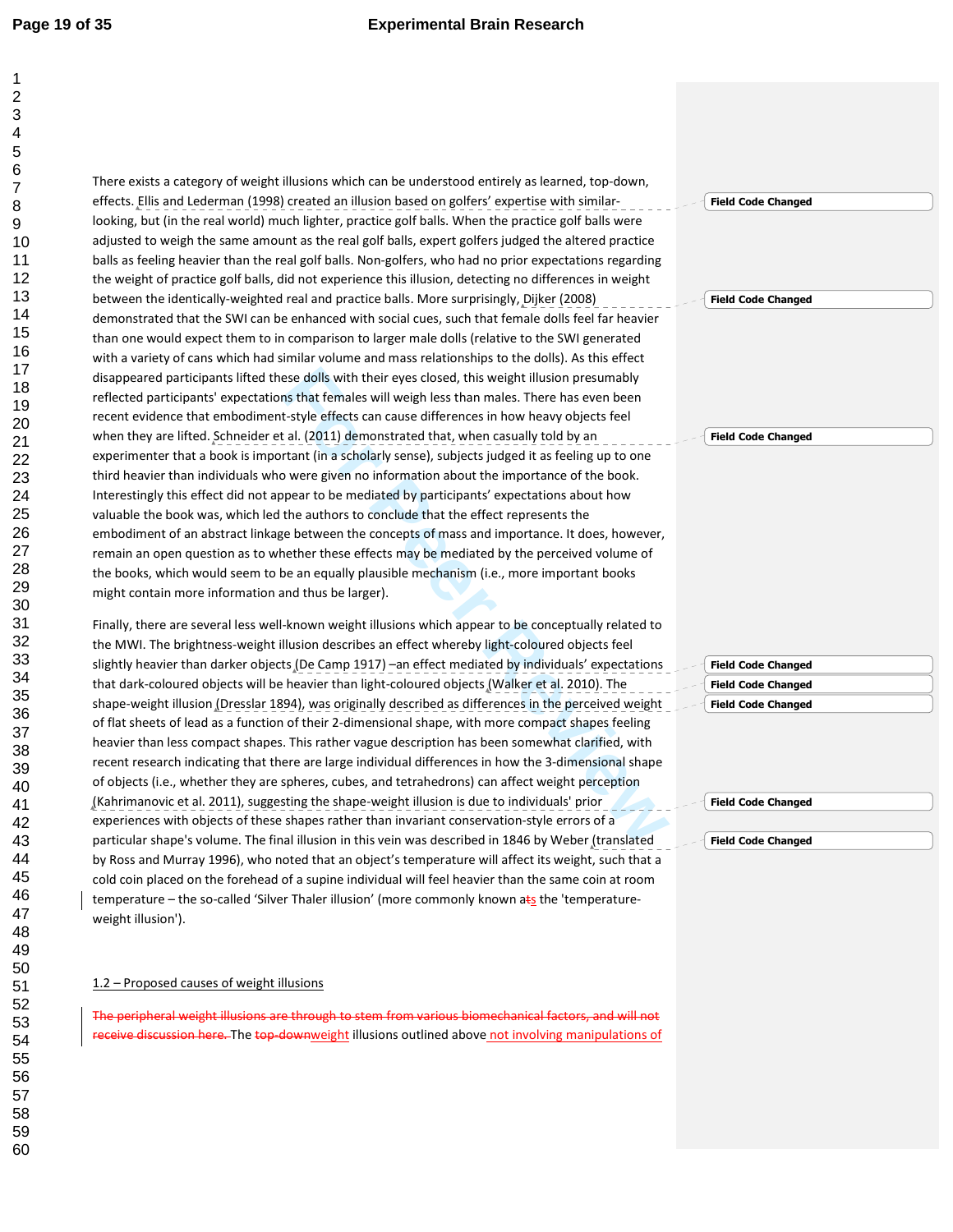# **Experimental Brain Research Page 20 of 35**

size (e.g., Buckingham et al. 2011; Dijker 2008; Ellis and Lederman 1998) are thought to be caused by violated expectations: when lifters expect something to be heavy it feels comparatively light when it is lifted, and vice versa (Ross 1969). The contrastive nature of this perceptual effect is in itself interesting because many illusory effects have been described in terms of Bayesian-style integration, where priors are combined with sensory input to form the percept (see Ernst 2009 for a brief overview in the context of the SWI). Weight illusions, on the other hand, have been termed as 'anti-Bayesian' (Brayanov and Smith 2010) due to the way that sensory input appears to reflect an opposition, rather than an integration, with the expectations (i.e., the perceptual priors). These effects, it has been suggested, represent a unique way that our perceptual system deals with outliers in the statistics of the environment (such as what a particular material should weigh, see Baugh et al. 2012). It is not difficult to imagine that the ability to detect and tag an unusually-weighted object could be a useful skill in an evolutionary context in allowing an individual to predict, for example, if a fruit is not yet ripe or if a piece of firewood is too damp to be flammable. There is, however, far less consensus in the literature about whether this top-down view can account for the SWI, for which several competing hypotheses exist.

# **Field Code Changed Field Code Changed Field Code Changed**

**Field Code Changed**

**Field Code Changed**

#### *1.2.1 - Sensorimotor hypothesis*

that the ability to detect and tag an unusually-weighted <u>object</u><br>
tionary context in allowing an individual to predict, for example, if a<br>
firewood is too damp to be flammable. There is, however, far less<br>
whether this to A promising early explanation for the SWI came in the form of a sensorimotor mismatch hypothesis, stemming from the predictive way in which our fingertip forces are parameterised when lifting objects (Davis and Roberts 1976). When lifting the large object in a SWI-inducing pair for the first time, it will invariably be lifted with a higher rate of force than the smaller object. Critically, this also mean that the large object will be lifted with a higher rate of force than necessary and the small object will be lifted with a suboptimal (lower) rate of force, causing opposing mismatches between efference and afferance. The opposite direction of these mismatches between expectation and action for the small and large objects would lead to the inevitable percept that the small objects outweigh the large objects. These sensorimotor 'errors' appear to be a viable cause for the illusion during initial lifts of the SWI-inducing objects, where individuals do indeed overestimate the force requirements of lifting the large object and underestimate the force requirements of lifting the small object (Gordon et al. 1991). This hypothesis compatible with a range of well-established peripheral effects which can impact an individual's perception of how heavy an object feels, such as muscle fatigue (Jones and Hunter 1983; Burgess and Jones 1997), tactile sensitivity (Gandevia et al. 1980), gripping force (Flanagan et al. 1995), and even the fingers used during lift (Flanagan and Bandomir 2000). However, in a well-cited study Flanagan and Beltzner (2000) showed that the illusion is not dependant on these peripheral effects. In their study, when lifting SWI-inducing objects over multiple trials, individuals rapidly adapted their fingertip forces from the expectation-driven overestimations and underestimations to the actual (and identical) weights of the illusion-inducing objects over the course of a few lifts. In other words, a lifter's fingertip force errors will be rapidly corrected with practice, but their perceptual illusion remains strong and stable. This independence of the lifting errors from the perceptual illusion suggests that the SWI is unlikely to have a sensorimotor origin (see also Grandy and Westwood 2006; Mon-Williams and Murray 2000).

**Field Code Changed**

| <b>Field Code Changed</b>       |
|---------------------------------|
|                                 |
| <b>Field Code Changed</b>       |
| Formatted: Font: Calibri        |
| <b>Field Code Changed</b>       |
| <b>Formatted: Font: Calibri</b> |
| <b>Field Code Changed</b>       |
| Formatted: Font: Calibri        |
| <b>Field Code Changed</b>       |
| <b>Formatted: Font: Calibri</b> |
| <b>Field Code Changed</b>       |
| <b>Field Code Changed</b>       |

*1.2.2 - Bottom-up hypotheses*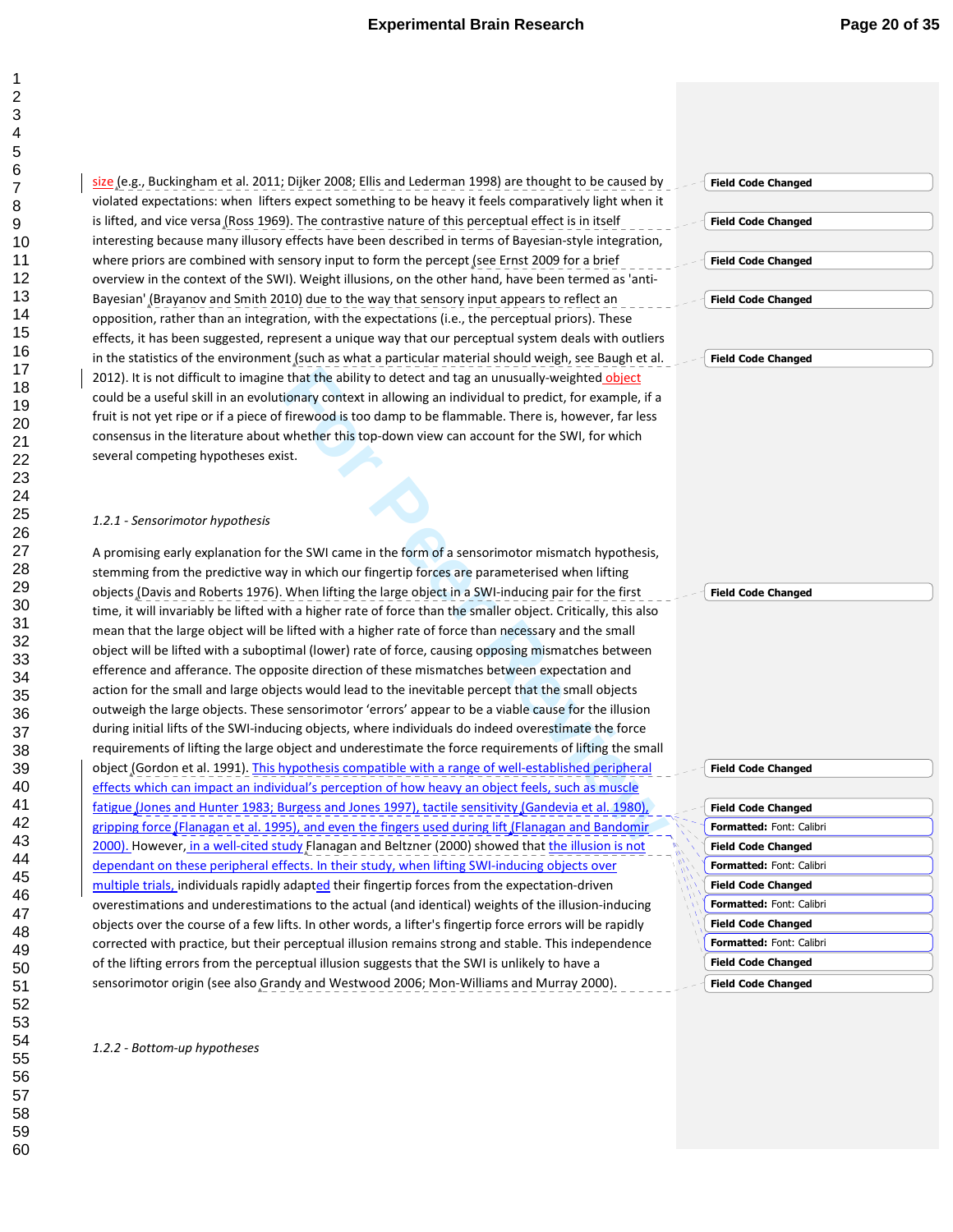# **Page 21 of 35 Experimental Brain Research**

In contrast of the efference-driven sensorimotor hypothesis, Bbottom-up explanations describe several different (although not mutually exclusive) hypothetical mechanisms where a lifter directly perceives certain an ecologically-relevant variables, related to the relationship between volume and mass, which are they mistakenly interpreted as heaviness.

The simplest form of this bottom-up argument suggests that lifters perceive an object's density (a small object is, by definition, more dense than an equally-weighted large object), which they erroneously report as its weight (Ross and Di Lollo 1970; Stevens and Rubin 1970). Thus, because perceived weight and physical density seem to have a strong positive relationship, individuals may be unable to readily disentangle one from the other. This idea is analogous to common naïve physics misunderstandings, such as the common belief that objects of different weight will fall at different speeds (Kozhevnikov and Hegarty 2001).

mmon belief that objects of different weight will fall at different<br>
<u>2001).</u><br>
<u>For Co011</u><br> **For Peer Conseilable, it is unclear why we would accurately**<br>
Insetes, density) all the while inaccurately experiencing other<br>
<u>I</u> While this explanation is, on the face of it, plausible, it is unclear why we would accurately experience one physical dimensions (e.g., density) all the while inaccurately experiencing other clearly related physical dimensions (e.g., weight). This problem has been addressed by Gibson (1979), who proposed that we on perceive items in the environment in terms of their actionrelevant (known as affordances), rather than abstract physical properties. More recent bBottom-up explanations in this ecological vein tend to focus on properties more which are overtly relevant for action. Noting that large objects will typically have a different centre of mass than smaller objects, regardless of their weight, Amazeen and Turvey (1996) demonstrated that altering the mass distribution of hammer-like rods had a much larger effect on the perceived heaviness than altering the mass itself. This finding suggests that our ability to detect an object's rotational inertia while being wielded (i.e., the property of inertia tensor) may underpin the haptic SWI. This explanation, however, does not appear to explain the effects that visual size information can have on perceptions of heaviness. Furthermore, it is worth noting that even if weight illusions can be induced through variations in rotational inertia, it is far from clear whether this is the way this effect is naturally obtained.

In a similar action-driven vein, Zhu and Bingham (2011) examined participant's judgements for the diameter they could throw the furthest for a sphere of a given weight and noted that these judgements were well-matched to judgements of the perceived weight of spheres which varied in mass and volume. They concluded that, rather than a being a misperception of heaviness, the SWI is a consequence of our perceptual expertise in selecting, based on the relationship between mass and volume, which object from a set could be thrown the furthest – the property of 'throwability'. It is worth noting that this explanation gives no insight into the physical nature of the low-level variable which is perceived in the stead of an object's mass. However, Aa follow-up study examining throwing and weight illusions demonstrated that alterations to a sphere's' centres of mass (i.e., manipulating their rotational inertia) does not affect throwability judgements or weight judgements for the different volume and mass relationships (Zhu et al. 2013), suggesting that the rotational effects described by Amazeen and Turvey (1996) mayare not be applicable forto the classic handheld SWI.

**Field Code Changed**

**Field Code Changed Formatted:** Font: Calibri

**Field Code Changed Formatted:** Font: Calibri **Formatted:** Font: Calibri

**Field Code Changed**

**Field Code Changed**

**Field Code Changed Field Code Changed**

*1.2.3 - Top-down hypothesis*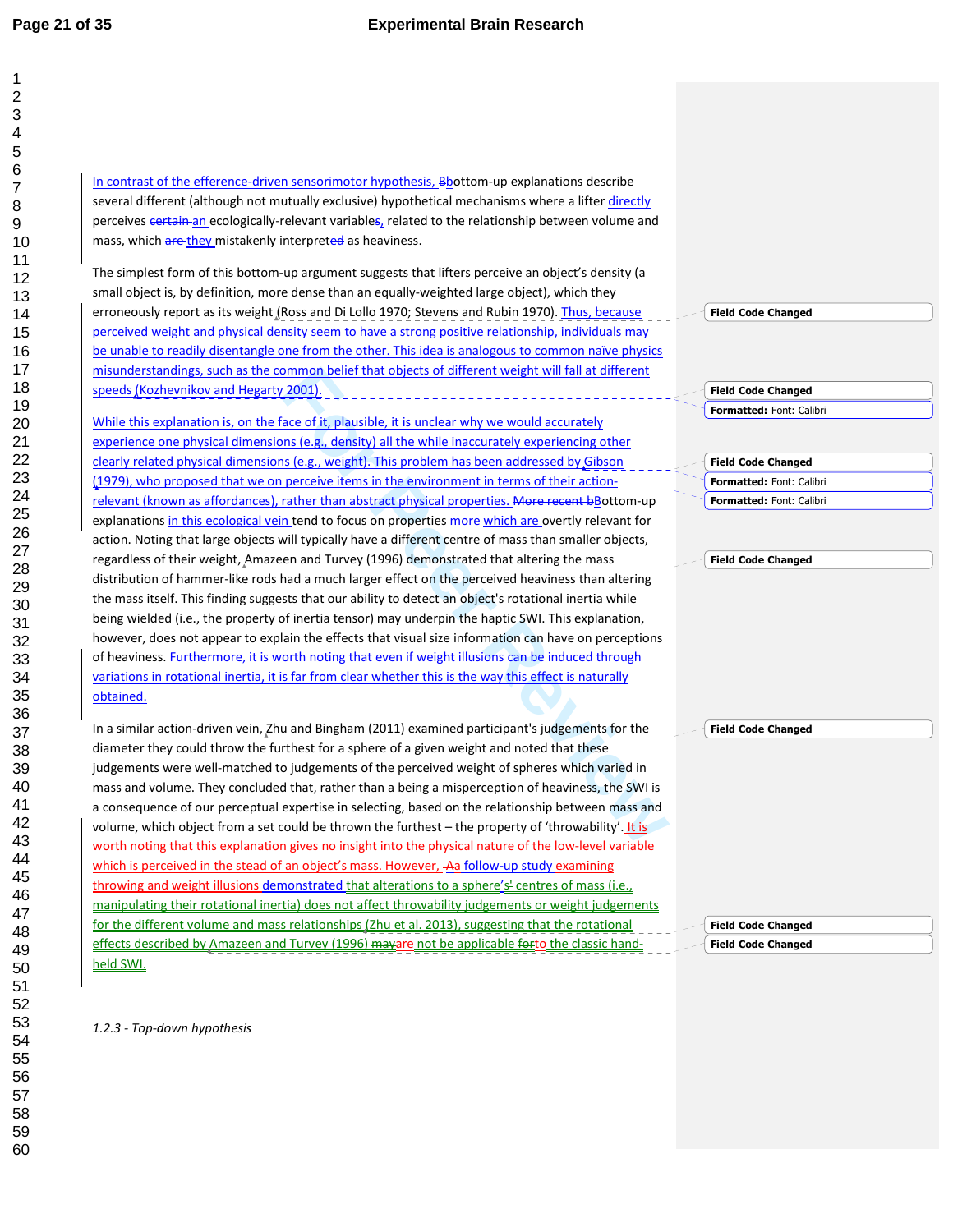The top-down explanation of the SWI takes a very different conceptual approach from bottom-up, ecological explanations. Here, instead of directly perceiving a variable which is consciously understood as weight, the percept of an illusory weight difference comes about through a combination of prior experience with current sensory input. In the case of the SWI, an individual's conscious perception of how heavy the objects' feel reflects a contrast to their expectations of how heavy the large and small objects should be in relation to one another. It is worth noting that this variant of top-down, contrastive effect is not necessarily the same as the explanation outlined above for the MWI. In the SWI, the contrast can arise purely as a relational contrast with the other object(s) in the set; a short-term expectation for the object lifted  $2^{nd}$  in relation to the larger or smaller object lifted beforehand. The importance of this short-term, relational expectation is emphasised by the fact that many SWI paradigms use stimuli that do not have a clear visual cue to density (i.e., the material from which they are made is not readily identifiable). The MWI, on the other hand, reflects a contrast to long term prior expectations (i.e., that the heavy-feeling polystyrene is heavier than all other polystyrene objects which the lifter has encountered), and the visual identity of each object is obviously emphasised. Whether this distinction is a meaningful one to the perceptual system remains unclear, and needs further empirical investigation.

*y* SWI paradigms use stimuli that do not have a clear visual cue to<br>nich they are made is not readily identifiable). The MWI, on the<br>long term prior expectations (i.e., that the heavy-feeling<br>ere polystyrene objects which Recent work has provided a compelling demonstration of how statistical regularities in the objects we interact with can drive our subsequent perceptual experience (Flanagan et al. 2008). In several experiments, participants repeatedly lifted sets of objects which had an inverted size-weight relationship (i.e., the larger the object in a set, the lower its mass), in order to alter their prior expectations. The participants were then invited to judge the weight of similar-looking large and small objects which weighed the same amount as one another, in order to see if they experienced the usual SWI. Subjects who were given a relatively small amount of experience with the inversedensity objects (lifting them just over 1000 times in a single session) experienced a slightly smaller than-normal SWI; the small object felt only moderately heavier than the large object. A second group, who lifted the inverse-density objects 1000 times a day for three consecutive days, did not experience the SWI at all – the identically-weighted large and small objects felt as if they weighed the same amount. Finally, and most convincingly, subjects who experienced the inverse density objects over a period of 11 days before lifting the identically-weighted objects reported that the large object felt substantially heavier than its identically-weighted smaller counterpart – an inverted version of the SWI. This study was the first to show a direct link between prior experience and subsequent weight perception in the context of weight illusions, providing the strongest rejection yet of bottom-up theories of weight illusions.

More evidence for the representational basis of the SWI comes from another-a recent study, which demonstrated that the SWI can be evoked in a single, unchanging, object by priming a lifter's expectations of what they are about to lift (Buckingham and Goodale 2010a). Subjects in this task were shown a large, small, or medium cube before having their visual feedback removed. Then, unbeknownst to the subjects, the previewed cube was taken away and replaced by the mediumsized cube, which subjects lifted on every single trial with their vision blocked. Subjects experienced a robust SWI - when they saw the small cube in the preview phase, the medium-sized cube that they lifted felt substantially heavier than it felt after they had previewed the large cube. In this caseThis study is also particularly difficult to reconcile with bottom-up theories of the SWI, as the perceptual illusion + the SWI could not have been caused by anything other than participants' expectations of

**Field Code Changed**

**Field Code Changed**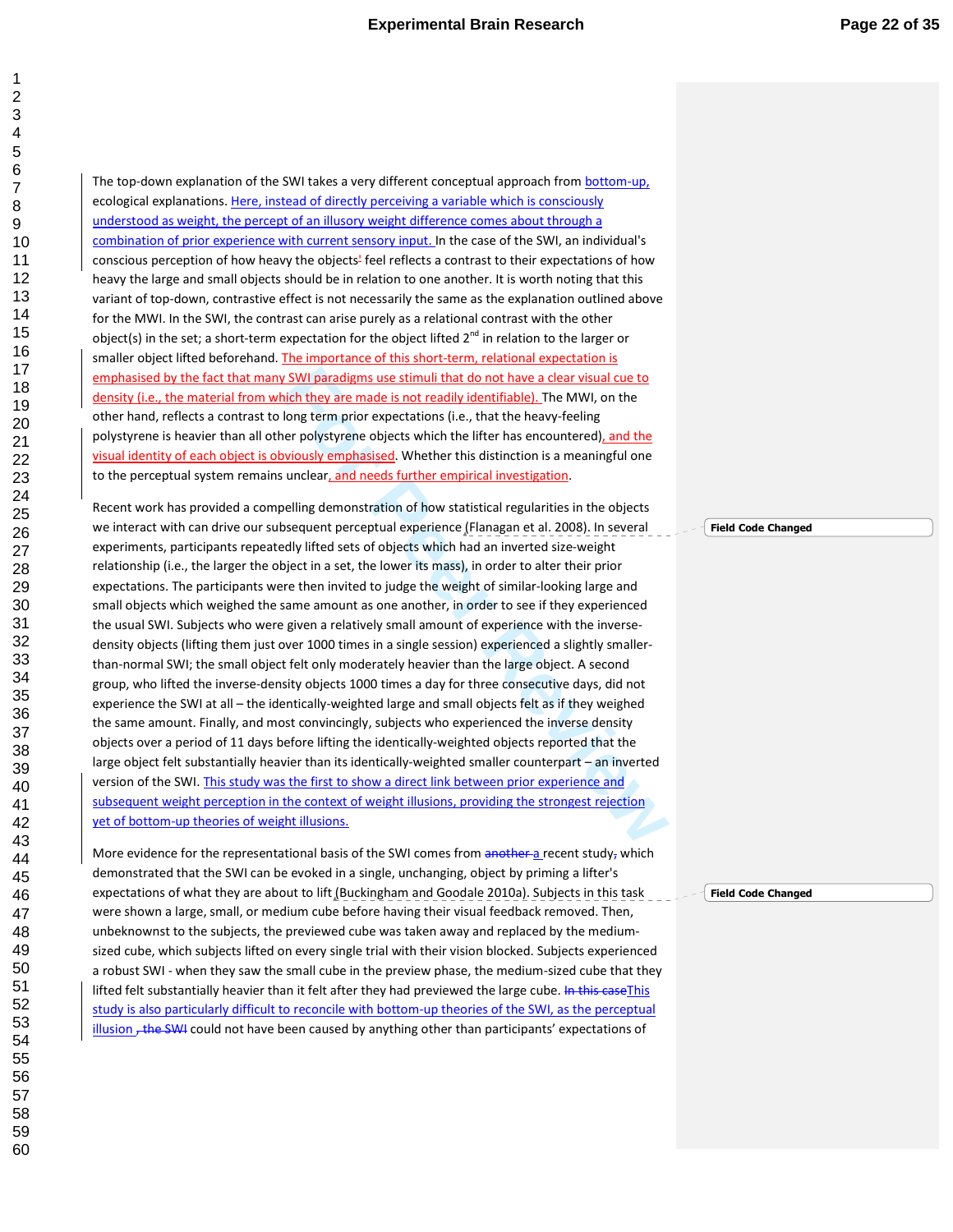$\mathbf{1}$ 

what they were about to lift, as the physical properties of the object they lifted did not change from trial to trial.

#### 1.3 – Different types of expectations

In the SWI, the illusion-causing expectations about how heavy the object will be in relation to one another are built up across a lifetime of experiencing the regular positive correlation between size and weight with objects in the world. We repeatedly encounter objects with a positive size-weight association, leading us to expect (sensibly) that large objects will outweigh small objects (because, on average, they will). This statistical regularity leads individuals to predict that the large object will outweigh the small object. As outlined above, the illusion-inducing expectation is not the one that drives sensorimotor prediction; perception of the SWI appears to be unrelated to grip and load force rates on a given trial (Flanagan and Beltzner 2000). Furthermore, this expectation isn't even one which an individual could readily articulate; after picking up the lighter-than-expected large cube in a standard SWI experiment only once, the lifter will readily report that they don't expect the large cube to be particularly heavy. But nevertheless, the SWI does not get smaller with repeated lifts of the illusion-inducing stimuli. This observation has led many scientists to conclude that expectations are unlikely to play a role in the SWI. However, an alternative explanation is that there are multiple types of expectation, all of which play a role in various sensorimotor processes.

ical regularity leads individuals to predict that the large object will<br>lined above, the illusion-inducing expectation is not the one that<br>erception of the SWI appears to be unrelated to grip and load force<br>articulate; aft Recent evidence suggests that there may, in fact, be three separate expectations/representations which play a role when we lift objects. First, measured simply by asking individuals how heavy they expect an object to be, there are expectations which inform our conscious understanding of how heavy something should be. These expectations appear to be highly specific to material properties and the situational context of the lift. Second, by measuring fingertip forces, there are independent expectations which drive our sensorimotor prediction, which rapidly and precisely adjust on a trialto-trial basis. The final expectations which come in to play are apparent when we judge the weights of objects and experience the SWI. Recent evidence indicates that this illusion-causing expectation does not appear to be specific to particular families of objects, unlike the sensorimotor prediction or conscious expectations of heaviness. Buckingham and Goodale (2013) investigated the magnitude of the SWI in various materials, noting that the illusion induced by large and small metal cubes was the same magnitude as the illusion induced by large and small polystyrene cubes. If the conscious expectations drove the illusion, subjects would have experienced a large SWI with the metal cubes, which they expected to have a far greater density than the polystyrene cubes. Thus, the representation which drives the SWI is not only independent from sensorimotor performance and/or expectation, but is also distinct from participants' cognitive understanding of the weight differences and density. It is important to note that, in the majority of situations in the real world, these various expectations are well-aligned. It is only in experimentally-contrived situations, such as when lifting illusion-inducing stimuli, that these expectations can be dissociated from one another.

#### 1.4 - Strength of illusions

**Field Code Changed**

**Field Code Changed**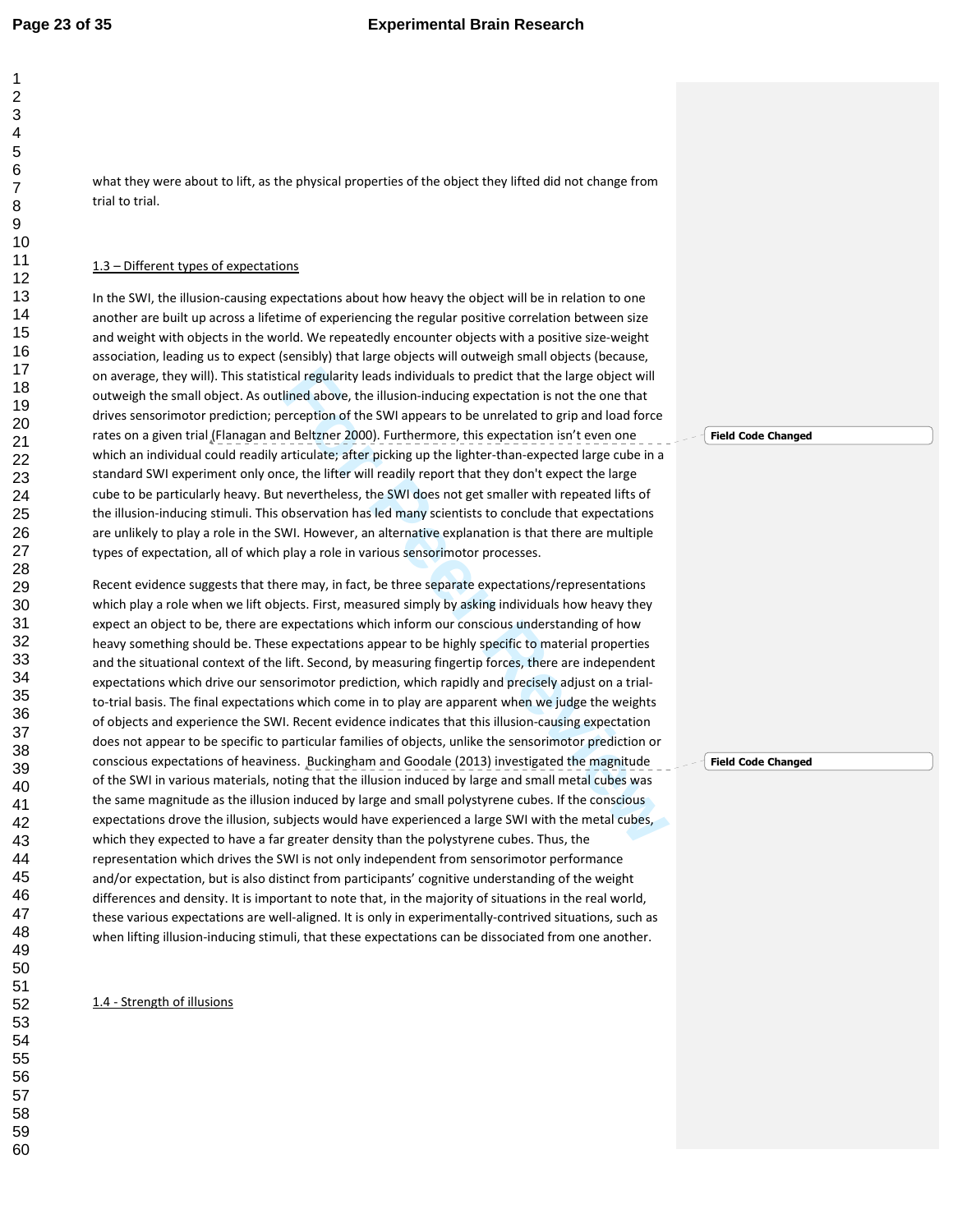# **Experimental Brain Research Page 24 of 35**

Expectation-driven contrast effects appear to explain the MWI and other classes of top-down weight illusions (e.g., Ellis and Lederman 1998; Dijker 2008). However, it is less clear whether expectations can fully account for the SWI. There are, in fact, several perspectives from which the SWI seems to be qualitatively different from other weight illusions. Most notably, the SWI is by far the most powerful weight illusion which has been documented. Although it is difficult to systematically compare the magnitude of the various weight illusions across laboratories, studies which have examined the visual size and material weight illusions using identical protocols and well-matched stimuli (700g cubes, lifted with a precision grip by handle on their top surface - Buckingham et al. 2009; Buckingham and Goodale 2013; Buckingham and Goodale 2010b) show the SWI to be approximately three times the size of the MWI.

the magnitude of the SWI, depending on the experimental protocol<br>
If is markedly reduced in the experiments which have provided the<br>
Ins causing the misperception of weight (summarised in Section<br>
aced in a single object b There are also wide variations in the magnitude of the SWI, depending on the experimental protocol used to induce it. For one, the SWI is markedly reduced in the experiments which have provided the strongest evidence for expectations causing the misperception of weight (summarised in Section 1.2.3). The variant of the SWI induced in a single object by priming participants' expectations is only half the size of the normal SWI induced by lifting three objects with full vision (Buckingham and Goodale 2010a). Similarly, the magnitude of the inverted SWI (Flanagan et al. 2008) was less than half the size of the normal, un-inverted, SWI. Critically, the magnitude of the inverted illusion never became as strong as the un-inverted SWI, remaining stunted for a further 22 days of experiencing the inverted objects, suggesting there are limits to the plasticity of the SWI. As the studies which provide the strongest evidence for the role of expectations inducing the SWI show reducedmagnitude illusions, it is clear that the illusion-inducing expectations outlined in Section 1.3 cannot alone account for the 'full' experience of the SWI.

It has been known for some time that the haptic SWI is substantially larger than the visual SWI, and providing concurrent visual and haptic feedback does little to increase the illusion's strength over the haptic-only illusion (Ellis and Lederman 1993). As we are skilled at detecting variations in rotational inertia through haptics (Amazeen and Turvey 1996), it is possible that the fullest SWI comes about through a combination of top-down (i.e., expectation-driven) and bottom-up (i.e., ecological) effects. As outlined above, the top-down effects appear to account for about half of the illusion, presumably leaving various bottom-up effects to contribute to the remainder of the illusory differences in weight when they are permitted. The strength of these bottom-up effects likely vary as a function of the type of actions participants use to judge the weights of the objects in an experiment (i.e., precision-grip lifting, cupping and lifting the object in one's hand, or jiggling the object to sense it's torques). Thus, the smaller illusion experienced by participants in the singleobject SWI study (Buckingham and Goodale 2010a) can be taken to reflect the lack of differences in bottom-up stimulus properties seen in usual, multi-object, SWI studies. Similarly, the consistently smaller magnitude of the inverted SWI (Flanagan et al. 2008) may stem from placing the top-down expectations and the bottom-up differences between the stimuli in opposition to one another. It is not yet clear which bottom-up factors may contribute most to the sense of heaviness, although it has been notedlikely that this is dependent on dynamics of the lifting task and constrained by the shape of the object being lifted (Amazeen and Turvey 1996; Zhu et al. 2013).

In addition to the magnitude of the illusion, future work might benefit from studying the resilience of the illusion under various contexts. To date, only the SWI has been examined in this light, and has been shown to be remarkably robust to change, with thousands of trials over multiple days required

|  |  | <b>Field Code Changed</b> |
|--|--|---------------------------|
|--|--|---------------------------|

**Field Code Changed**

**Field Code Changed Field Code Changed**

**Field Code Changed Field Code Changed**

**Field Code Changed**

**Field Code Changed**

**Formatted:** Font: Calibri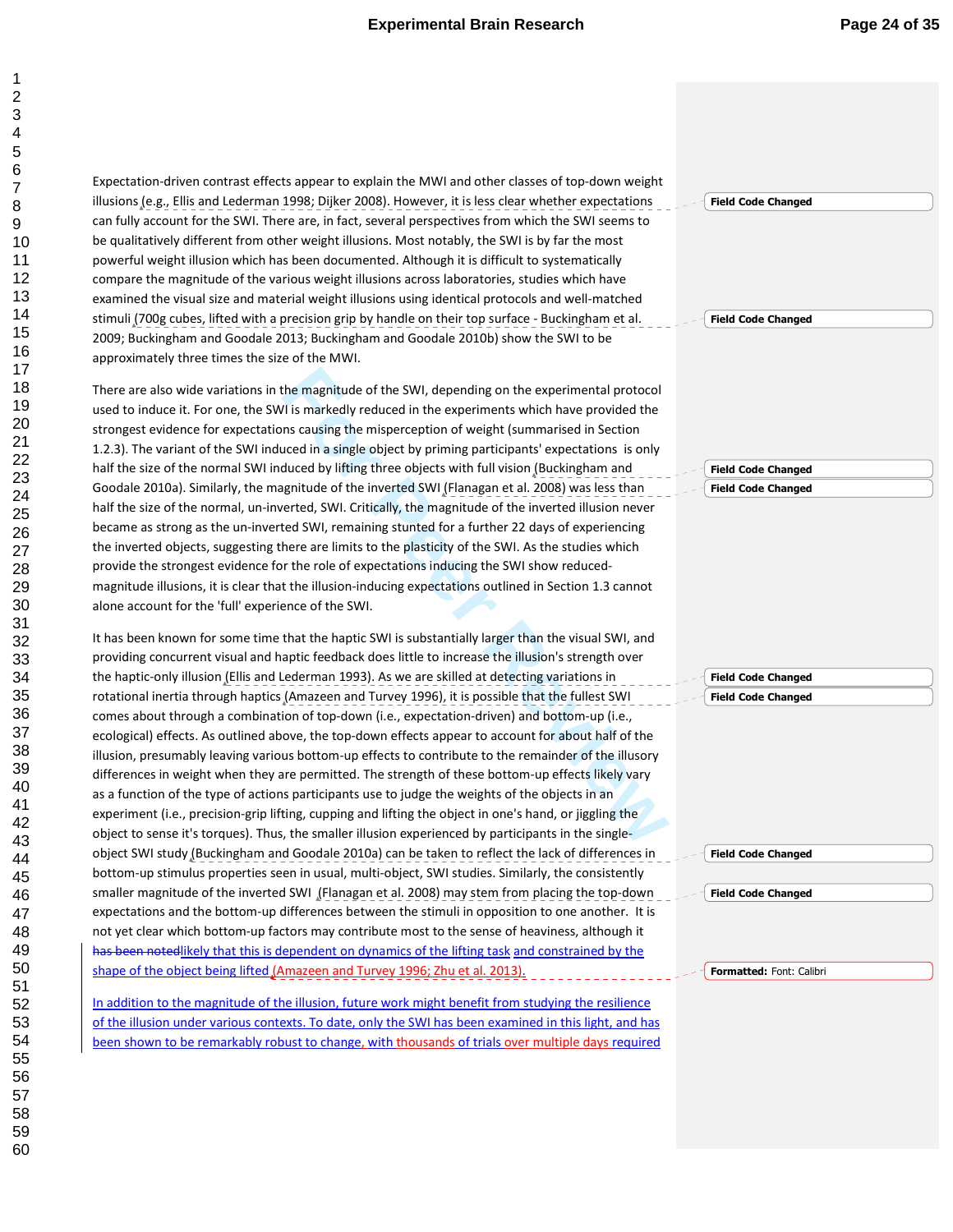to change the magnitude of the effect. Presumably this degree of resilience reflects some aspect of how the prior information (i.e., expectations of heaviness) associated with size cues are encoded and utilized by the sensorimotor system. It remains to be seen whether expectations derived from material or other more cognitive cues are similarly resilient to change.

that alterations to a spheres' centres of mass (i.e., manipulating their rotational inertia) does not affect throwability judgements or weight judgements for the different volume and mass relationships (Zhu et al. 2013), suggesting that the rotational effects described by Amazeen and Turvey (1996) may not be applicable for the classic hand-held SWI.

#### 1.5 - Summary

Taken together, the literature presented in this review suggests that, in isolation, none of the dominant hypotheses surrounding weight illusions can fully account for the SWI. However, it is likely that a combination of top-down (i.e., expectations of heaviness) and bottom-up (e.g., rotational inertia) effects can explain the illusory misperception of heaviness. Future work should aim to determine the nature of the bottom-up influences in weight perception as a function of the lifting task, and aim to determine in addition to identifying how these bottom-up effects interact with topdown expectations across the various types of weight illusion.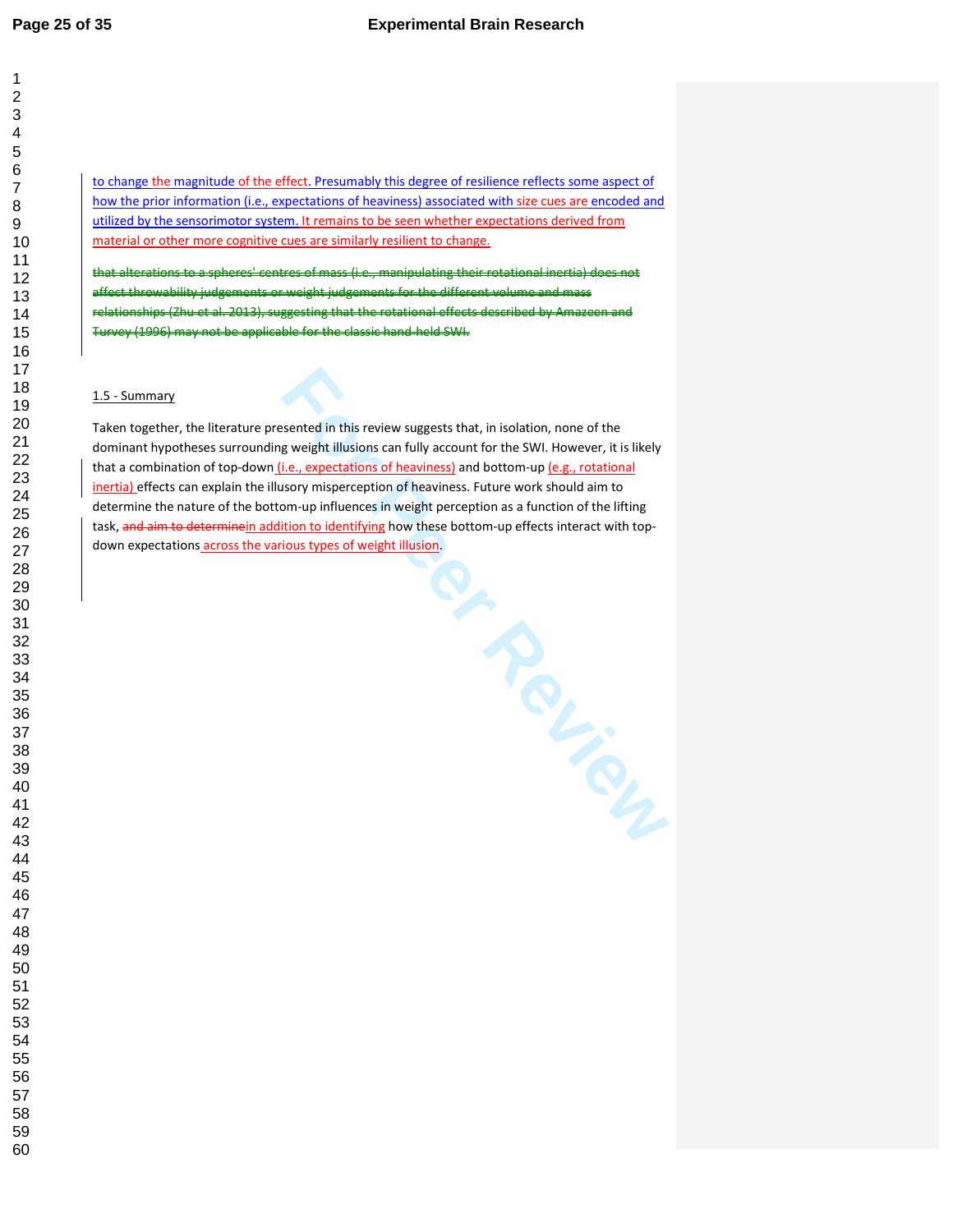Acknowledgements

The author would like to thank P. Dimitriou, L. van Eimeren, and two anonymous reviewers for their helpful comments on earlier drafts of this manuscript.

**Frontiens**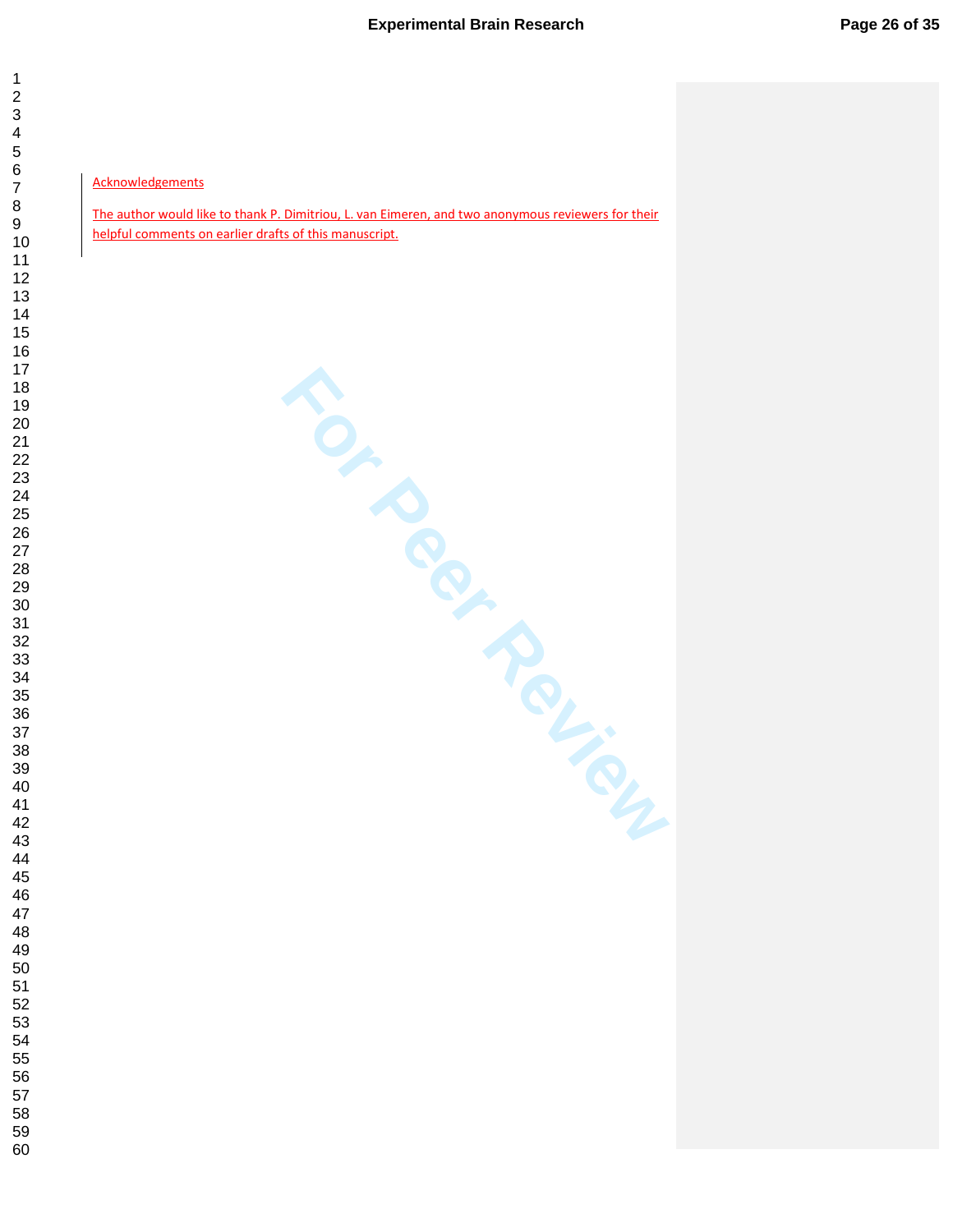$\mathbf{1}$  $\overline{2}$ 

| Amazeen EL, Turvey M (1996) Weight perception and the haptic size-weight illusion are functions of $\star$ -<br>the inertia tensor. Journal of Experimental Psychology: Human Perception and Performance | Formatted: Bibliography, Widow/Orphan<br>control, Adjust space between Latin and Asian |
|----------------------------------------------------------------------------------------------------------------------------------------------------------------------------------------------------------|----------------------------------------------------------------------------------------|
| 22:213-232. doi: 10.1037/0096-1523.22.1.213                                                                                                                                                              | text, Adjust space between Asian text and<br>numbers                                   |
| Baugh LA, Kao M, Johansson RS, Flanagan JR (2012) Material Evidence- Interaction of Well-Learned                                                                                                         |                                                                                        |
| Priors and Sensorimotor Memory When Lifting Objects. J Neurophysiol. doi:<br>10.1152/jn.00263.2012                                                                                                       |                                                                                        |
|                                                                                                                                                                                                          |                                                                                        |
| Brayanov JB, Smith MA (2010) Bayesian and "Anti-Bayesian" Biases in Sensory Integration for Action<br>and Perception in the Size-Weight Illusion. J Neurophysiol 103:1518-1531. doi:                     |                                                                                        |
| 10.1152/jn.00814.2009                                                                                                                                                                                    |                                                                                        |
| Buckingham G, Cant JS, Goodale MA (2009) Living in A Material World: How Visual Cues to Material                                                                                                         |                                                                                        |
| Properties Affect the Way That We Lift Objects and Perceive Their Weight. Journal of                                                                                                                     |                                                                                        |
| Neurophysiology 102:3111-3118. doi: 10.1152/jn.00515.2009                                                                                                                                                |                                                                                        |
| Buckingham G, Goodale MA (2010a) Lifting without Seeing: The Role of Vision in Perceiving and                                                                                                            |                                                                                        |
| Acting upon the Size Weight Illusion. PLoS ONE 5:e9709. doi: 10.1371/journal.pone.0009709                                                                                                                |                                                                                        |
| Buckingham G, Goodale MA (2013) Size Matters: A Single Representation Underlies Our Perceptions                                                                                                          |                                                                                        |
| of Heaviness in the Size-Weight Illusion. PLoS ONE 8:e54709. doi:<br>10.1371/journal.pone.0054709                                                                                                        |                                                                                        |
|                                                                                                                                                                                                          |                                                                                        |
| Buckingham G, Goodale MA (2010b) The influence of competing perceptual and motor priors in the<br>context of the size-weight illusion. Experimental Brain Research 205:283-288. doi:                     |                                                                                        |
| 10.1007/s00221-010-2353-9                                                                                                                                                                                |                                                                                        |
|                                                                                                                                                                                                          |                                                                                        |
| Buckingham G, Ranger NS, Goodale MA (2011) The material-weight illusion induced by expectations<br>alone. Attention, Perception, & Psychophysics 73:36-41. doi: 10.3758/s13414-010-0007-4                |                                                                                        |
| Burgess PR, Jones LF (1997) Perceptions of effort and heaviness during fatigue and during the size-                                                                                                      |                                                                                        |
| weight illusion. Somatosens Mot Res 14:189-202.                                                                                                                                                          |                                                                                        |
| De Camp JE (1917) The influence of color on apparent weight. A preliminary study. Journal of                                                                                                             |                                                                                        |
| Experimental Psychology 2:347-370. doi: 10.1037/h0075903                                                                                                                                                 |                                                                                        |
| Charpentier A (1891) Analyse expérimentale quelques éléments de la sensation de poids. Archives                                                                                                          |                                                                                        |
| de Physiologie Normales et Pathologiques 3:122-135.                                                                                                                                                      |                                                                                        |
| Chouinard P, Large M, Chang E, Goodale M (2009) Dissociable neural mechanisms for determining                                                                                                            |                                                                                        |
| the perceived heaviness of objects and the predicted weight of objects during lifting: An                                                                                                                |                                                                                        |
| fMRI investigation of the size-weight illusion. NeuroImage 44:200-212. doi:                                                                                                                              |                                                                                        |
| 10.1016/j.neuroimage.2008.08.023                                                                                                                                                                         |                                                                                        |
| Davis C., Roberts W (1976) Lifting movements in the size-weight illusion. Perception & Psychophysics                                                                                                     |                                                                                        |
| $20:33 - 36.$                                                                                                                                                                                            |                                                                                        |
| Dijker AJM (2008) Why Barbie feels heavier than Ken: The influence of size-based expectancies and                                                                                                        |                                                                                        |
| social cues on the illusory perception of weight. Cognition 106:1109-1125.                                                                                                                               |                                                                                        |
| Dresslar FB (1894) Studies in the Psychology of Touch. The American Journal of Psychology 6:313–                                                                                                         |                                                                                        |
| 368. doi: 10.2307/1411644                                                                                                                                                                                |                                                                                        |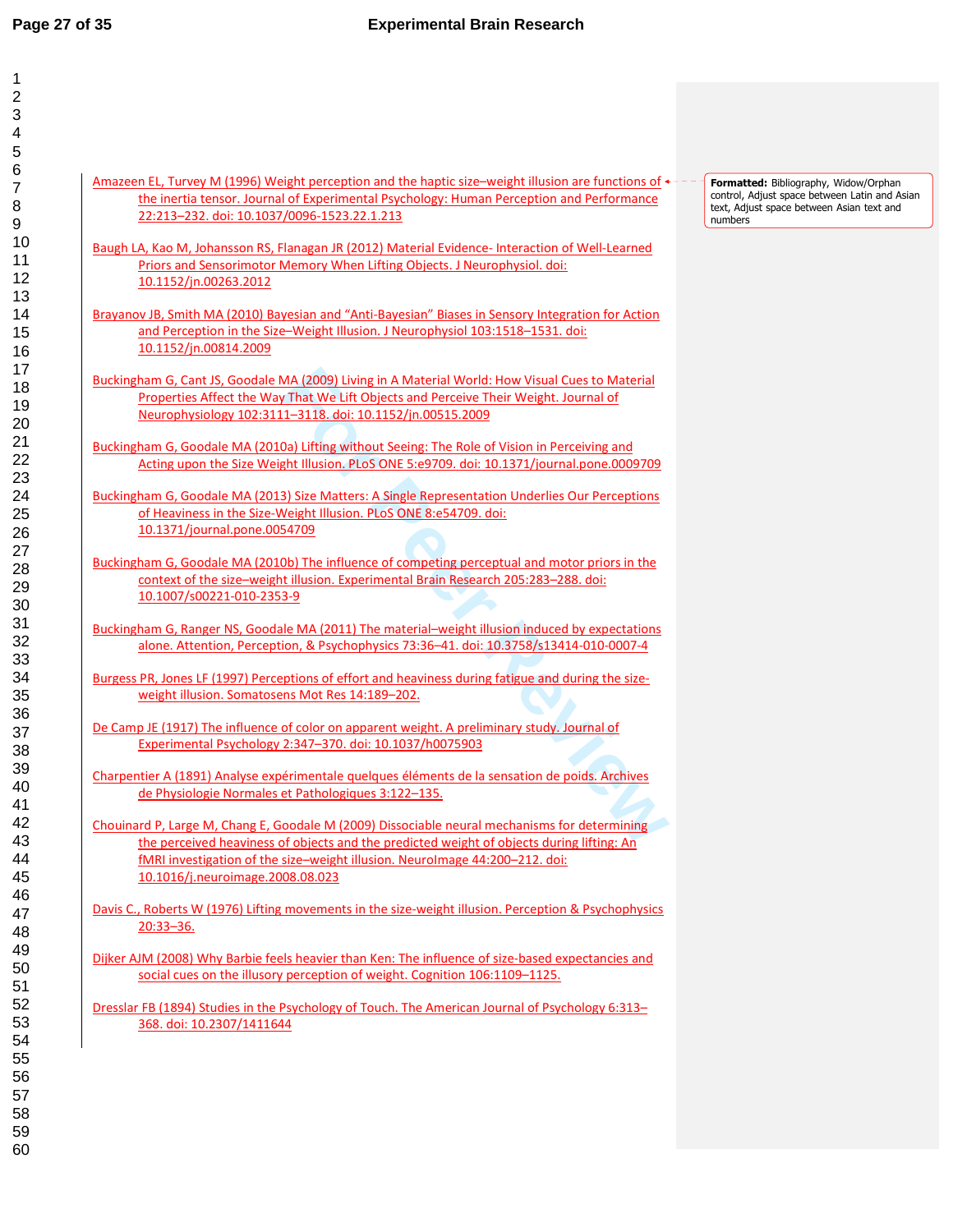| 1576.                                                                                                                                                                                                             |
|-------------------------------------------------------------------------------------------------------------------------------------------------------------------------------------------------------------------|
| Ellis RR, Lederman SJ (1998) The golf-ball illusion: evidence for top-down processing in weight<br>perception. Perception 27:193-201.                                                                             |
| Ellis RR, Lederman SJ (1993) The role of haptic versus visual volume cues in the size-weight illusion.<br>Percept Psychophys 53:315-324.                                                                          |
| Ernst MO (2009) Perceptual learning: inverting the size-weight illusion. Curr Biol 19:R23-25. doi:<br>10.1016/j.cub.2008.10.039                                                                                   |
| Flanagan JR, Bandomir CA (2000) Coming to grips with weight perception: effects of grasp<br>configuration on perceived heaviness. Percept Psychophys 62:1204-1219.                                                |
| Flanagan JR, Beltzner MA (2000) Independence of perceptual and sensorimotor predictions in the<br>size-weight illusion. Nat Neurosci 3:737-741. doi: 10.1038/76701                                                |
| Flanagan JR, Bittner JP, Johansson RS (2008) Experience can change distinct size-weight priors<br>engaged in lifting objects and judging their weights. Curr Biol 18:1742-1747. doi:<br>10.1016/j.cub.2008.09.042 |
| Flanagan JR, Wing AM, Allison S, Spenceley A (1995) Effects of surface texture on weight perception<br>when lifting objects with a precision grip. Percept Psychophys 57:282-290.                                 |
| Flournoy T (1894) De l'influence de la perception visuelle des corps sur leur poids apparent. Annee<br>Psychologique 1:198-200.                                                                                   |
| Gandevia SC, McCloskey DI, Potter EK (1980) Alterations in perceived heaviness during digital<br>anaesthesia. J Physiol 306:365-375.                                                                              |
| Gibson JJ (1979) The Ecological approach to visual perception. Lawrence Erlbaum Associates,<br>Hillsdale (N.J.)                                                                                                   |
| Gordon AM, Forssberg H, Johansson RS, et al. (1992) Development of human precision grip. III.<br>Integration of visual size cues during the programming of isometric forces. Exp Brain Res<br>90:399-403.         |
| Gordon AM, Forssberg H, Johansson RS, Westling G (1991) Visual size cues in the programming of                                                                                                                    |
| manipulative forces during precision grip. Exp Brain Res 83:477-482.                                                                                                                                              |
| Grandy MS, Westwood DA (2006) Opposite Perceptual and Sensorimotor Responses to a Size-<br>Weight Illusion. J Neurophysiol 95:3887-3892. doi: 10.1152/jn.00851.2005                                               |
| Harshfield S., DeHardt D. (1970) Weight judgment as a function of apparent density of objects.<br>Psychonomic Science 20:365-366.                                                                                 |
| Jones LA, Hunter IW (1983) Effect of fatigue on force sensation. Exp Neurol 81:640-650.                                                                                                                           |
| Kahrimanovic M, Bergmann Tiest W, Kappers A (2011) Characterization of the Haptic Shape-Weight<br>Illusion with 3D Objects. IEEE Transactions on Haptics 4:316 -320. doi: 10.1109/TOH.2011.22                     |
|                                                                                                                                                                                                                   |

60

123456789

 $\overline{\mathbf{7}}$  $\,8\,$  $\boldsymbol{9}$ 

 $\begin{array}{c} 3 \\ 4 \\ 5 \\ 6 \end{array}$ 

 $\mathbf 1$  $\overline{2}$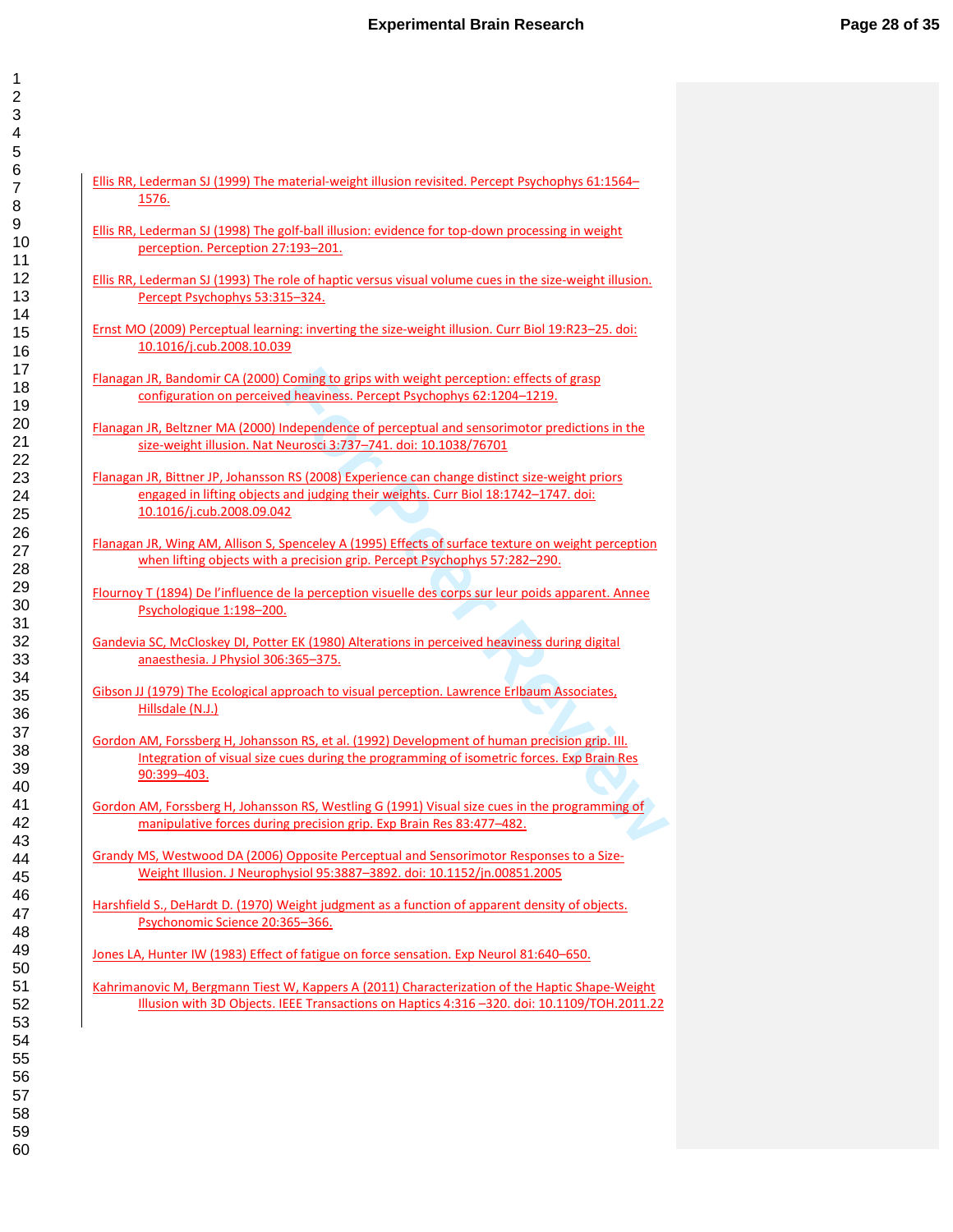| 1              |  |
|----------------|--|
| $\overline{c}$ |  |
|                |  |
| 3<br>4         |  |
|                |  |
| 5              |  |
| 6              |  |
| 7              |  |
| 8<br>9         |  |
|                |  |
| 10             |  |
|                |  |
|                |  |
|                |  |
|                |  |
|                |  |
|                |  |
|                |  |
|                |  |
|                |  |
|                |  |
|                |  |
|                |  |
|                |  |
|                |  |
|                |  |
|                |  |
|                |  |
|                |  |
|                |  |
|                |  |
|                |  |
|                |  |
|                |  |
|                |  |
|                |  |
|                |  |
| $\frac{33}{1}$ |  |
| 34<br>35       |  |
|                |  |
| 36<br>37<br>^  |  |
|                |  |
| 38             |  |
| 39             |  |
| 40             |  |
| 41             |  |
| 42             |  |
|                |  |
| 43             |  |
| 44             |  |
| 45             |  |
| 46             |  |
| 47             |  |
| 48             |  |
| 49             |  |
| 50             |  |
| 51             |  |
|                |  |
| -<br>52        |  |
| 53             |  |
| 54             |  |
| 55             |  |
| 56             |  |
| 57             |  |
| 58             |  |
| 59             |  |
|                |  |
| 60             |  |

| Kozhevnikov M, Hegarty M (2001) Impetus beliefs as default heuristics: dissociation between explicit |
|------------------------------------------------------------------------------------------------------|
| and implicit knowledge about motion. Psychon Bull Rev 8:439-453.                                     |
|                                                                                                      |
| Mon-Williams M, Murray AH (2000) The size of the visual size cue used for programming                |
| manipulative forces during precision grip. Experimental Brain Research 135:405-410.                  |
|                                                                                                      |

|                                  | Murray DJ, Ellis RR, Bandomir CA, Ross HE (1999) Charpentier (1891) on the size-weight illusion. |
|----------------------------------|--------------------------------------------------------------------------------------------------|
| Percept Psychophys 61:1681-1685. |                                                                                                  |

- Nicolas S, Ross HE, Murray DJ (2012) Charpentier's papers of 1886 and 1891 on weight perception and the size-weight illusion. Percept Mot Skills 115:120–141.
- Pick HL, Pick AD (1967) A developmental and analytic study of the size-weight illusion. Journal of Experimental Child Psychology 5:362–371. doi: 10.1016/0022-0965(67)90064-1
- Plaisier MA, Smeets JBJ (2012) Mass Is All That Matters in the Size-Weight Illusion. PLoS ONE 7:e42518. doi: 10.1371/journal.pone.0042518
- Robinson HB (1964) An Experimental Examination of the Size-Weight Illusion in Young Children. Child Development 35:91. doi: 10.2307/1126574
- Ross HE (1969) When is a weight not illusory? Q J Exp Psychol 21:346–355. doi: 10.1080/14640746908400230
- Ross J, Di Lollo V (1970) Differences in heaviness in relation to density and weight. Perception & Psychophysics 7:161–162. doi: 10.3758/BF03208648
- mental and analytic study of the size-weight illusion. Journal of<br>ology 5:362–371. doi: 10.1016/0022-0965(67)90064-1<br>ass Is All That Matters in the Size-Weight Illusion. PLoS ONE<br>purnal.pone.0042518<br>that Examination of the Schneider IK, Rutjens BT, Jostmann NB, Lakens D (2011) Weighty Matters: Importance Literally Feels Heavy. Social Psychological and Personality Science 2:474–478. doi: 10.1177/1948550610397895
- Seashore CE (1899) Some psychological statistics II. The material weight illusion. U Iowa Stud Psychol 36–46.
- Stevens JC, Rubin LL (1970) Psychophysical scales of apparent heaviness and the size-weight illusion. Perception & Psychophysics 8:225–230. doi: 10.3758/BF03210210
- Walker P, Francis BJ, Walker L (2010) The Brightness-Weight Illusion. Experimental Psychology 57:462–469. doi: 10.1027/1618-3169/a000057
- Weber EH (1996) E.H. Weber on the Tactile Senses. Erlbaum (UK) Taylor & Francis
- Wolfe H (1898) Some effects of size on judgments of weight. Psychological Review 5:25–54. doi: 10.1037/h0073342
- Zhu Q, Bingham GP (2011) Human readiness to throw: the size–weight illusion is not an illusion when picking the best objects to throw. Evolution and Human Behavior 32:288–293. doi: 10.1016/j.evolhumbehav.2010.11.005
- Zhu Q, Shockley K, Riley MA, et al. (2013) Felt heaviness is used to perceive the affordance for throwing but rotational inertia does not affect either. Exp Brain Res 224:221–231. doi: 10.1007/s00221-012-3301-7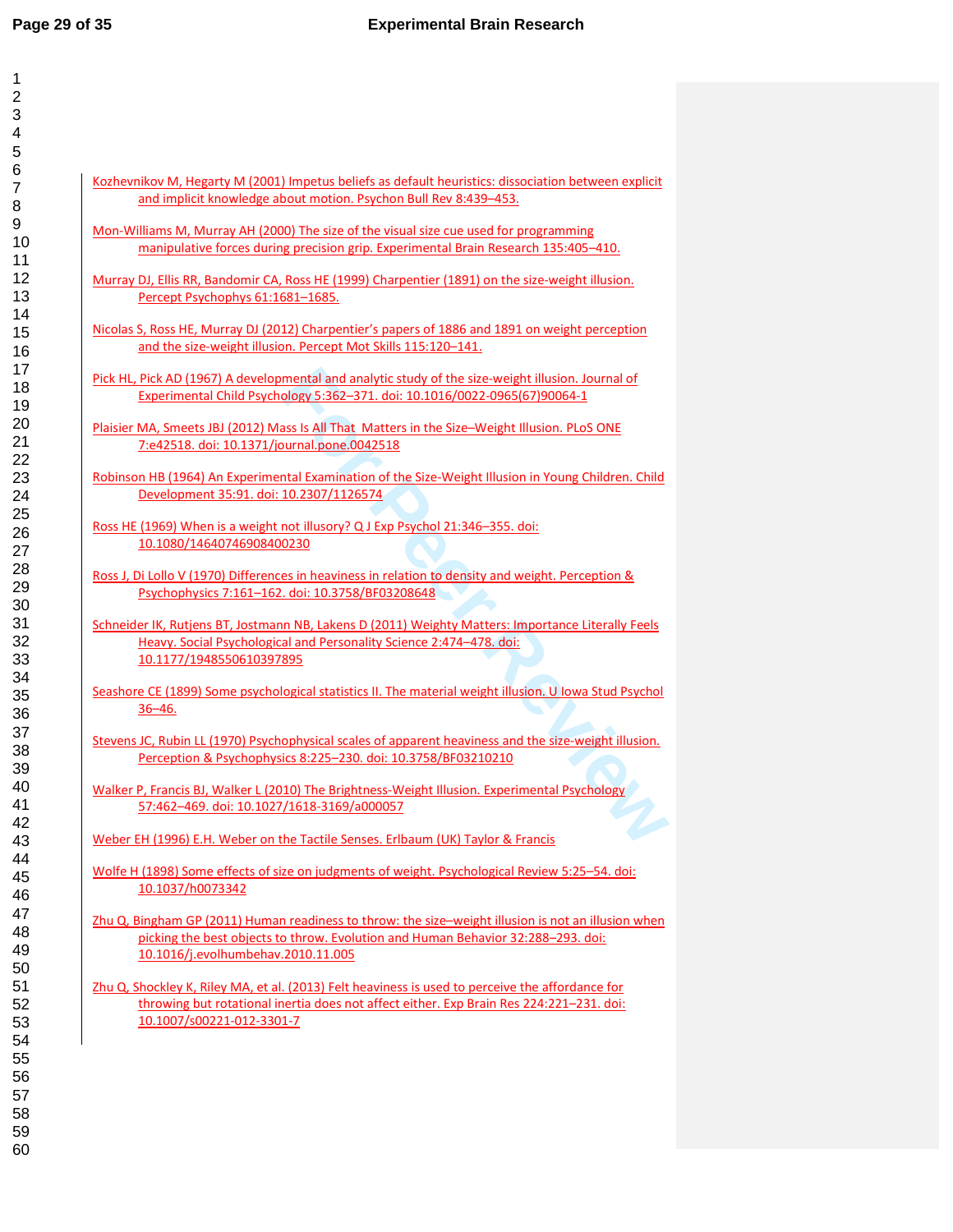# **Experimental Brain Research**  Page 30 of 35

| the inertia tensor. Journal of Experimental Psychology: Human Perception and Performance<br>Baugh LA, Kao M, Johansson RS, Flanagan JR (2012) Material Evidence-Interaction of Well-Learned<br>Priors and Sensorimotor Memory When Lifting Objects. J Neurophysiol. doi:<br>Brayanov JB, Smith MA (2010) Bayesian and "Anti-Bayesian" Biases in Sensory Integration for Action<br>and Perception in the Size-Weight Illusion. J Neurophysiol 103:1518-1531. doi:<br>Buckingham G, Cant JS, Goodale MA (2009) Living in A Material World: How Visual Cues to Material<br><b>Properties Affect the Way That We Lift Objects and Perceive Their Weight. Journal of</b><br>Neurophysiology 102:3111-3118. doi: 10.1152/jn.00515.2009 |
|----------------------------------------------------------------------------------------------------------------------------------------------------------------------------------------------------------------------------------------------------------------------------------------------------------------------------------------------------------------------------------------------------------------------------------------------------------------------------------------------------------------------------------------------------------------------------------------------------------------------------------------------------------------------------------------------------------------------------------|
|                                                                                                                                                                                                                                                                                                                                                                                                                                                                                                                                                                                                                                                                                                                                  |
|                                                                                                                                                                                                                                                                                                                                                                                                                                                                                                                                                                                                                                                                                                                                  |
|                                                                                                                                                                                                                                                                                                                                                                                                                                                                                                                                                                                                                                                                                                                                  |
|                                                                                                                                                                                                                                                                                                                                                                                                                                                                                                                                                                                                                                                                                                                                  |
|                                                                                                                                                                                                                                                                                                                                                                                                                                                                                                                                                                                                                                                                                                                                  |
|                                                                                                                                                                                                                                                                                                                                                                                                                                                                                                                                                                                                                                                                                                                                  |
|                                                                                                                                                                                                                                                                                                                                                                                                                                                                                                                                                                                                                                                                                                                                  |
|                                                                                                                                                                                                                                                                                                                                                                                                                                                                                                                                                                                                                                                                                                                                  |
|                                                                                                                                                                                                                                                                                                                                                                                                                                                                                                                                                                                                                                                                                                                                  |
|                                                                                                                                                                                                                                                                                                                                                                                                                                                                                                                                                                                                                                                                                                                                  |
| Buckingham G, Goodale MA (2010a) Lifting without Seeing: The Role of Vision in Perceiving and                                                                                                                                                                                                                                                                                                                                                                                                                                                                                                                                                                                                                                    |
| Acting upon the Size Weight Illusion. PLoS ONE 5:e9709. doi: 10.1371/journal.pone.0009709                                                                                                                                                                                                                                                                                                                                                                                                                                                                                                                                                                                                                                        |
| <b>Buckingham G, Goodale MA (2013) Size Matters: A Single Representation Underlies Our Perceptions</b>                                                                                                                                                                                                                                                                                                                                                                                                                                                                                                                                                                                                                           |
| of Heaviness in the Size-Weight Illusion. PLoS ONE 8:e54709. doi:                                                                                                                                                                                                                                                                                                                                                                                                                                                                                                                                                                                                                                                                |
|                                                                                                                                                                                                                                                                                                                                                                                                                                                                                                                                                                                                                                                                                                                                  |
| Buckingham G, Goodale MA (2010b) The influence of competing perceptual and motor priors in the                                                                                                                                                                                                                                                                                                                                                                                                                                                                                                                                                                                                                                   |
| context of the size-weight illusion. Experimental Brain Research 205:283-288. doi:                                                                                                                                                                                                                                                                                                                                                                                                                                                                                                                                                                                                                                               |
| alone. Attention, Perception, & Psychophysics 73:36-41, doi: 10.3758/s13414-010-0007-4                                                                                                                                                                                                                                                                                                                                                                                                                                                                                                                                                                                                                                           |
| Burgess PR, Jones LF (1997) Perceptions of effort and heaviness during fatigue and during the size-<br>weight illusion. Somatosens Mot Res 14:189-202.                                                                                                                                                                                                                                                                                                                                                                                                                                                                                                                                                                           |
| De Camp JE (1917) The influence of color on apparent weight. A preliminary study. Journal of                                                                                                                                                                                                                                                                                                                                                                                                                                                                                                                                                                                                                                     |
| Experimental Psychology 2:347-370. doi: 10.1037/h0075903                                                                                                                                                                                                                                                                                                                                                                                                                                                                                                                                                                                                                                                                         |
| Charpentier A (1891) Analyse expérimentale quelques éléments de la sensation de poids. Archives                                                                                                                                                                                                                                                                                                                                                                                                                                                                                                                                                                                                                                  |
| de Physiologie Normales et Pathologiques 3:122-135.                                                                                                                                                                                                                                                                                                                                                                                                                                                                                                                                                                                                                                                                              |
| Chouinard P, Large M, Chang E, Goodale M (2009) Dissociable neural mechanisms for determining                                                                                                                                                                                                                                                                                                                                                                                                                                                                                                                                                                                                                                    |
| parcolunal hospiness of objects and the predicted weight of objects during lifting: An                                                                                                                                                                                                                                                                                                                                                                                                                                                                                                                                                                                                                                           |
| fMRI investigation of the size-weight illusion. NeuroImage 44:200-212. doi:                                                                                                                                                                                                                                                                                                                                                                                                                                                                                                                                                                                                                                                      |
|                                                                                                                                                                                                                                                                                                                                                                                                                                                                                                                                                                                                                                                                                                                                  |
| Davis C., Roberts W (1976) Lifting movements in the size-weight illusion. Perception & Psychophysics                                                                                                                                                                                                                                                                                                                                                                                                                                                                                                                                                                                                                             |
|                                                                                                                                                                                                                                                                                                                                                                                                                                                                                                                                                                                                                                                                                                                                  |
| <u>Dijker AJM (2008) Why Barbie feels heavier than Ken: The influence of size-based expectancies and </u>                                                                                                                                                                                                                                                                                                                                                                                                                                                                                                                                                                                                                        |
| social cues on the illusory perception of weight. Cognition 106:1109-1125.                                                                                                                                                                                                                                                                                                                                                                                                                                                                                                                                                                                                                                                       |
| Dresslar FB (1894) Studies in the Psychology of Touch. The American Journal of Psychology 6:313-                                                                                                                                                                                                                                                                                                                                                                                                                                                                                                                                                                                                                                 |
| Buckingham G, Ranger NS, Goodale MA (2011) The material weight illusion induced by expectations                                                                                                                                                                                                                                                                                                                                                                                                                                                                                                                                                                                                                                  |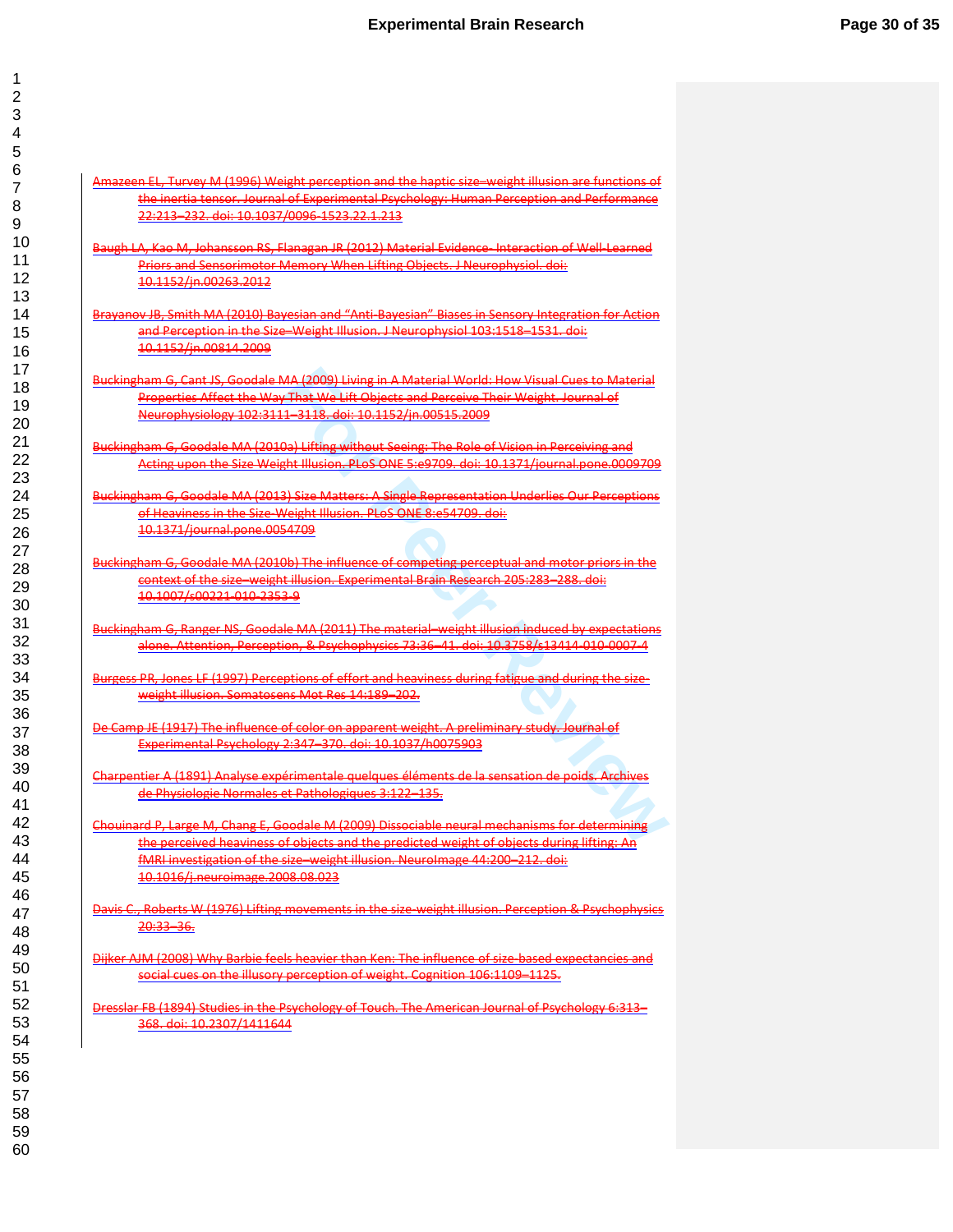| Ellis RR, Lederman SJ (1999) The material-weight illusion revisited. Percept Psychophys 61:1564-          |
|-----------------------------------------------------------------------------------------------------------|
| <u> 1576.</u>                                                                                             |
|                                                                                                           |
| Ellis RR. Lederman SJ (1998) The golf-ball illusion: evidence for top-down processing in weight           |
| perception. Perception 27:193-201.                                                                        |
| Ellis RR, Lederman SJ (1993) The role of haptic versus visual volume cues in the size-weight illusion.    |
| Percept Psychophys 53:315-324.                                                                            |
|                                                                                                           |
| <b>Ernst MO (2009) Perceptual learning: inverting the size-weight illusion. Curr Biol 19:R23–25. doi:</b> |
| 10.1016/j.cub.2008.10.039                                                                                 |
| Flanagan JR, Bandomir CA (2000) Coming to grips with weight perception: effects of grasp                  |
| configuration on perceived heaviness. Percept Psychophys 62:1204-1219.                                    |
|                                                                                                           |
| Flanagan JR, Beltzner MA (2000) Independence of perceptual and sensorimotor predictions in the            |
| size-weight illusion. Nat Neurosci 3:737-741. doi: 10.1038/76701                                          |
| Flanagan JR, Bittner JP, Johansson RS (2008) Experience can change distinct size-weight priors            |
| engaged in lifting objects and judging their weights. Curr Biol 18:1742-1747, doi:                        |
| 10.1016/j.cub.2008.09.042                                                                                 |
|                                                                                                           |
| Flanagan JR, Wing AM, Allison S, Spenceley A (1995) Effects of surface texture on weight perception       |
| when lifting objects with a precision grip. Percept Psychophys 57:282-290.                                |
| Flournoy T (1894) De l'influence de la perception visuelle des corps sur leur poids apparent. Annee       |
| Psychologique 1:198-200.                                                                                  |
|                                                                                                           |
| Gandevia SC, McCloskey DI, Potter EK (1980) Alterations in perceived heaviness during digital             |
| anaesthesia. J Physiol 306:365-375.                                                                       |
|                                                                                                           |
| Gibson JJ (1979) The Ecological approach to visual perception. Lawrence Erlbaum Associates,               |
| <del>Hillsdale (N.J.)</del>                                                                               |
| Gordon AM, Forssberg H, Johansson RS, et al. (1992) Development of human precision grip. III.             |
| Integration of visual size cues during the programming of isometric forces. Exp Brain Res                 |
| <del>90:399-403.</del>                                                                                    |
| Gordon AM, Forssberg H. Johansson RS, Westling G (1991) Visual size cues in the programming of            |
| manipulative forces during precision grip. Exp Brain Res 83:477-482.                                      |
|                                                                                                           |
| Grandy MS, Westwood DA (2006) Opposite Perceptual and Sensorimotor Responses to a Size-                   |
| Weight Illusion. J Neurophysiol 95:3887-3892. doi: 10.1152/in.00851.2005                                  |
|                                                                                                           |
| Harshfield S., DeHardt D. (1970) Weight judgment as a function of apparent density of objects.            |
| Psychonomic Science 20:365-366.                                                                           |
| Jones LA, Hunter IW (1983) Effect of fatigue on force sensation. Exp Neurol 81:640-650.                   |
|                                                                                                           |
| Kahrimanovic M. Bergmann Tiest W. Kappers A (2011) Characterization of the Haptic Shape-Weight            |
| Illusion with 3D Objects. IEEE Transactions on Haptics 4:316-320. doi: 10.1109/TOH.2011.2                 |
|                                                                                                           |
|                                                                                                           |
|                                                                                                           |
|                                                                                                           |
|                                                                                                           |
|                                                                                                           |
|                                                                                                           |

| agan JR, Bandomir CA (2000) Coming to grips with weight perception: effects of grasp                      |
|-----------------------------------------------------------------------------------------------------------|
| configuration on perceived heaviness. Percept Psychophys 62:1204-1219.                                    |
|                                                                                                           |
| <del>1989 namic contrart MA (2000) Independence of perceptual and sensorimotor predictions in the 1</del> |
| size-weight illusion. Nat Neurosci 3:737-741. doi: 10.1038/76701                                          |
|                                                                                                           |
| agan JR, Bittner JP, Johansson RS (2008) Experience can change distinct size-weight priors                |
| engaged in lifting objects and judging their weights. Curr Biol 18:1742-1747. doi:                        |
| 10.1016/j.cub.2008.09.042                                                                                 |
|                                                                                                           |
| agan JR, Wing AM, Allison S, Spenceley A (1995) Effects of surface texture on weight perception           |
| when lifting objects with a precision grip. Percept Psychophys 57:282-290.                                |
|                                                                                                           |
| <u>rrnoy T (1894) De l'influence de la perception visuelle des corps sur leur poids apparent. Annee</u>   |
| Psychologique 1:198-200.                                                                                  |
|                                                                                                           |
| <u>ıdevia SC, McCloskey DI, Potter EK (1980) Alterations in perceived heaviness during digital</u>        |
| anaesthesia. J Physiol 306:365-375.                                                                       |
|                                                                                                           |
| son JJ (1979) The Ecological approach to visual perception. Lawrence Erlbaum Associates,                  |
| <del>Hillsdale (N.J.)</del>                                                                               |
|                                                                                                           |
| don AM, Forssberg H, Johansson RS, et al. (1992) Development of human precision grip. III.                |
| Integration of visual size cues during the programming of isometric forces. Exp Brain Res                 |
| <del>90:399-403.</del>                                                                                    |
|                                                                                                           |
| don AM, Forssberg H, Johansson RS, Westling G (1991) Visual size cues in the programming of               |
| manipulative forces during precision grip. Exp Brain Res 83:477-482.                                      |
|                                                                                                           |
| ndy MS, Westwood DA (2006) Opposite Perceptual and Sensorimotor Responses to a Size-                      |
| Weight Illusion. J Neurophysiol 95:3887-3892. doi: 10.1152/jn.00851.2005                                  |
|                                                                                                           |
| shfield S., DeHardt D. (1970) Weight judgment as a function of apparent density of objects.               |
| Psychonomic Science 20:365-366.                                                                           |
|                                                                                                           |
| es LA, Hunter IW (1983) Effect of fatigue on force sensation. Exp Neurol 81:640–650.                      |
|                                                                                                           |
| rimanovic M, Bergmann Tiest W, Kappers A (2011) Characterization of the Haptic Shape-Weight               |
| Hlusion with 3D Objects. IEEE Transactions on Haptics 4:316-320. doi: 10.1109/TOH.2011.22                 |
|                                                                                                           |
|                                                                                                           |
|                                                                                                           |
|                                                                                                           |
|                                                                                                           |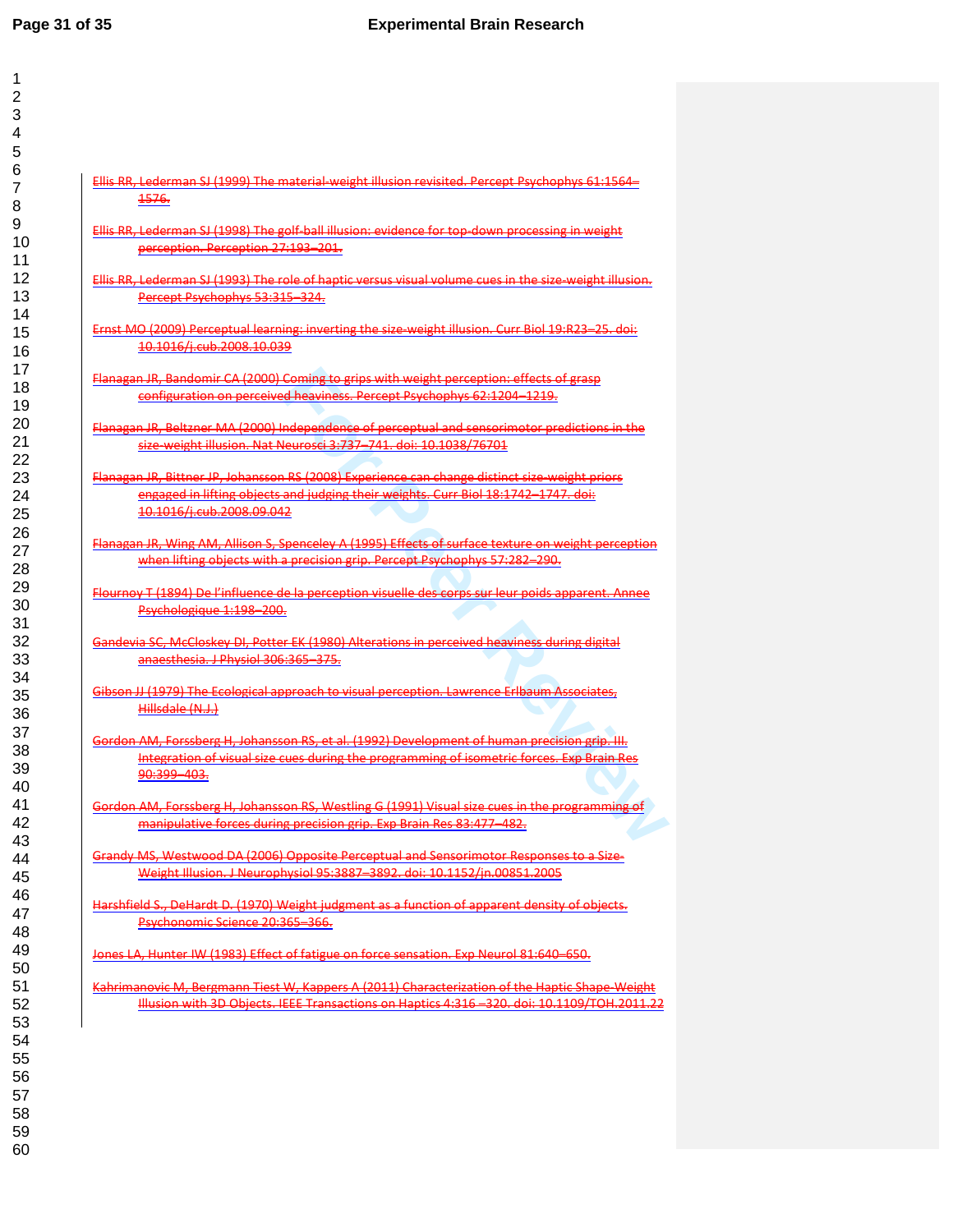# **Experimental Brain Research**  Page 32 of 35

| 1                                        |
|------------------------------------------|
| Ž                                        |
|                                          |
|                                          |
|                                          |
|                                          |
|                                          |
|                                          |
|                                          |
|                                          |
|                                          |
|                                          |
|                                          |
|                                          |
|                                          |
|                                          |
|                                          |
|                                          |
| - 34567891111111111222222222233333333333 |
|                                          |
|                                          |
|                                          |
|                                          |
|                                          |
|                                          |
|                                          |
|                                          |
|                                          |
|                                          |
|                                          |
|                                          |
|                                          |
|                                          |
|                                          |
|                                          |
|                                          |
|                                          |
|                                          |
|                                          |
|                                          |
|                                          |
| 40                                       |
| 1                                        |
| $\ddot{4}$                               |
| 4:                                       |
| 43<br>Š                                  |
| 44                                       |
| 45                                       |
| 46                                       |
| 47                                       |
| 48                                       |
| 49                                       |
| 50                                       |
| 51                                       |
| -<br>52                                  |
| E<br>$\overline{\mathbf{3}}$             |
| 54                                       |
| 55                                       |
| 56                                       |
| ć                                        |
| 57                                       |
| 58                                       |
| 59                                       |
| 60                                       |

| Kozhevnikov M, Hegarty M (2001) Impetus beliefs as default heuristics: dissociation between explicit |
|------------------------------------------------------------------------------------------------------|
| and implicit knowledge about motion. Psychon Bull Rev 8:439-453.                                     |
|                                                                                                      |

| Mon-Williams M, Murray AH (2000) The size of the visual size cue used for programming |  |
|---------------------------------------------------------------------------------------|--|
|                                                                                       |  |
|                                                                                       |  |
| manipulative forces during precision grip. Experimental Brain Research 135:405-410.   |  |
|                                                                                       |  |

|  |                                                                                |  |  |  |  |  | Murray DJ, Ellic RR, Randomir CA, Ross HE (1999) Charnentier (1891) on the size-weight illusion<br>ividitay DJ, Ellis RR, Bahuomii CA, ROSS HE (1999) Charpentier (1891) On the size weight illusion. |
|--|--------------------------------------------------------------------------------|--|--|--|--|--|-------------------------------------------------------------------------------------------------------------------------------------------------------------------------------------------------------|
|  | Dercent Deuchanhus 61:1681-1685<br><del>reitept rsychophys 01.1001 1003.</del> |  |  |  |  |  |                                                                                                                                                                                                       |

- Nicolas S, Ross HE, Murray DJ (2012) Charpentier's papers of 1886 and 1891 on weight perception and the size-weight illusion. Percept Mot Skills 115:120–141.
- Pick HL, Pick AD (1967) A developmental and analytic study of the size-weight illusion. Journal of Experimental Child Psychology 5:362–371. doi: 10.1016/0022-0965(67)90064-1
- Plaisier MA, Smeets JBJ (2012) Mass Is All That Matters in the Size-Weight Illusion. PLoS ONE 7:e42518. doi: 10.1371/journal.pone.0042518
- Robinson HB (1964) An Experimental Examination of the Size-Weight Illusion in Young Children. Child Development 35:91. doi: 10.2307/1126574
- Ross HE (1969) When is a weight not illusory? Q J Exp Psychol 21:346–355. doi: 10.1080/14640746908400230
- Ross J, Di Lollo V (1970) Differences in heaviness in relation to density and weight. Perception & Psychophysics 7:161–162. doi: 10.3758/BF03208648
- mental and analytic study of the size weight illusion. Journal of<br>blogy 5:362–371. doi: 10.1016/0022-0965(67)90064-1<br>pss is All That Matters in the Size-Weight Illusion. PLoS ONE<br>purnal pone.0042518<br>atal Examination of the Schneider IK, Rutjens BT, Jostmann NB, Lakens D (2011) Weighty Matters: Importance Literally Feels Heavy. Social Psychological and Personality Science 2:474–478. doi: 10.1177/1948550610397895
- Seashore CE (1899) Some psychological statistics II. The material weight illusion. U Iowa Stud Psychol 36–46.
- Stevens JC, Rubin LL (1970) Psychophysical scales of apparent heaviness and the size-weight illusion. Perception & Psychophysics 8:225–230. doi: 10.3758/BF03210210
- Walker P, Francis BJ, Walker L (2010) The Brightness-Weight Illusion. Experimental Psychology 57:462–469. doi: 10.1027/1618-3169/a000057
- Weber EH (1996) E.H. Weber on the Tactile Senses. Erlbaum (UK) Taylor & Francis
- Wolfe H (1898) Some effects of size on judgments of weight. Psychological Review 5:25–54. doi: 10.1037/h0073342
- Zhu Q, Bingham GP (2011) Human readiness to throw: the size–weight illusion is not an illusion when picking the best objects to throw. Evolution and Human Behavior 32:288–293. doi: 10.1016/j.evolhumbehav.2010.11.005
- Zhu Q, Shockley K, Riley MA, et al. (2013) Felt heaviness is used to perceive the affordance for throwing but rotational inertia does not affect either. Exp Brain Res 224:221–231. doi: 10.1007/s00221-012-3301-7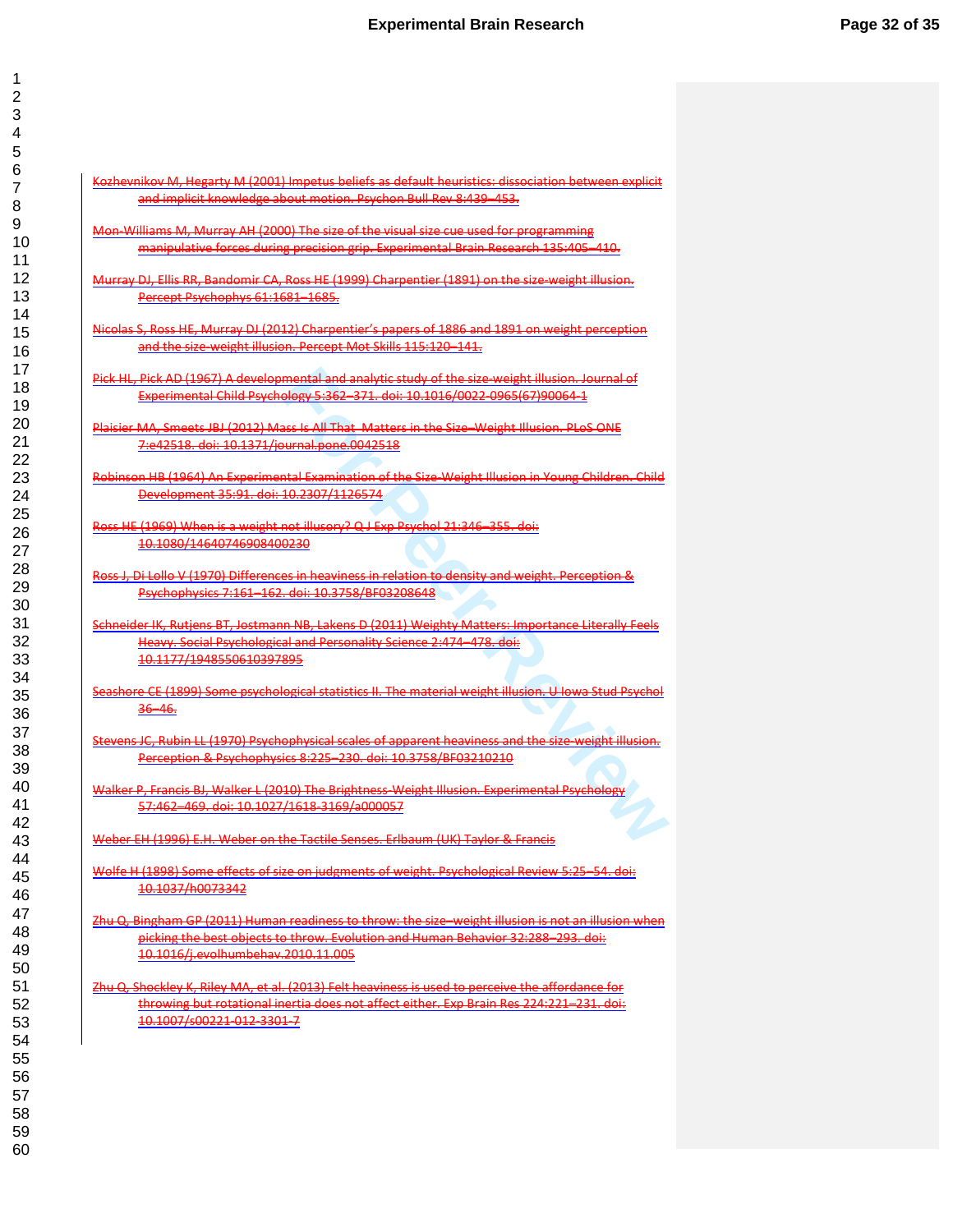$\mathbf{1}$  $\overline{2}$ 3  $\overline{\mathbf{4}}$  $\overline{5}$ 

# **Page 33 of 35 Experimental Brain Research**

| Amazeen EL, Turvey M (1996) Weight perception and the haptic size-weight illusion are functions of<br>the inertia tensor. Journal of Experimental Psychology: Human Perception and Performance |
|------------------------------------------------------------------------------------------------------------------------------------------------------------------------------------------------|
| 22:213-232. doi: 10.1037/0096-1523.22.1.213                                                                                                                                                    |
| Baugh LA, Kao M, Johansson RS, Flanagan JR (2012) Material Evidence - Interaction of Well-Learned                                                                                              |
| Priors and Sensorimotor Memory When Lifting Objects. J Neurophysiol. doi:<br>10.1152/jn.00263.2012                                                                                             |
| Brayanov JB, Smith MA (2010) Bayesian and "Anti Bayesian" Biases in Sensory Integration for Action<br>and Perception in the Size-Weight Illusion. J Neurophysiol 103:1518-1531. doi:           |
| 10.1152/jn.00814.2009                                                                                                                                                                          |
| Buckingham G, Cant JS, Goodale MA (2009) Living in A Material World: How Visual Cues to Material<br>Properties Affect the Way That We Lift Objects and Perceive Their Weight. Journal of       |
| Neurophysiology 102:3111-3118. doi: 10.1152/jn.00515.2009                                                                                                                                      |
| Buckingham G, Goodale MA (2010a) Lifting without Seeing: The Role of Vision in Perceiving and<br>Acting upon the Size Weight Illusion. PLoS ONE 5:e9709. doi: 10.1371/journal.pone.0009709     |
| Buckingham G, Goodale MA (2013) Size Matters: A Single Representation Underlies Our Perceptions<br>of Heaviness in the Size-Weight Illusion. PLoS ONE 8:e54709. doi:                           |
| 10.1371/journal.pone.0054709                                                                                                                                                                   |
| Buckingham G, Goodale MA (2010b) The influence of competing perceptual and motor priors in the<br>context of the size-weight illusion. Experimental Brain Research 205:283-288. doi:           |
| <del>10.1007/s00221-010-2353-9</del>                                                                                                                                                           |
| Buckingham G, Ranger NS, Goodale MA (2011) The material weight illusion induced by expectations<br>alone. Attention, Perception, & Psychophysics 73:36-41. doi: 10.3758/s13414-010-0007-4      |
| De Camp JE (1917) The influence of color on apparent weight. A preliminary study. Journal of<br>Experimental Psychology 2:347-370. doi: 10.1037/h0075903                                       |
| Charpentier A (1891) Analyse expérimentale quelques éléments de la sensation de poids. Archives<br>de Physiologie Normales et Pathologiques 3:122-135.                                         |
| Chouinard P, Large M, Chang E, Goodale M (2009) Dissociable neural mechanisms for determining<br>the perceived heaviness of objects and the predicted weight of objects during lifting: An     |
| fMRI investigation of the size-weight illusion. NeuroImage 44:200-212. doi:<br>10.1016/j.neuroimage.2008.08.023                                                                                |
|                                                                                                                                                                                                |
| Davis C., Roberts W (1976) Lifting movements in the size-weight illusion. Perception & Psychophysics<br>$20:33 - 36.$                                                                          |
| Dijker AJM (2008) Why Barbie feels heavier than Ken: The influence of size-based expectancies and                                                                                              |
| social cues on the illusory perception of weight. Cognition 106:1109-1125.                                                                                                                     |
| Dresslar FB (1894) Studies in the Psychology of Touch. The American Journal of Psychology 6:313-<br>368. doi: 10.2307/1411644                                                                  |
| Ellis RR, Lederman SJ (1999) The material-weight illusion revisited. Percept Psychophys 61:1564-<br><del>1576.</del>                                                                           |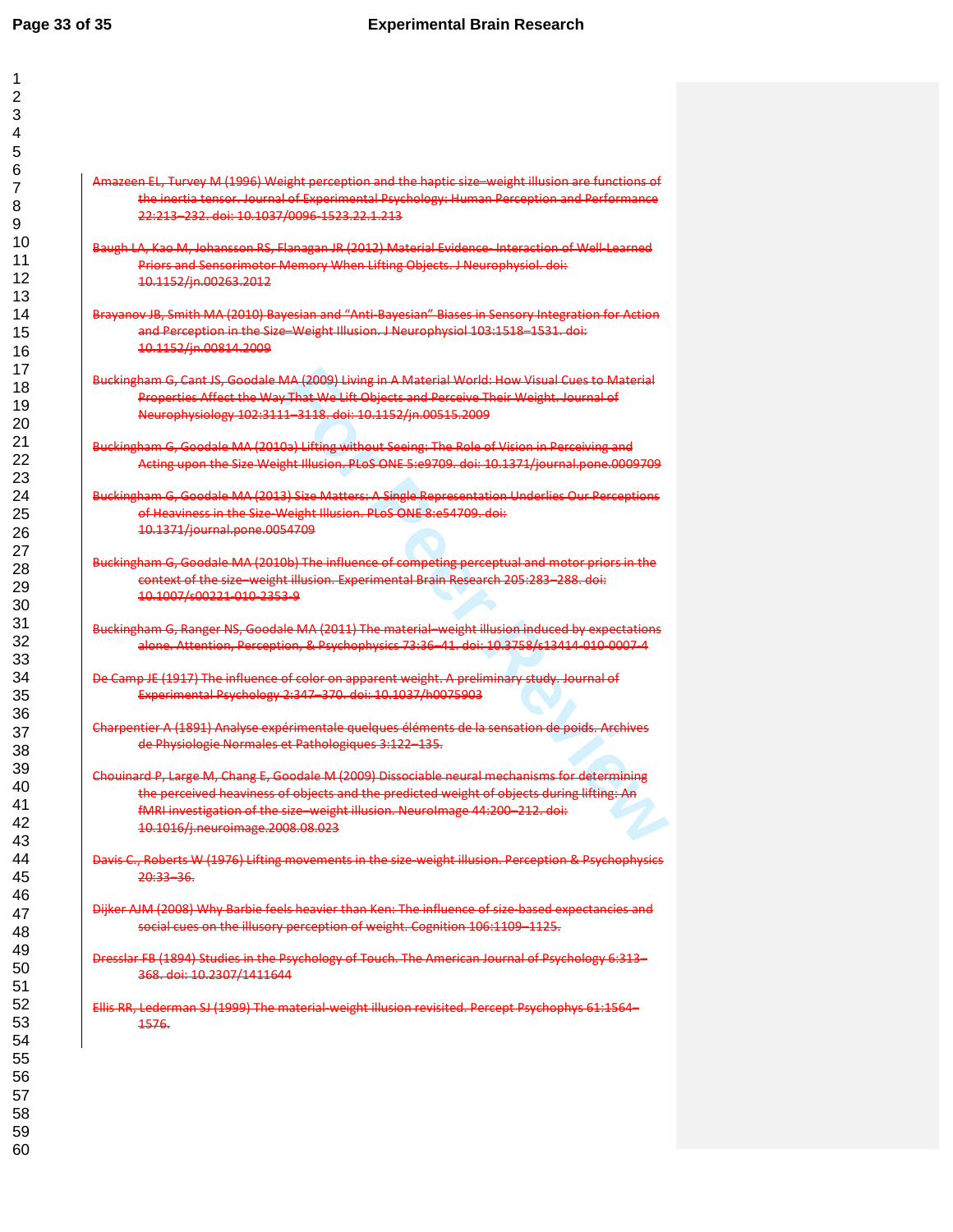| 1                                        |
|------------------------------------------|
|                                          |
|                                          |
|                                          |
|                                          |
|                                          |
|                                          |
|                                          |
|                                          |
|                                          |
|                                          |
|                                          |
|                                          |
|                                          |
|                                          |
|                                          |
|                                          |
|                                          |
|                                          |
|                                          |
|                                          |
|                                          |
|                                          |
|                                          |
|                                          |
| ∠ 34567891111111111222222222233333333333 |
|                                          |
|                                          |
|                                          |
|                                          |
|                                          |
|                                          |
|                                          |
|                                          |
|                                          |
|                                          |
|                                          |
|                                          |
|                                          |
|                                          |
|                                          |
|                                          |
|                                          |
| --<br>39                                 |
| 40                                       |
| 41                                       |
| 42                                       |
|                                          |
| 43                                       |
| 44                                       |
| 45                                       |
| 46                                       |
| 47                                       |
| 48                                       |
| 49                                       |
| 50                                       |
|                                          |
| 5<br>1                                   |
| 5<br>2                                   |
| 53<br>ξ                                  |
| 54                                       |
| 55                                       |
| 56                                       |
|                                          |
| -<br>57<br>58                            |
| ξ                                        |
| 59                                       |
| 60                                       |

| Ellis RR, Lederman SJ (1998) The golf-ball illusion: evidence for top-down processing in weight | perception. Perception 27:193-201.                                                                                                                                                                                |
|-------------------------------------------------------------------------------------------------|-------------------------------------------------------------------------------------------------------------------------------------------------------------------------------------------------------------------|
|                                                                                                 | Ellis RR, Lederman SJ (1993) The role of haptic versus visual volume cues in the size-weight illusion.<br>Percept Psychophys 53:315-324.                                                                          |
|                                                                                                 | Ernst MO (2009) Perceptual learning: inverting the size-weight illusion. Curr Biol 19:R23-25. doi:<br>10.1016/j.cub.2008.10.039                                                                                   |
|                                                                                                 | Flanagan JR, Beltzner MA (2000) Independence of perceptual and sensorimotor predictions in the<br>size-weight illusion. Nat Neurosci 3:737-741. doi: 10.1038/76701                                                |
|                                                                                                 | Flanagan JR, Bittner JP, Johansson RS (2008) Experience can change distinct size-weight priors<br>engaged in lifting objects and judging their weights. Curr Biol 18:1742-1747. doi:<br>10.1016/i.cub.2008.09.042 |
|                                                                                                 | Flournoy T (1894) De l'influence de la perception visuelle des corps sur leur poids apparent. Annee<br>Psychologique 1:198-200.                                                                                   |
|                                                                                                 | Gordon AM, Forssberg H, Johansson RS, Westling G (1991) Visual size cues in the programming of<br>manipulative forces during precision grip. Exp Brain Res 83:477-482.                                            |
|                                                                                                 | Grandy MS, Westwood DA (2006) Opposite Perceptual and Sensorimotor Responses to a Size-<br>Weight Illusion. J Neurophysiol 95:3887-3892. doi: 10.1152/jn.00851.2005                                               |
|                                                                                                 | Harshfield S., DeHardt D. (1970) Weight judgment as a function of apparent density of objects.<br>Psychonomic Science 20:365-366.                                                                                 |
|                                                                                                 | Kahrimanovic M, Bergmann Tiest W, Kappers A (2011) Characterization of the Haptic Shape-Weight<br>Illusion with 3D Objects. IEEE Transactions on Haptics 4:316-320. doi: 10.1109/TOH.2011.22                      |
|                                                                                                 | Mon-Williams M, Murray AH (2000) The size of the visual size cue used for programming<br>manipulative forces during precision grip. Experimental Brain Research 135:405-410.                                      |
|                                                                                                 | Murray DJ, Ellis RR, Bandomir CA, Ross HE (1999) Charpentier (1891) on the size-weight illusion.<br>Percept Psychophys 61:1681-1685.                                                                              |
|                                                                                                 | Nicolas S, Ross HE, Murray DJ (2012) Charpentier's papers of 1886 and 1891 on weight perception<br>and the size-weight illusion. Percept Mot Skills 115:120-141.                                                  |
|                                                                                                 | Pick HL, Pick AD (1967) A developmental and analytic study of the size-weight illusion. Journal of<br>Experimental Child Psychology 5:362-371. doi: 10.1016/0022 0965(67)90064-1                                  |
|                                                                                                 | Plaisier MA, Smeets JBJ (2012) Mass Is All That Matters in the Size-Weight Illusion. PLoS ONE<br>7:e42518. doi: 10.1371/journal.pone.0042518                                                                      |
|                                                                                                 | Ross HE (1969) When is a weight not illusory? Q J Exp Psychol 21:346-355. doi:<br>10.1080/14640746908400230                                                                                                       |
|                                                                                                 | Ross J, Di Lollo V (1970) Differences in heaviness in relation to density and weight. Perception &<br>Psychophysics 7:161-162. doi: 10.3758/BF03208648                                                            |